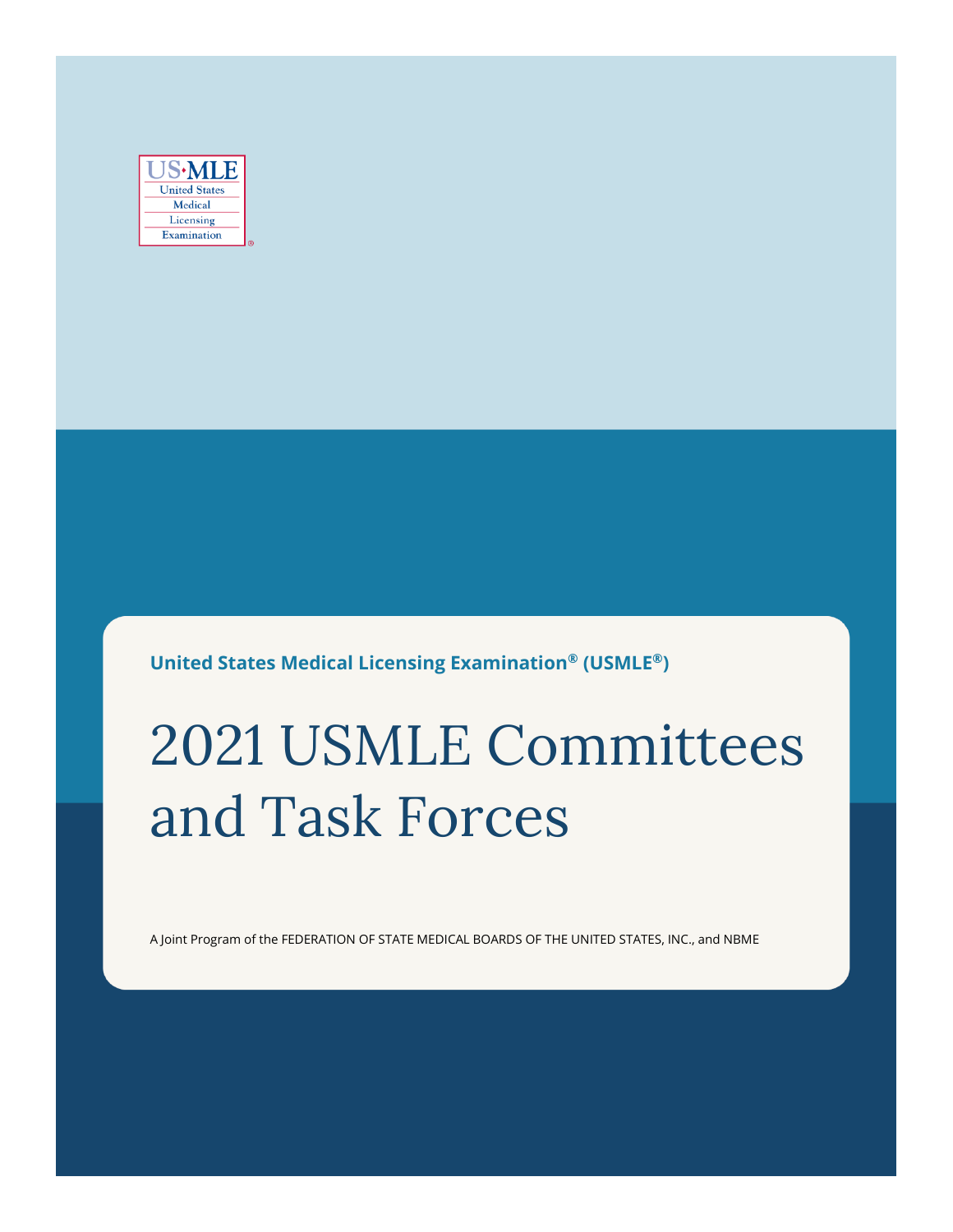## **Table of Contents**

| Improving Exam Content: Introducing the USMLE® Patient Characteristics Advisory Panel5 |  |
|----------------------------------------------------------------------------------------|--|
|                                                                                        |  |
|                                                                                        |  |
|                                                                                        |  |
|                                                                                        |  |
|                                                                                        |  |
|                                                                                        |  |
|                                                                                        |  |
|                                                                                        |  |
|                                                                                        |  |
|                                                                                        |  |
|                                                                                        |  |
|                                                                                        |  |
|                                                                                        |  |
|                                                                                        |  |
|                                                                                        |  |
|                                                                                        |  |
| Introduction to Clinical Medicine, Physical Diagnosis, and Communication TMDC  23      |  |
|                                                                                        |  |
|                                                                                        |  |
|                                                                                        |  |
|                                                                                        |  |
|                                                                                        |  |
|                                                                                        |  |
|                                                                                        |  |
|                                                                                        |  |
|                                                                                        |  |
|                                                                                        |  |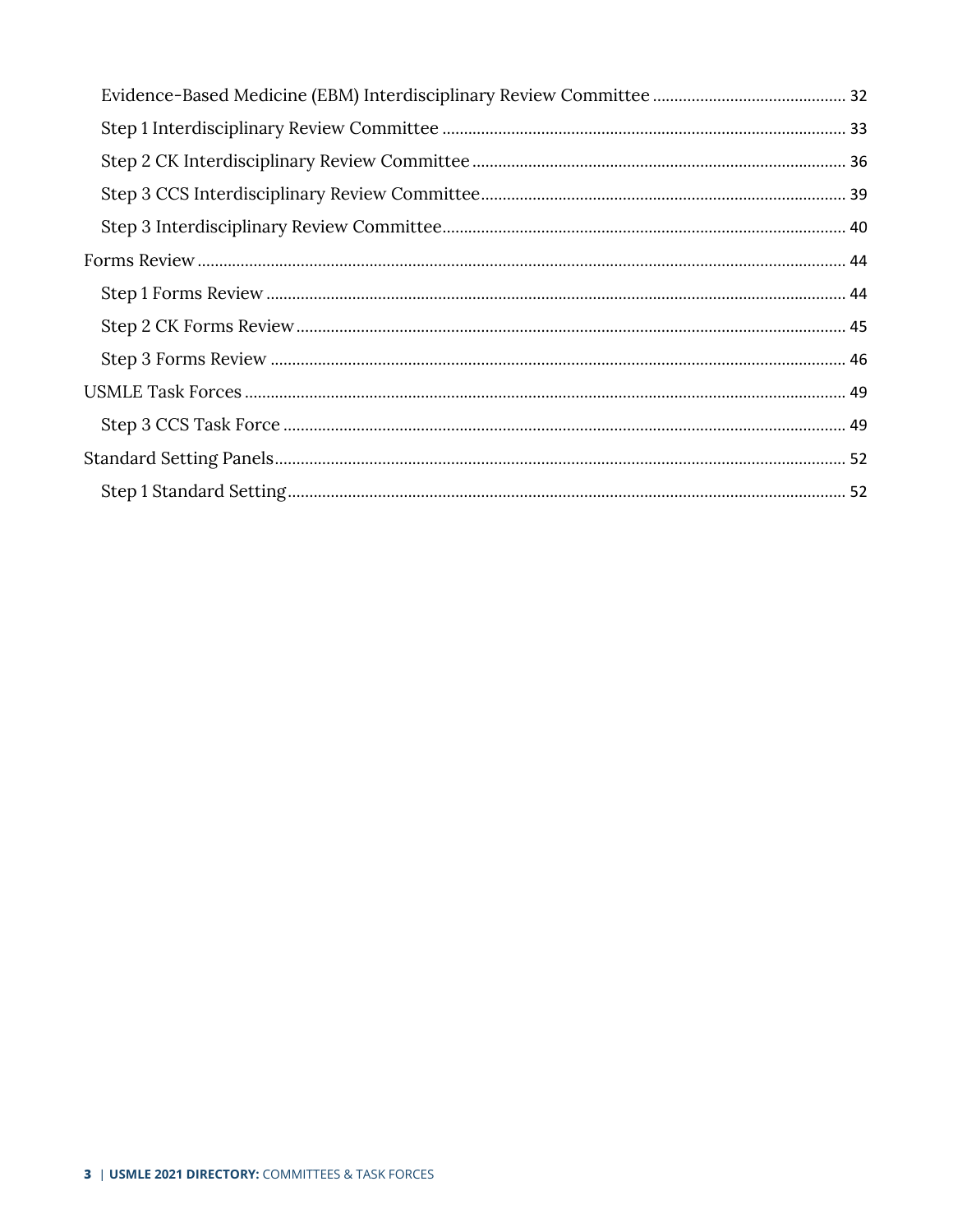## <span id="page-3-0"></span>About USMLE Committees & Task Forces

The United States Medical Licensing Examination® (USMLE®) program is both grateful and proud to list the names of the medical educators, academic researchers, practicing clinicians and other professionals who served as committee or task force members in 2021. Included you will find a list of cohorts comprising individuals whose expertise and dedication made it possible for the USMLE program to continue to serve the state and regional medical boards and the medical education community. These individuals enable the USMLE to achieve its goals of assessing a physician's ability to apply knowledge, concepts, principles and patient-centered skills.

In 2021, 341 individuals contributed to the USMLE examination program by creating and reviewing test materials. Of these, 50% were women.1 Minority racial/ethnic groups comprised nearly 19% of members. More than 63% of members held a medical degree; nearly 29% held both a medical degree and an additional advanced degree; 6% held a PhD alone; and nearly 2% of these members held other degrees from various disciplines. Geographically, more than 35% of committee members were from the Southern United States; nearly 25% were from the Central United States; 25% were from the Northeast; and more than 14% were from the West Coast. Nearly 3% of committee members reported to be either current or former members of state licensing boards. Individuals from more than 122 organizations served on a USMLE committee.

*1A total of 331 USMLE committee and task force members selected either male or female on our survey; 165 members reported to be female.*



Copyright © 2022 by the Federation of State Medical Boards of the United States, Inc. (FSMB), and National Board of Medical Examiners (NBME). All rights reserved.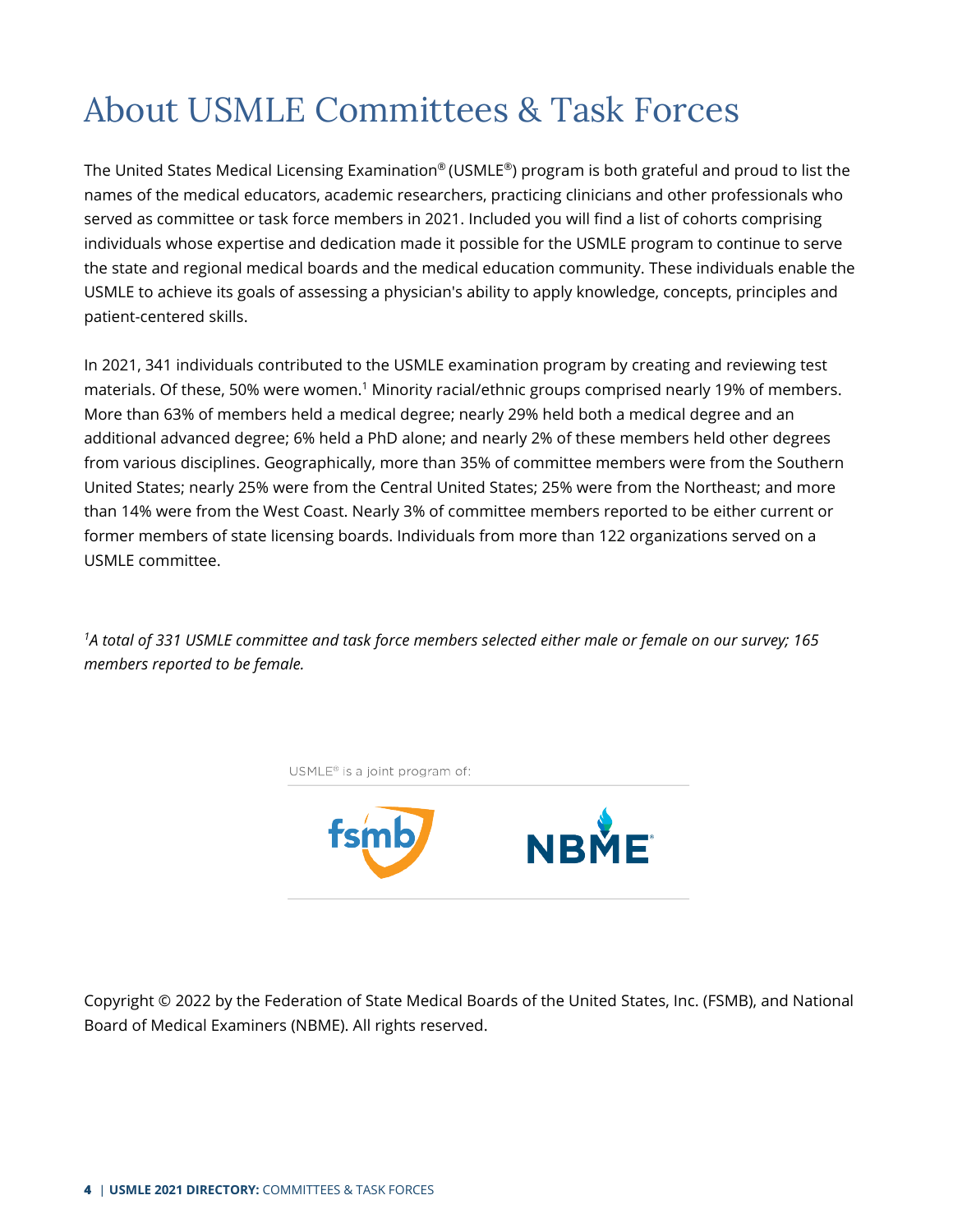## <span id="page-4-0"></span>Improving Exam Content: Introducing the USMLE® Patient Characteristics Advisory Panel

Several focused efforts are underway to further incorporate DEI to provide shared value and benefits for examinees, medical educators and community members. This includes creating a more structured way to review and respond to inquiries about test questions.

In July, USMLE commenced work with the newly convened Patient Characteristics Advisory Panel to expand the impact of the previous USMLE Management Committee task force. With support from NBME staff, this panel of practicing physicians and USMLE committee members will help ensure exam content, practices and review processes illustrate patient characteristics fairly, accurately and devoid of stereotyping. Their vision: patient characteristics included in USMLE test items both reflect the patient population that examinees care for and adhere to NBME's updated Item Writing Guide. This guide can help any educator appropriately describe patients to construct quality test questions.

The Advisory Panel members, who were selected with diversity in geography, specialty, gender and race/ethnicity in mind, include:

- Andrea Anderson, MD, The George Washington University School of Medicine and Health Sciences
- Karen J. Brasel, MD, MPH, Oregon Health & Science University School of Medicine
- Thomas M. DeFer, MD, Washington University in St. Louis School of Medicine
- John S. Francis, MD, PhD, Yale School of Medicine
- Reena Karani, MD, MHPE, (Chair), Icahn School of Medicine at Mount Sinai
- Florencia G. Polite, MD, The Raymond and Ruth Perelman School of Medicine at the University of Pennsylvania
- Caren M. Stalburg, MD, MA, University of Michigan Medical School
- Nikki Stewart, MD, MPH, MBA, Howard University College of Medicine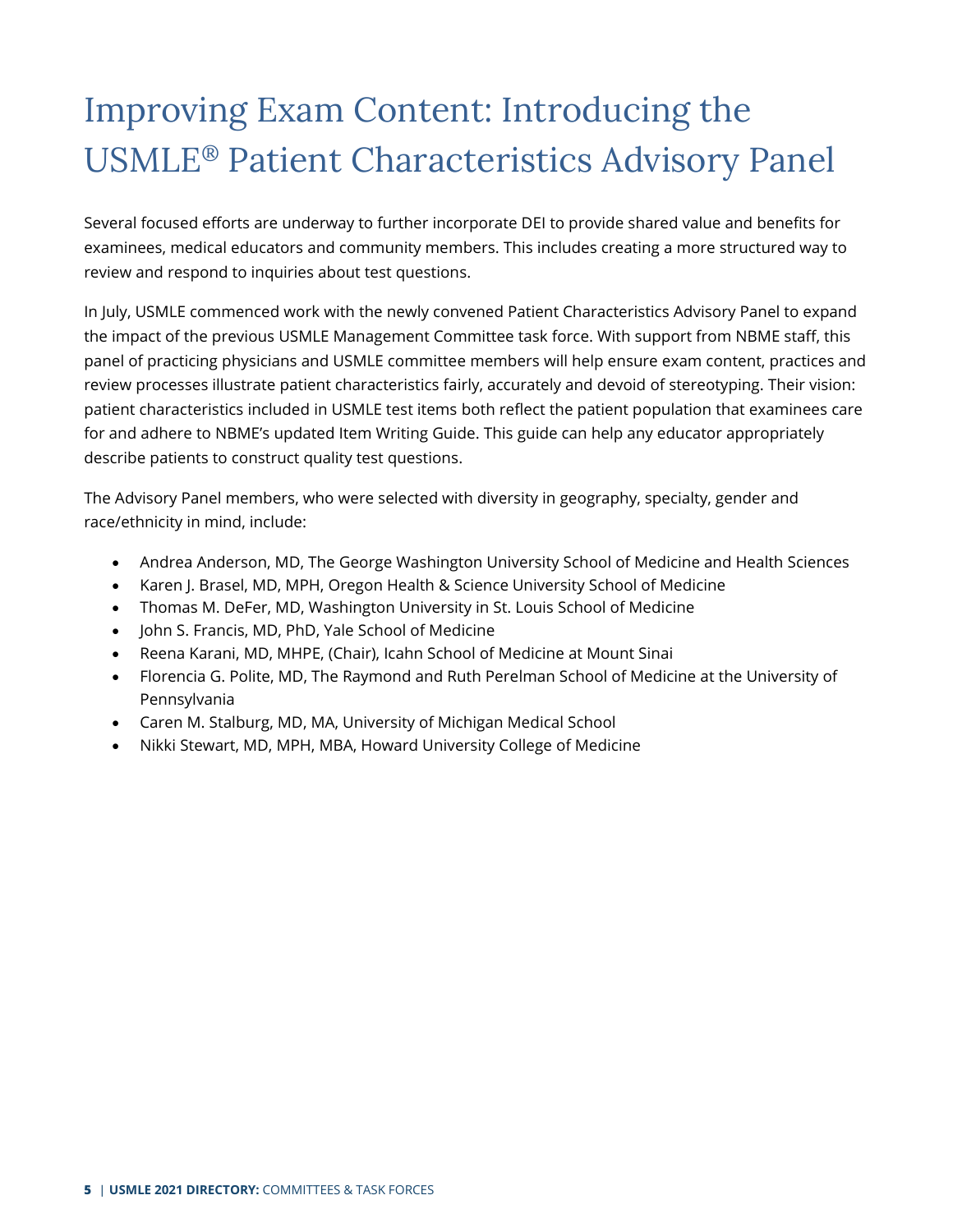## <span id="page-5-0"></span>USMLE Committees

## <span id="page-5-1"></span>USMLE Budget Committee

Financial arrangements for the USMLE program are managed jointly by FSMB and NBME through the USMLE Budget Committee, which consists of representatives appointed by FSMB and NBME. The committee meets annually to review and approve the statements of budgeted revenue and expenses and to review and revise, when needed, fees charged for USMLE examinations and ancillary fees.

*NBME Representatives* **JOHN HINKE, JR., CPA** NBME

**REENA KARANI, MD, MHPE** Icahn School of Medicine at Mount Sinai

**PETER J. KATSUFRAKIS, MD, MBA** NBME

**FLORENCIA G. POLITE, MD** The Raymond and Ruth Perelman School of Medicine at the University of Pennsylvania

**JEFFREY L. SUSMAN, MD** Northeast Ohio Medical University College of Medicine

*FSMB Representatives* **HANK J. CHAUDHRY, DO, MS** FSMB

**JERRY G. LANDAU, JD** Arizona Supreme Court

**TODD PHILLIPS, MBA** FSMB

**KENNETH B. SIMONS, MD** Medical College of Wisconsin

**CHERYL L. WALKER-MCGILL, MD, MBA** Carolina Complete Health, Centene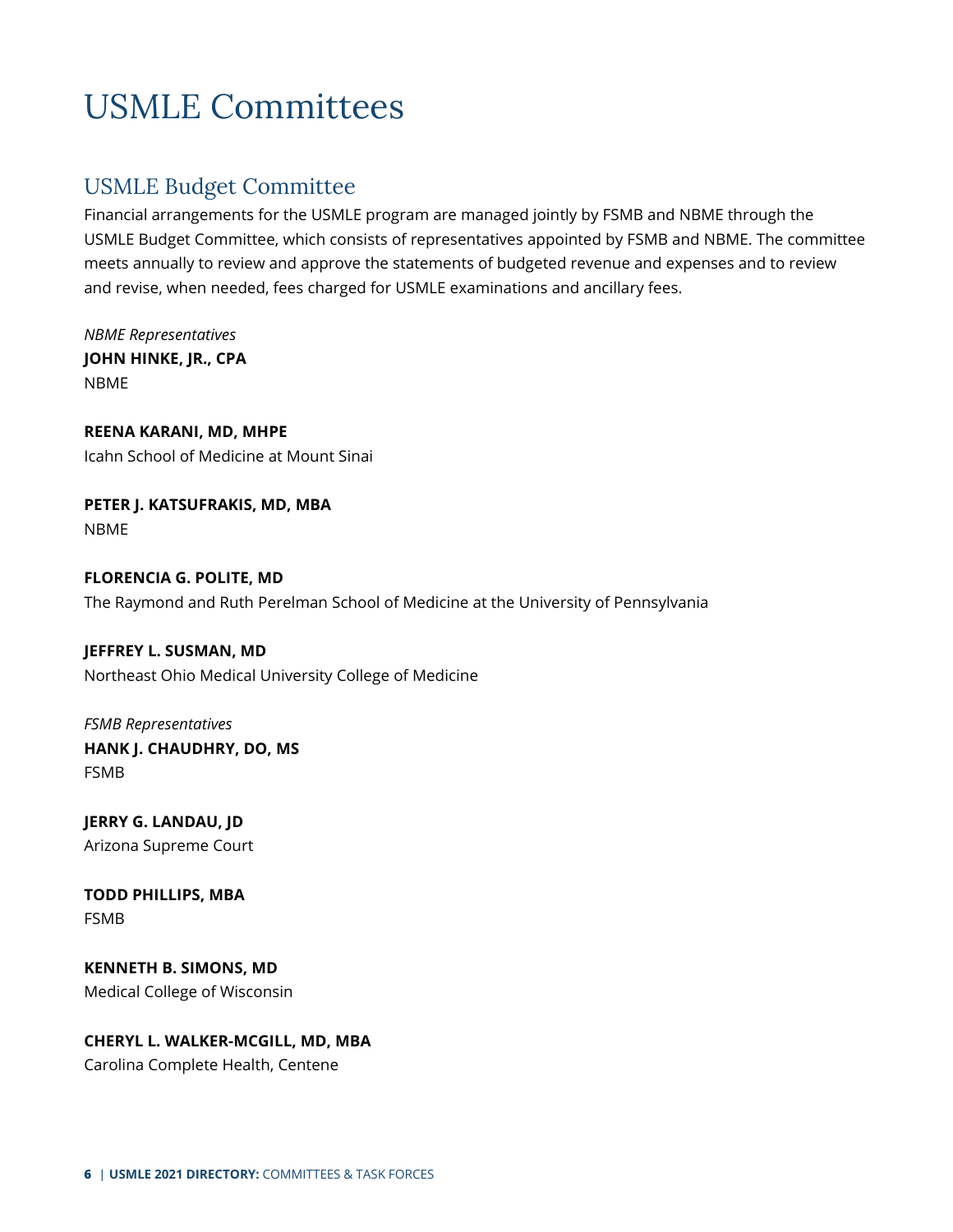## <span id="page-6-0"></span>USMLE Committee for Individualized Review

The USMLE Committee for Individualized Review (CIR) is a standing committee appointed by the USMLE Composite Committee. It exercises the authorities and responsibilities described in the USMLE Policies and Procedures regarding irregular behavior, score validity and anomalous performance.

A majority of the committee's time is spent reviewing cases of possible irregular behavior. Irregular behavior includes any action by applicants, examinees or others that could compromise the validity, integrity or security of the USMLE process. Examples of irregular behavior include, but are not limited to, communicating or attempting to communicate about test items, cases and/or answers; altering or misrepresenting examination scores or outcomes; or possessing unauthorized materials in the secure testing area. The CIR carefully considers all available pertinent information and evidence when rendering a decision. If the committee determines that an individual engaged in irregular behavior, an annotation to that effect will appear on applicable score reports and transcripts for that examinee. Further, the committee has the authority to report their findings to the Federation of State Medical Boards' Physician Data Center and/or other legitimately interested entities as well as bar the individual from future administrations of USMLE.

*Chair* **JON V. THOMAS, MD, MBA** Optum

*NBME Representatives* **O'RESE J. KNIGHT, MD** University of North Carolina School of Medicine

**JEFFREY L. SUSMAN, MD** Northeast Ohio Medical University College of Medicine

**JUDITH A. WESTMAN, MD** The Ohio State University College of Medicine

*FSMB Representatives* **RUTH MARTINEZ, MA, CMBE** Minnesota Board of Medical Practice

*ECFMG Representatives* **BARBARA M. BARZANSKY, PHD, MHPE** Liaison Committee on Medical Education, American Medical Association

## **RONALD R. BLANCK, DO**

Uniformed Services University of the Health Sciences, F. Edward Hébert School of Medicine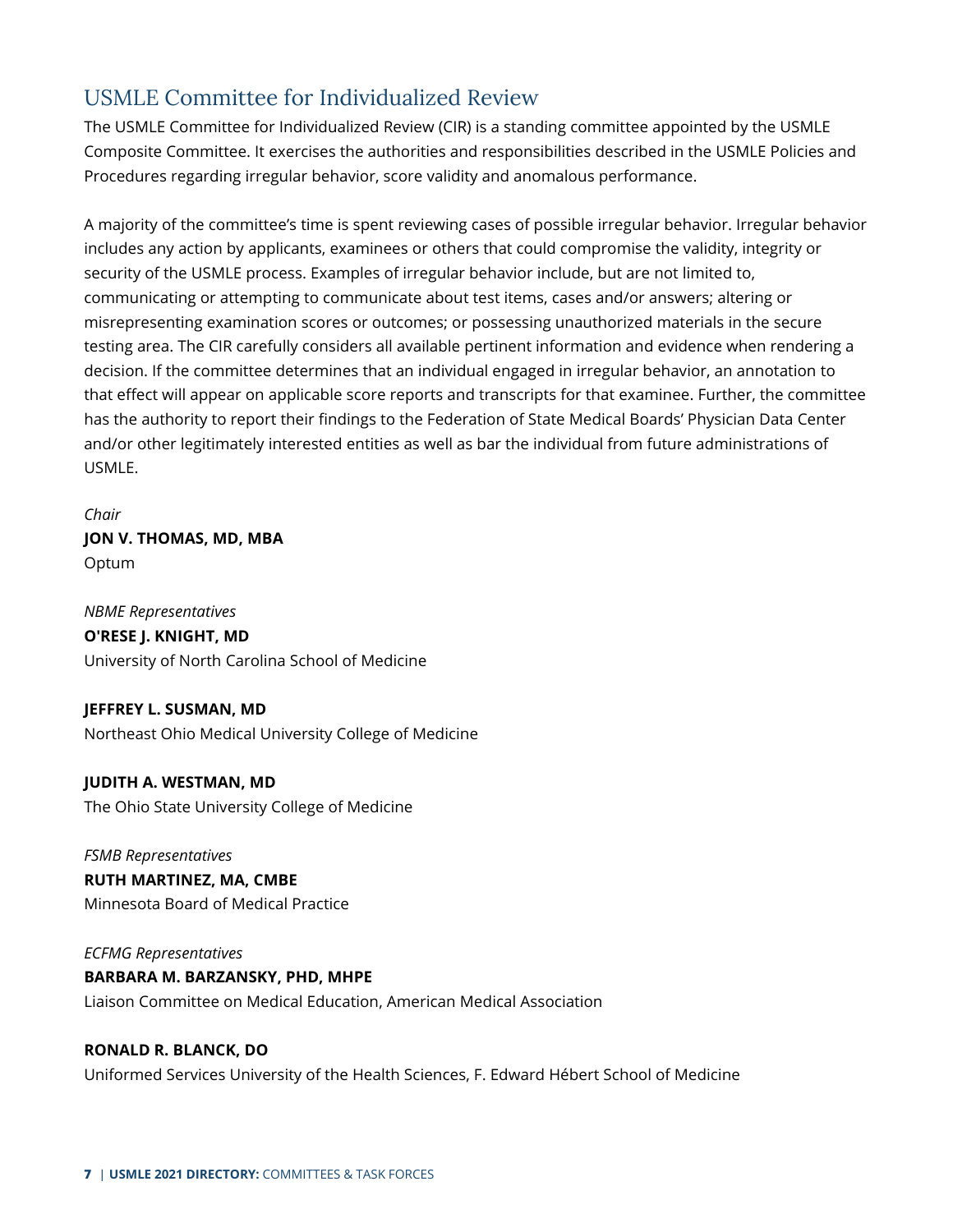#### **PETER F. BUCKLEY, MD**

Virginia Commonwealth University School of Medicine

*Public Representative* **RUTH HOROWITZ, PHD** New York University School of Arts and Science

### <span id="page-7-0"></span>USMLE Composite Committee

The USMLE Composite Committee was established jointly by the Federation of State Medical Boards and NBME to provide oversight for and direct the operation of the USMLE, including establishing policies and considering their fiscal impact upon the USMLE program. The Composite Committee is also responsible for approval of examination objectives and blueprints; test formats and changes in test length; score reporting policies; test administration policies; and policies for examination security and integrity, irregular behavior, score validity and anomalous performance.

*Chair* **ANDREW T. FILAK, JR., MD** University of Cincinnati College of Medicine

*NBME Representatives* **LYNN M. CLEARY, MD** State University of New York Upstate Medical University College of Medicine

**PETER J. KATSUFRAKIS, MD, MBA** NBME

**O'RESE J. KNIGHT, MD** University of North Carolina School of Medicine

**JEFFREY L. SUSMAN, MD** Northeast Ohio Medical University College of Medicine

**ALFRED F. TALLIA, MD, MPH** Rutgers, Robert Wood Johnson Medical School

*FSMB Representatives* **HANK J. CHAUDHRY, DO, MS** FSMB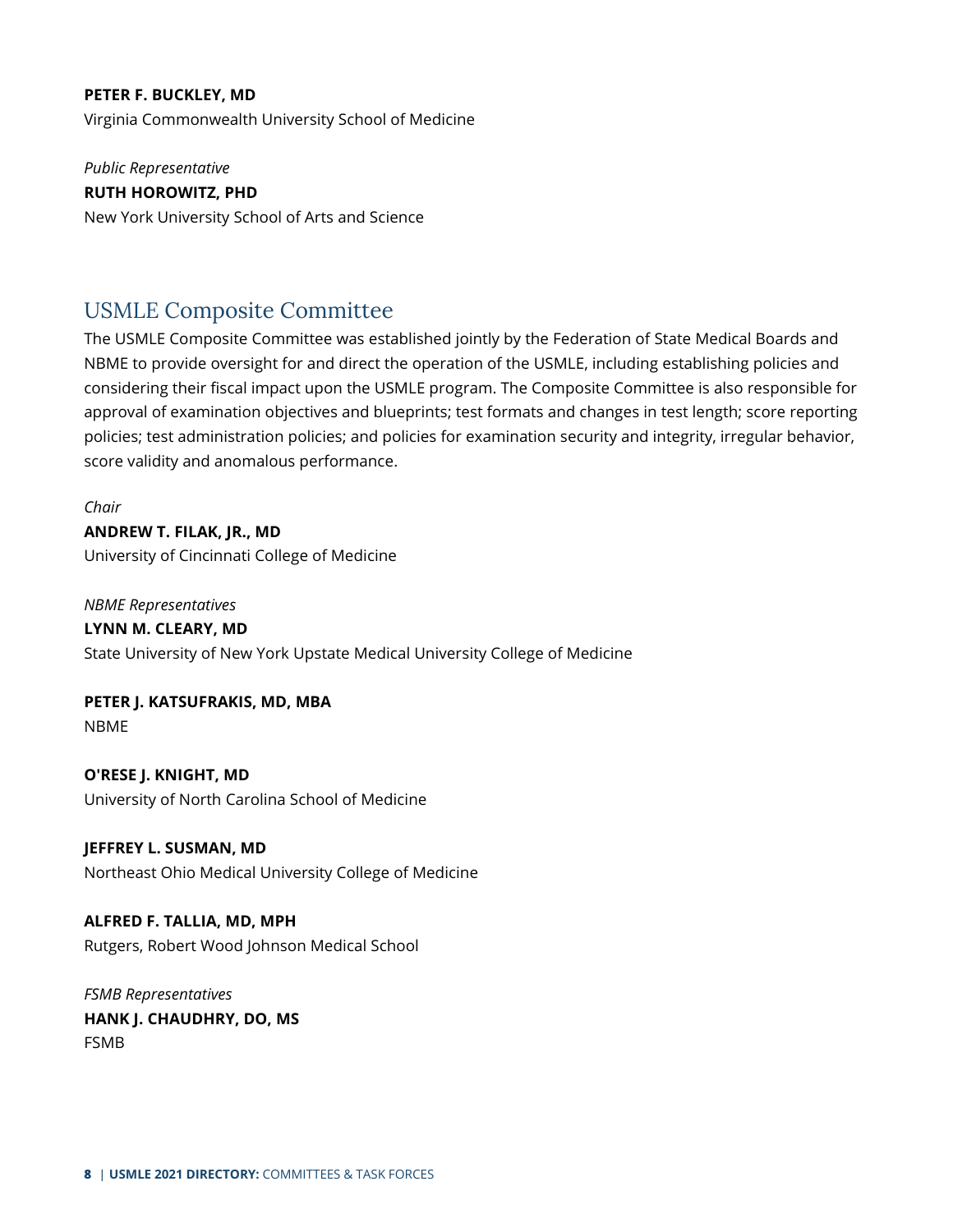**YASYN LEE, MD** The Medical Associates Clinic, PC

**KENNETH B. SIMONS, MD** Medical College of Wisconsin Affliliated Hospitals, Inc.

**SARVAM P. TERKONDA, MD** Mayo Clinic Florida

**CHERYL L. WALKER-MCGILL, MD, MBA** Carolina Complete Health, Centene

*ECFMG Representatives* **MARYELLEN E. GUSIC, MD** Lewis Katz School of Medicine at Temple University

**WILLIAM W. PINSKY, MD** ECFMG

*Public Member* **DIANE E. HOFFMANN, JD, MS** University of Maryland Francis King Carey School of Law

*ECFMG Alternate* **FRANCIS L. COUNSELMAN, MD** Eastern Virginia Medical School

*NBME Alternate* **SUNNY JHAMNANI, MD** Banner Health & Dignity Health/CommonSpirit Health

*FSMB Alternate* **DANNY M. TAKANISHI, JR., MD** John A. Burns School of Medicine University of Hawaii at Manoa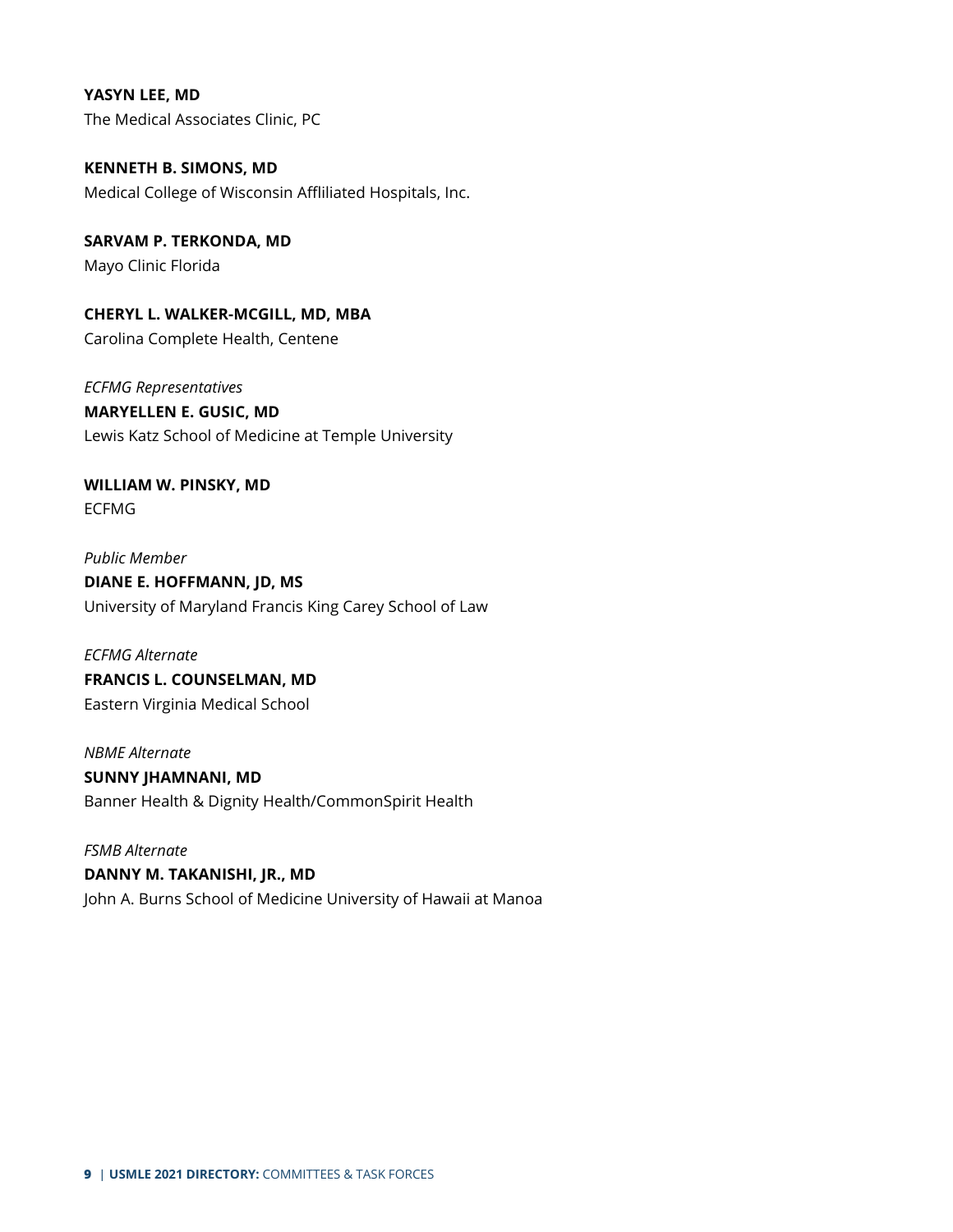## <span id="page-9-0"></span>USMLE Management Committee

The USMLE Management Committee, with final approval from the Composite Committee, approves the design of each USMLE examination or its components; monitors and coordinates test development and review committees; oversees standard setting for each exam; advises on test administration and test accommodations issues; reviews and responds to reports from external groups; advises program staff on issues related to new test formats and changes to exams; reviews trends in examinee counts and performance; and monitors/evaluates implications of national trends in medicine and education. Committee members include individuals with experience on state medical boards, medical school faculty and governance leaders from schools across the United States, practicing physicians, residents and public members.

*Chair* **JUDITH A. WESTMAN, MD** The Ohio State University College of Medicine

*Vice Chair* **SUSAN M. COX, MD** The University of Texas at Austin Dell Medical School

**ANDREA ANDERSON, MD** The George Washington University School of Medicine and Health Sciences

#### **EDWARD R. BOLLARD, MD, DDS**

Penn State College of Medicine

#### **KAREN J. BRASEL, MD, MPH**

Oregon Health & Science University School of Medicine

**LOIS A. DAVIS, MD** Eastern Virginia Medical School

**JOHN S. FRANCIS, MD, PHD** Yale School of Medicine

**NICOLE GILG GACHIANI, MD, MPH** University of Iowa Roy J. and Lucille A. Carver College of Medicine

**STEVEN GO, MD** University of Missouri-Kansas City School of Medicine

**DAVID C. GORDON, MD** Duke University School of Medicine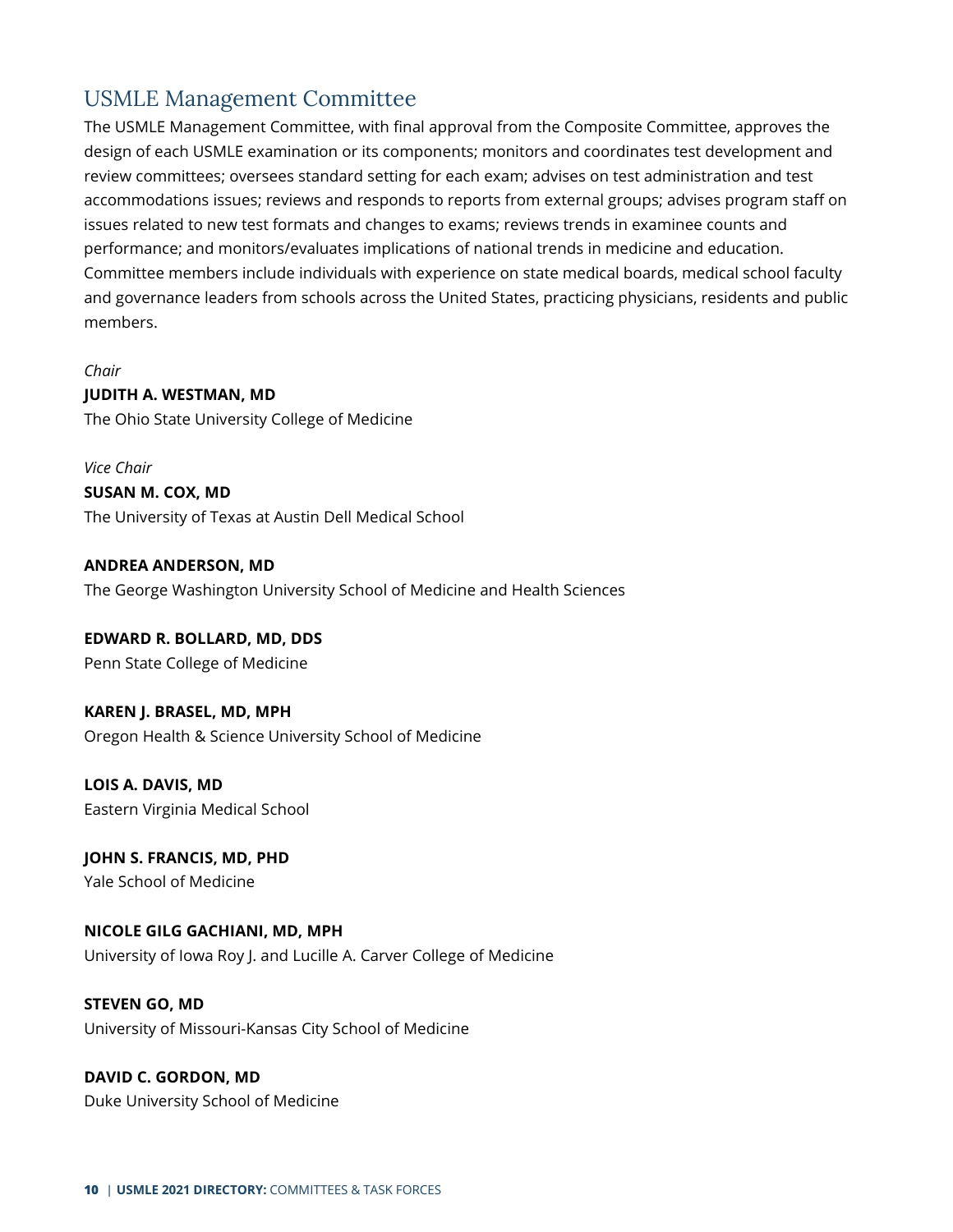**KAREN E. HAUER, MD, PHD** University of California - San Francisco School of Medicine

**CRAIG J. HOESLEY, MD** University of Alabama School of Medicine

**PATRICIA HUNTER, MS** Vermont Board of Medical Practice

**KATHLEEN A. JONES, MD** University of Houston College of Medicine

**REENA KARANI, MD, MHPE** Icahn School of Medicine at Mount Sinai

**SORABH KHANDELWAL, MD** The Ohio State University College of Medicine

**CHRISTOPHER KNIGHT, MD** University of Washington School of Medicine

**LOIS E. KRAHN, MD** Mayo Clinic Alix School of Medicine

**JEFFREY LAROCHELLE, MD, MPH** University of Central Florida College of Medicine

**BRYANT MURPHY, MD, MBA** University of North Carolina School of Medicine

**KAREN SMITH** Excitant Health

**KRISTIN A. SPANJIAN, MD** Billings, Montana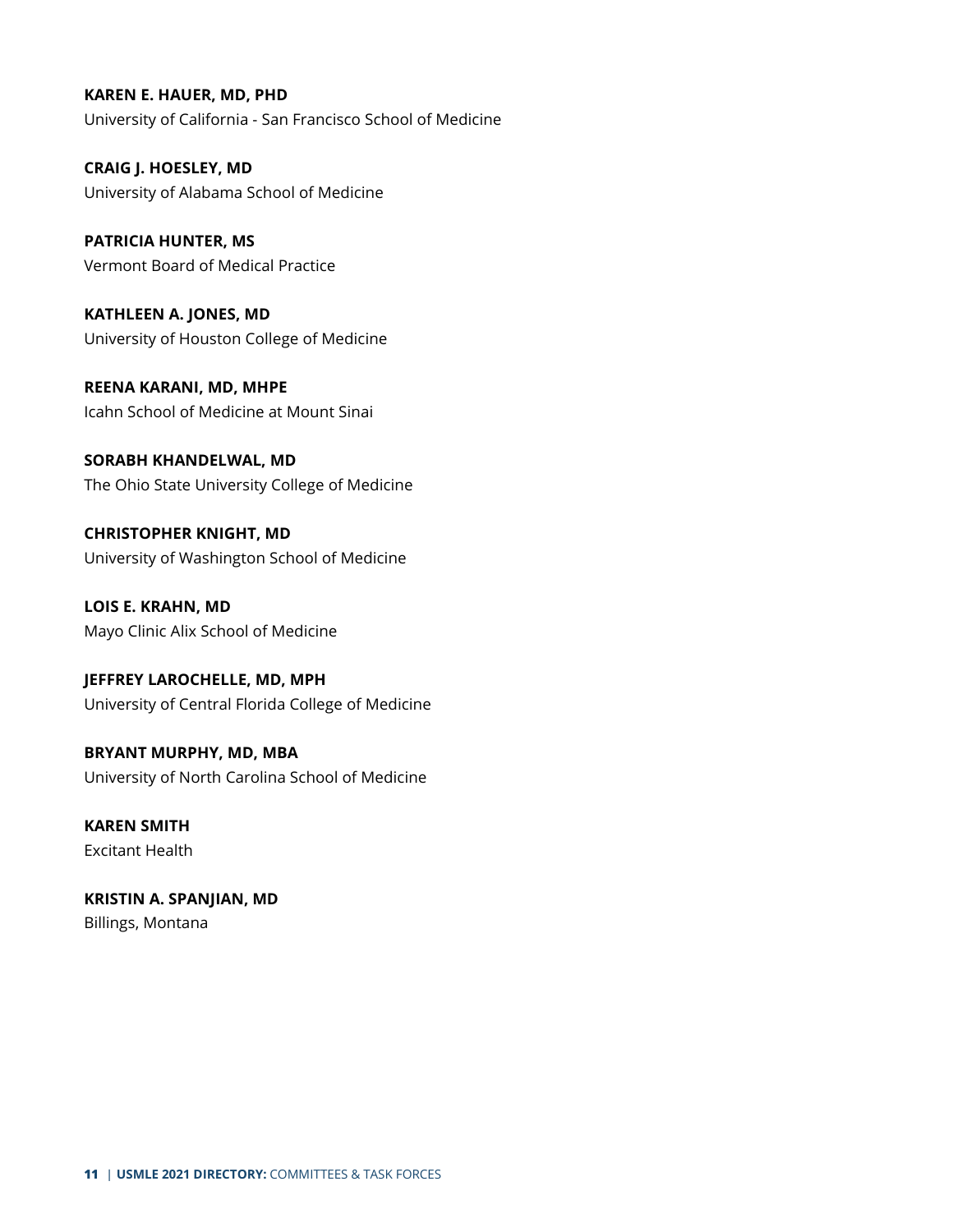## <span id="page-11-0"></span>USMLE Patient Characteristics Advisory Panel

The USMLE Patient Characteristics Advisory Panel provides guidance for USMLE governance and test development in regard to patient characteristics in exam materials.

*Chair*

#### **REENA KARANI, MD, MHPE**

Icahn School of Medicine at Mount Sinai

**ANDREA ANDERSON, MD** The George Washington University School of Medicine and Health Sciences

**KAREN J. BRASEL, MD, MPH** Oregon Health & Science University School of Medicine

#### **THOMAS M. DEFER, MD**

Washington University in St. Louis School of Medicine

**JOHN S. FRANCIS, MD, PHD** Yale School of Medicine

**FLORENCIA G. POLITE, MD** The Raymond and Ruth Perelman School of Medicine at the University of Pennsylvania

**CAREN M. STALBURG, MD, MA** University of Michigan Medical School

**NIKKI STEWART, MD, MPH, MBA** Howard University College of Medicine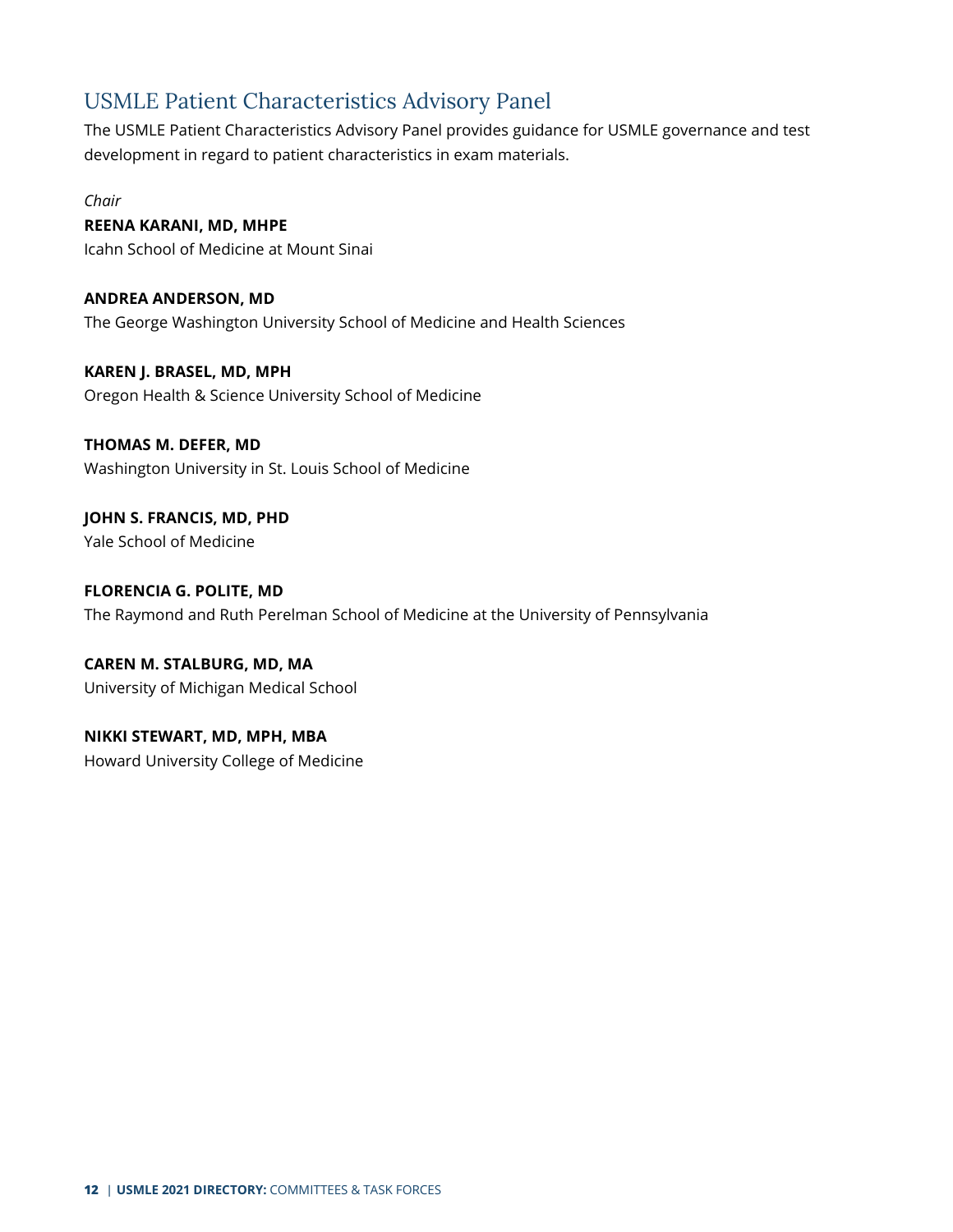## <span id="page-12-0"></span>USMLE Test Material Development Committees

Test Material Development Committee (TMDC) members develop and review the test questions and cases that form the USMLE.

## <span id="page-12-1"></span>Acute Care TMDC

*Co-chair* **KEVIN J. LEON, MD** University of Alabama School of Medicine

*Co-chair* **BRIDGET M. MARROQUIN, MD** The Robert Larner, M.D. College of Medicine at the University of Vermont

**KATHRYN HOGAN, MD** Albany Medical College

**SALILA KURRA, MD** Columbia University Vagelos College of Physicians and Surgeons

**FELIX Y. LUI, MD** Yale School of Medicine

**HEATHER MACNEW, MD** Mercer University School of Medicine

**BRYANT MURPHY, MD, MBA** University of North Carolina School of Medicine

**MARK SAKS, MD, MPH** Drexel University College of Medicine

**MICHAEL J. SANLEY, MD** Creighton University School of Medicine

**SUNDEEP SHENOY, MD** The University of Arizona College of Medicine - Tucson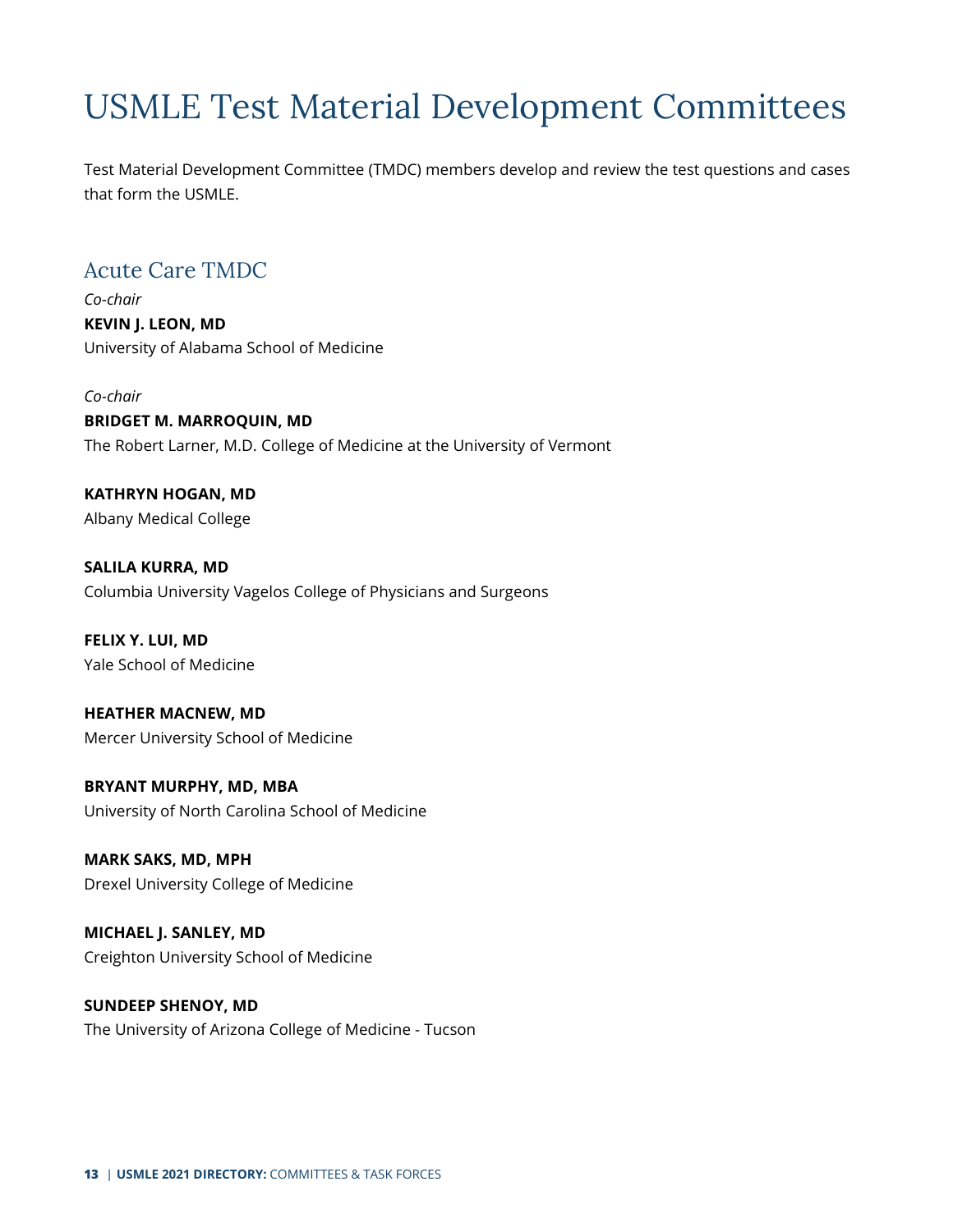#### **NICOLE SUR, MD**

University of Miami Leonard M. Miller School of Medicine

**STEVAN P. WHITT, MD** University of Missouri-Columbia School of Medicine

## <span id="page-13-0"></span>Ambulatory Care TMDC

*Co-chair* **SEAN J. EVANS, MD** University of California - San Diego School of Medicine

*Co-chair* **JEFFREY LAROCHELLE, MD, MPH** University of Central Florida College of Medicine

**SEKI A. BALOGUN, MD** University of Oklahoma College of Medicine

**GEORGE BERGUS, MD, MA** University of Iowa Roy J. and Lucille A. Carver College of Medicine

**JUAN C. CENDAN, MD** Florida International University Herbert Wertheim College of Medicine

**JOANNA L. DROWOS, DO, MPH, MBA** Charles E. Schmidt College of Medicine at Florida Atlantic University

**KHURAM R. GHUMMAN, MD, MPH** Frank H. Netter MD School of Medicine at Quinnipiac University

**VIJAY SHIVASWAMY, MD** University of Nebraska College of Medicine

**RICHARD D. STAHL, MD** University of Alabama School of Medicine

**L. RENATA THRONSON, MD** University of Washington School of Medicine

**MICHI YUKAWA, MD, MPH** University of California - San Francisco School of Medicine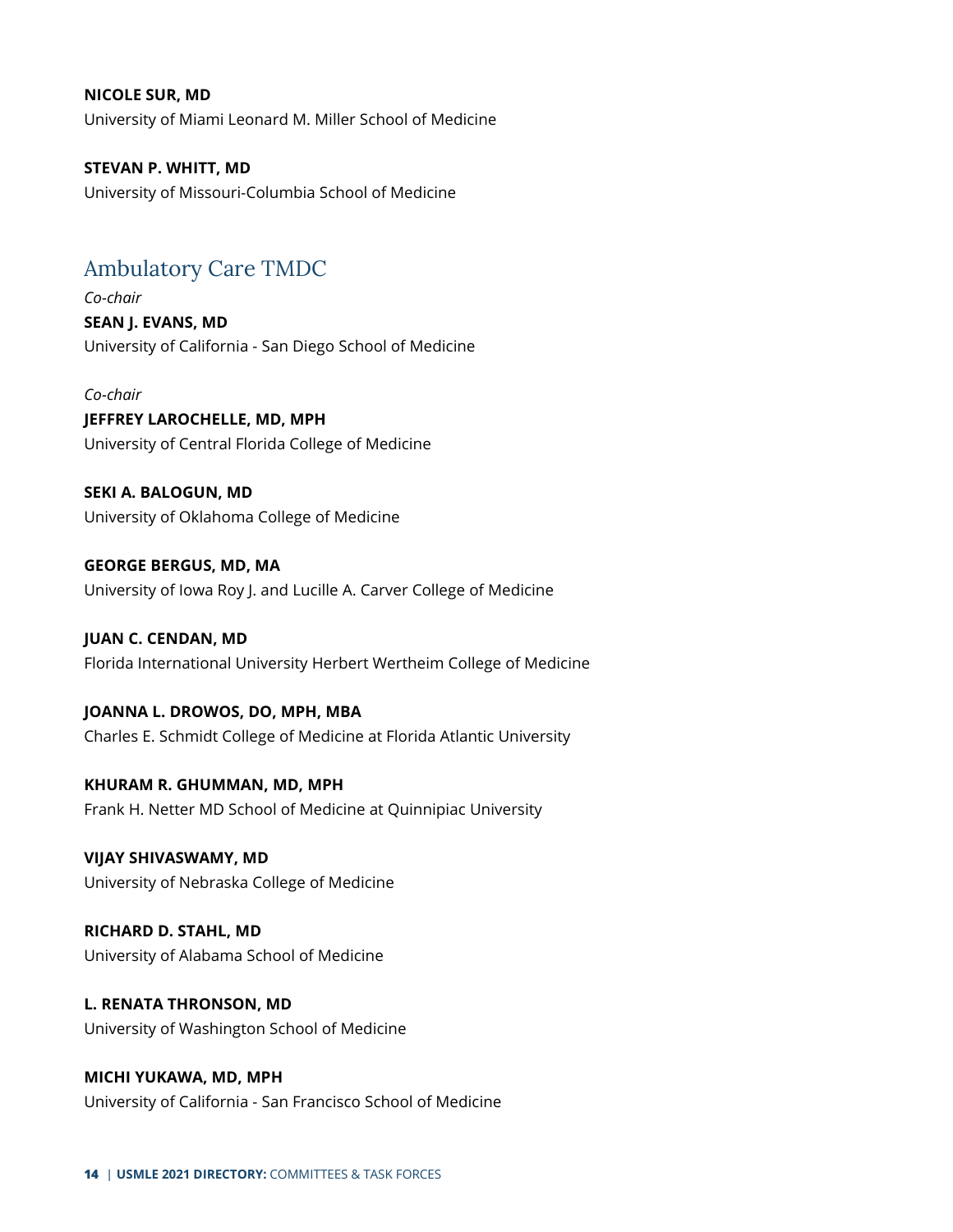## <span id="page-14-0"></span>Behavioral Health TMDC

*Co-chair* **CHRISTINE S. SEIBERT, MD** University of Wisconsin School of Medicine and Public Health

*Co-chair*

### **ERIC R. WILLIAMS, MD** University of South Carolina School of Medicine, Columbia

**JAY M. BEHEL, PHD** Rush Medical College of Rush University Medical Center

**BRIAN COOKE, MD** Emory University School of Medicine

**SUSAN E. MEREL, MD** University of Washington School of Medicine

**ERIC G. MEYER, II, MD** Uniformed Services University of the Health Sciences, F. Edward Hébert School of Medicine

**EHAB MOLOKHIA, MD, MPH** University of South Alabama College of Medicine

**DENNIS M. POPEO, MD** New York University Grossman School of Medicine

**TAYLOR PRESTON, MD** University of Alabama School of Medicine

**MARY STEINMANN, MD** University of Utah School of Medicine

**SHAWN D. VAN GERPEN, MD** University of South Dakota Sanford School of Medicine

**TOBIAS J. VANCIL, MD** University of Arkansas for Medical Sciences College of Medicine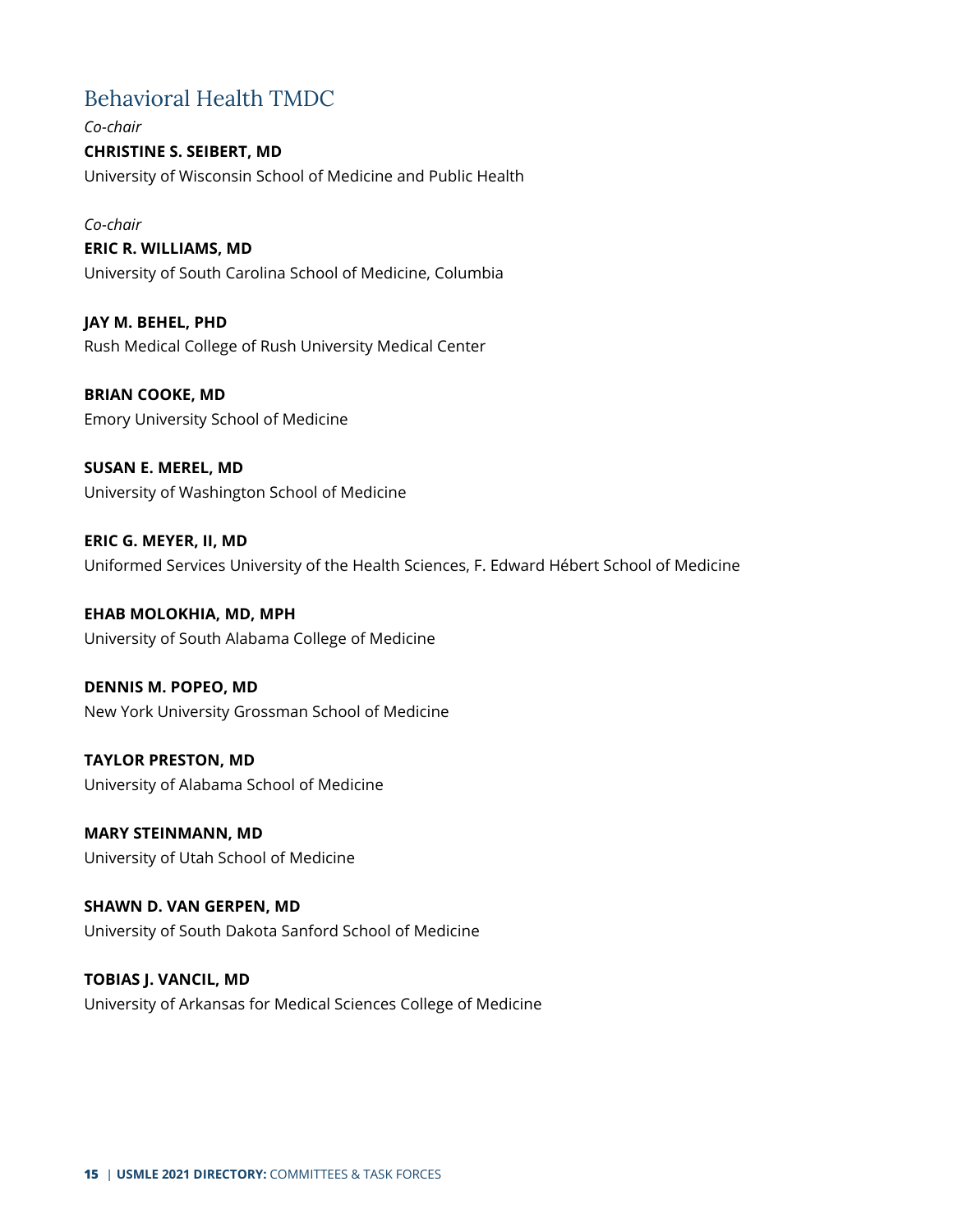## <span id="page-15-0"></span>Biostatistics and Epidemiology TMDC

*Chair* **W. PAUL MCKINNEY, MD** University of Louisville School of Public Health and Information Sciences

**AMANDA KOST, MD, MED** University of Washington School of Medicine

**AMY S. NOWACKI, PHD** Case Western Reserve University School of Medicine

**DAVID SCHULMAN, MD** Emory University School of Medicine

**TERRENCE M. SHANEYFELT, MD, MPH** University of Alabama School of Medicine

**PETER J. VELDKAMP, MD** University of Pittsburgh School of Medicine

**JAMES H. WILLIG, MD, MSPH** University of Alabama School of Medicine

## <span id="page-15-1"></span>Children's Health TMDC

*Co-chair* **KIM L. ASKEW, MD** Wake Forest School of Medicine of Wake Forest Baptist Medical Center

*Co-chair* **GLEN A. MEDELLIN, MD** UT Health San Antonio Joe R. & Teresa Lozano Long School of Medicine

**LYNNE M. BIRD, MD** University of California - San Diego School of Medicine

**C. JAMES GRAHAM, MD** University of Arkansas for Medical Sciences College of Medicine

**JOANNA R. KUPPY, MD** Rush Medical College of Rush University Medical Center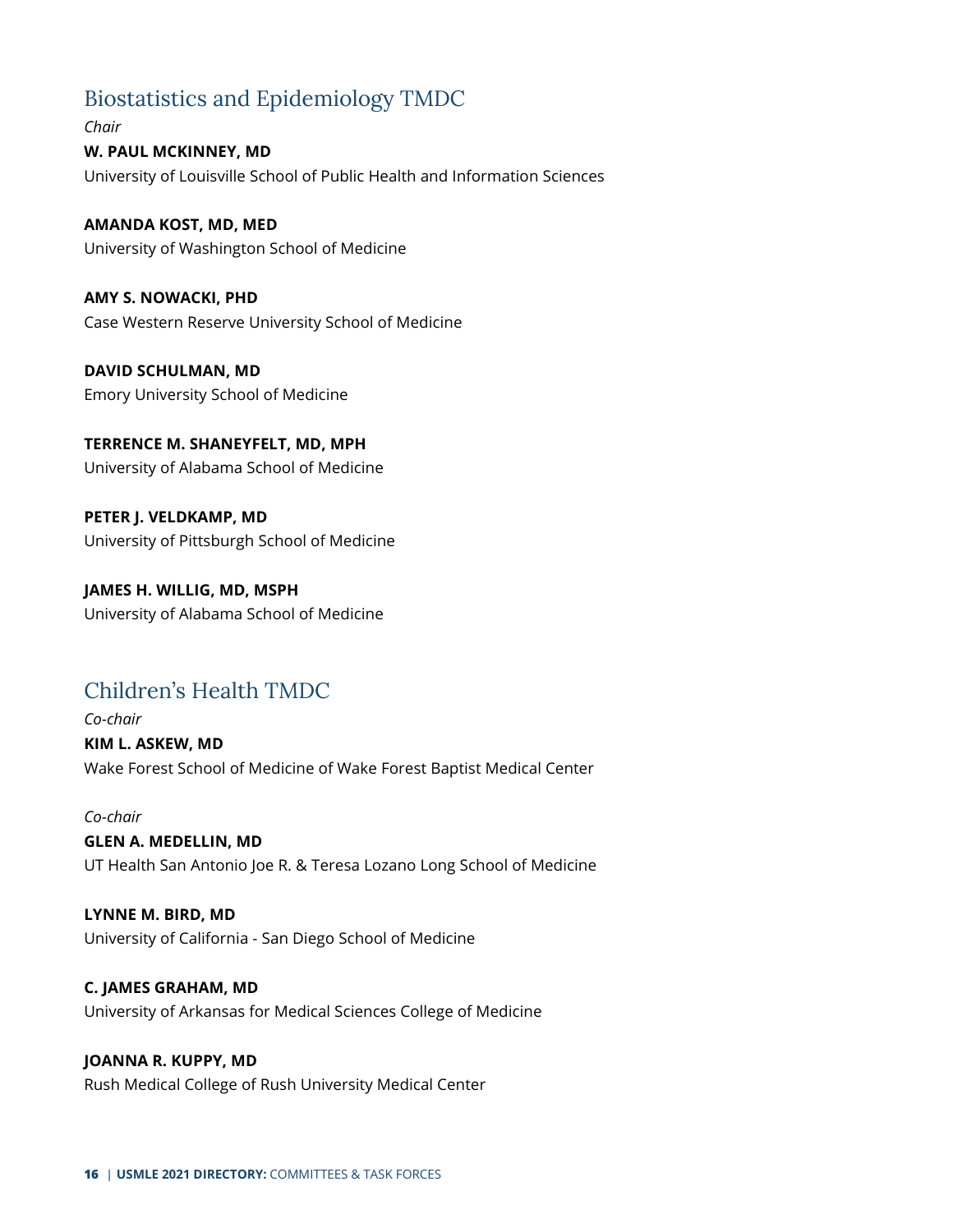#### **SHEELA L. LAHOTI, MD**

McGovern Medical School at the University of Texas Health Science Center at Houston

**TAI M. LOCKSPEISER, MD, MHPE** University of Colorado School of Medicine

**MAUREEN A. NOVAK, MD** University of Florida College of Medicine

**MARIANNE E. RIDEOUT, MD** The Robert Larner, M.D. College of Medicine at the University of Vermont

**BRIAN D. SMITH, MD** Michigan State University College of Human Medicine

**LINTON YEE, MD** Duke University School of Medicine

## <span id="page-16-0"></span>Chronic Care TMDC

*Chair* **ROBERT IRWIN, MD** University of Miami Leonard M. Miller School of Medicine

#### **NANCY M. DENIZARD-THOMPSON, MD**

Wake Forest School of Medicine of Wake Forest Baptist Medical Center

**LAURA E. DINGFIELD, MD** The Raymond and Ruth Perelman School of Medicine at the University of Pennsylvania

**SUSAN GARSTANG, MD** University of Utah School of Medicine

**DANIEL W. GIANG, MD** Loma Linda University School of Medicine

**CELIA J. MAXWELL, MD** Howard University College of Medicine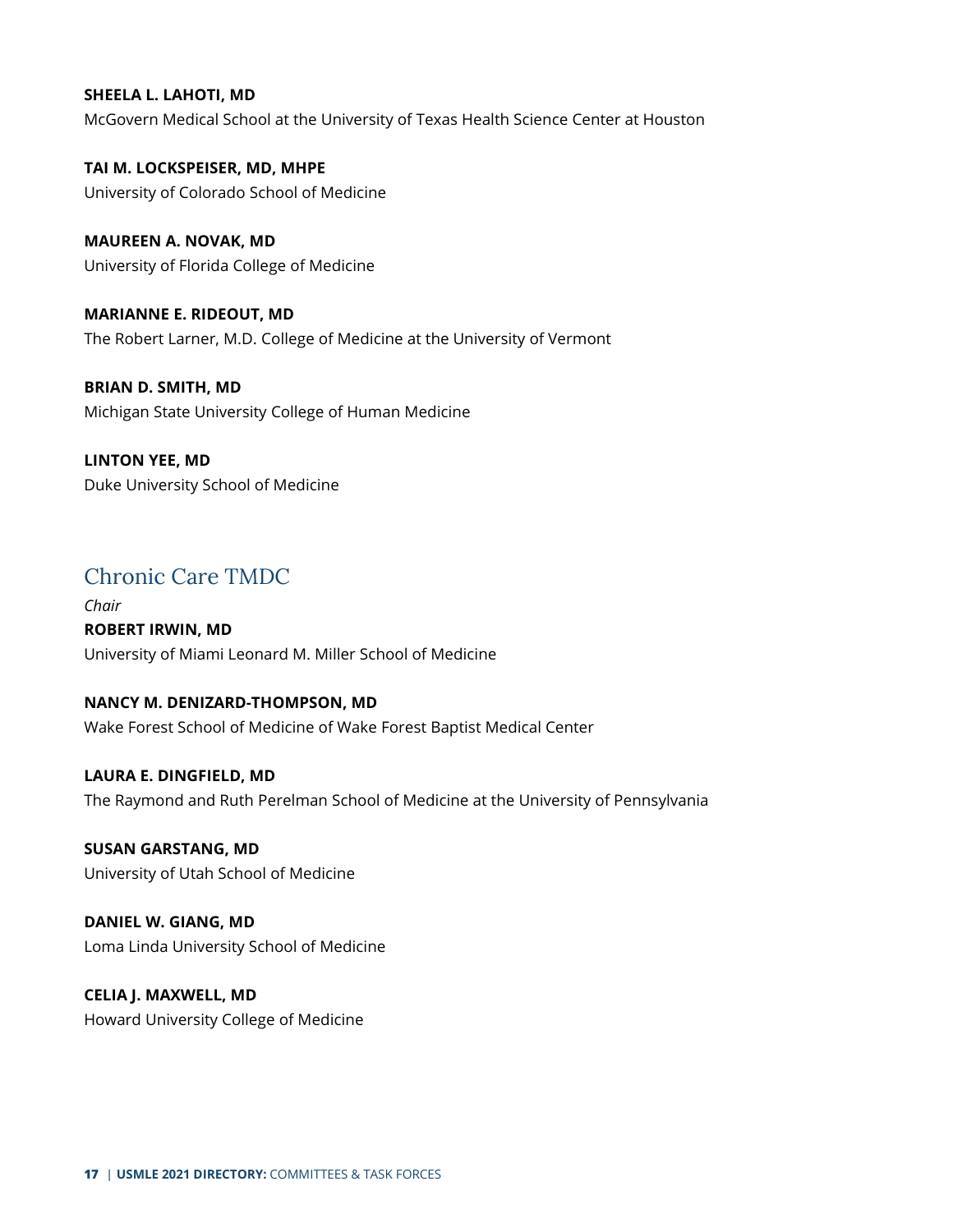#### **REX ALVIN D. PAULINO, MD**

McGovern Medical School at the University of Texas Health Science Center at Houston

#### **JACQUELYN TURNER, MD**

Tulane University School of Medicine

## <span id="page-17-0"></span>Communications TMDC

*Chair* **MELISSA A. MCNEIL, MD, MPH** University of Pittsburgh School of Medicine

**MONICA A. BROOME, MD** University of Miami Leonard M. Miller School of Medicine

**MELANIE G. HAGEN, MD** University of Florida College of Medicine

**DEBRA L. KLAMEN, MD, MHPE** Southern Illinois University School of Medicine

### **SCOTT MANAKER, MD, PHD** The Raymond and Ruth Perelman School of Medicine at the University of Pennsylvania

**ERIKA RYST, MD** University of Nevada, Reno School of Medicine

**WILLIAM H. SALAZAR, MD** Medical College of Georgia at Augusta University

**KAREN SMITH** Excitant Health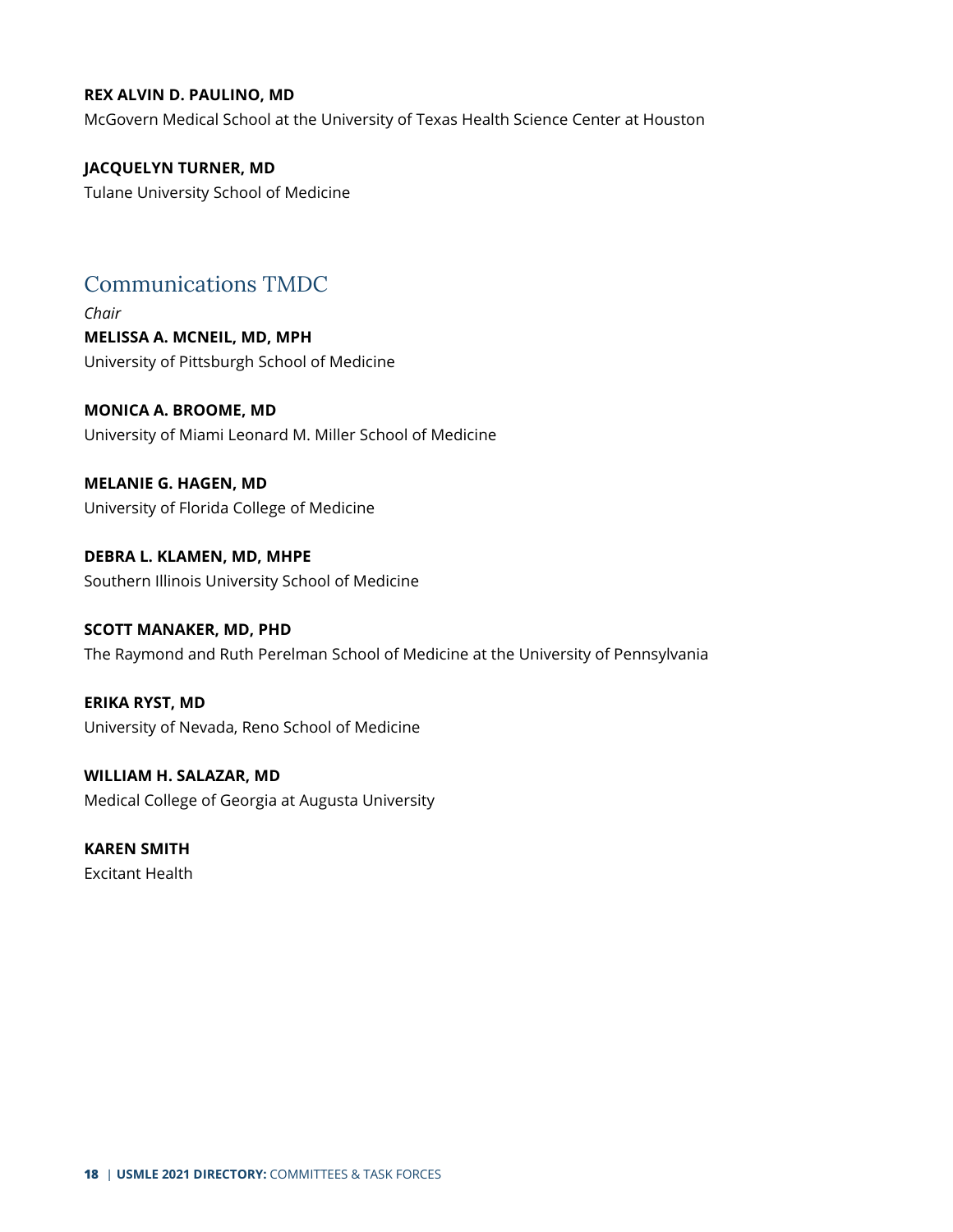## <span id="page-18-0"></span>Computer-Based Case Simulations (CCS) Committee

USMLE CCS Committee members develop and review clinical case scenarios and create scoring rubrics for cases that appear on the USMLE Step 3 examination.

*CCS Chair & Scripting Group Chair* **CHRISTOPHER KNIGHT, MD** University of Washington School of Medicine

*Scoring Group Chair* **ANNE L. DONNELLY, MD** Drexel University College of Medicine

*Scoring Group Co-chair* **DAVID C. GORDON, MD** Duke University School of Medicine

*Scripting Group Co-chair* **HEIDI L.D. GULLETT, MD, MPH** Case Western Reserve University School of Medicine

**MEREDITH J. ALSTON, MD** University of Colorado School of Medicine

**INIS J. BARDELLA, MD** University of Arkansas for Medical Sciences College of Medicine

**RACHELLE E. BERNACKI, MD, MS** Harvard Medical School

**ERIC A. BIONDI, MD, MS** Johns Hopkins University School of Medicine

**MICHAEL A. BOHRN, MD** Drexel University College of Medicine

**DOMINIQUE COSCO, MD** Washington University in St. Louis School of Medicine

#### **RITA DUBOYCE, MD, MS** Uniformed Services University of the Health Sciences, F. Edward Hébert School of Medicine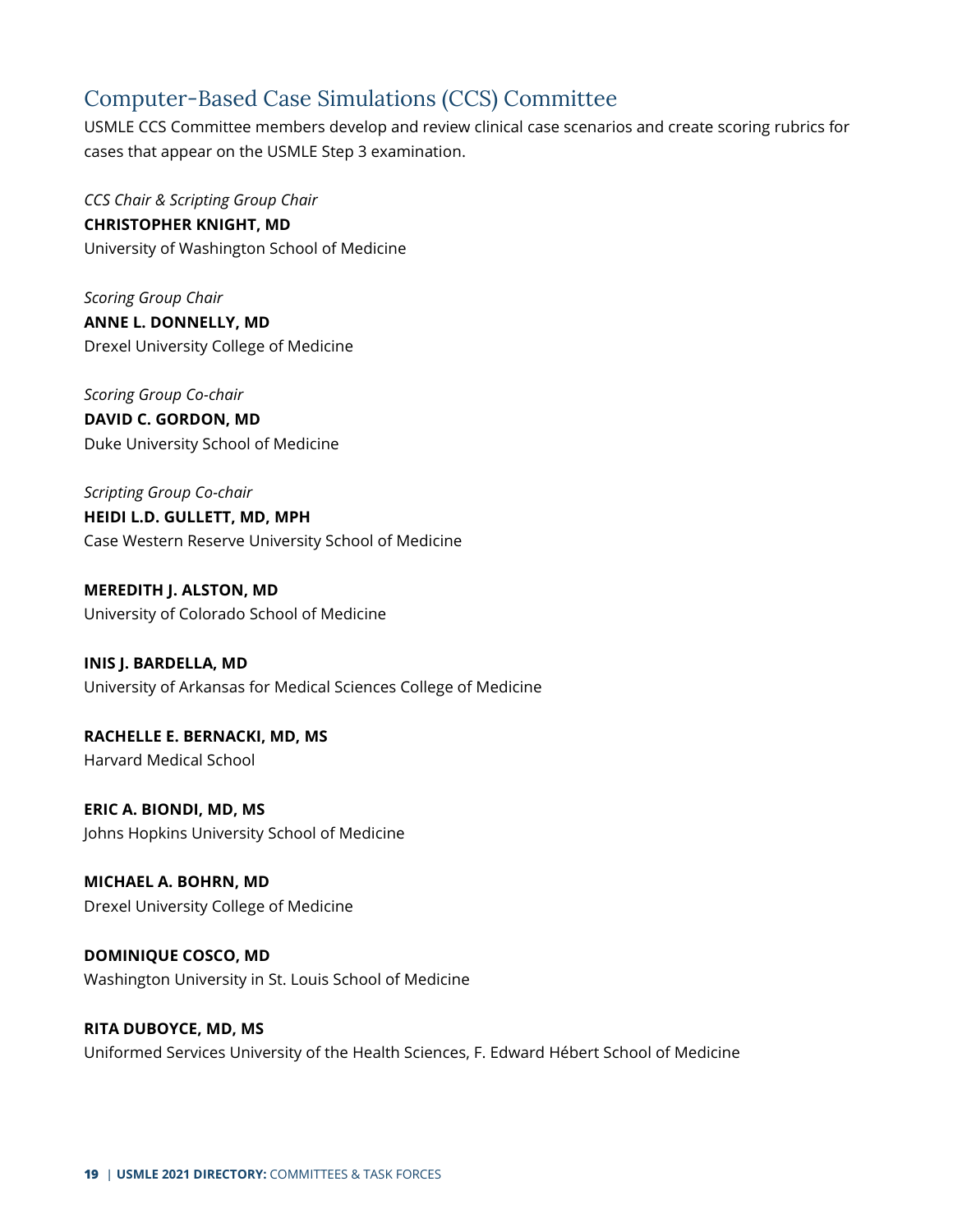**SUSAN E. FARRELL, MD, EDM** Harvard Medical School

**JOHN V. GAHAGAN, MD** Stanford University School of Medicine

**SEAN E. GARCIA, MD** UT Health San Antonio Joe R. & Teresa Lozano Long School of Medicine

**NICOLE GILG GACHIANI, MD, MPH** University of Iowa Roy J. and Lucille A. Carver College of Medicine

**TANA L. HALL, MD** The Brody School of Medicine at East Carolina University

**ZEB K. HENSON, MD** University of Mississippi School of Medicine

**ELIZABETH A. HIGGINS, MD** Medical University of South Carolina College of Medicine

**CRAIG J. HOESLEY, MD** University of Alabama School of Medicine

**STEPHANIE D. IRELAND-GORDY, MD** Mercer University School of Medicine

**JULIANNA JUNG, MD** Johns Hopkins University School of Medicine

**REENA KARANI, MD, MHPE** Icahn School of Medicine at Mount Sinai

**STACEY M. KASSUTTO, MD** The Raymond and Ruth Perelman School of Medicine at the University of Pennsylvania

**SORABH KHANDELWAL, MD** The Ohio State University College of Medicine

**MICHAEL D. LANDRY, MD** Tulane University School of Medicine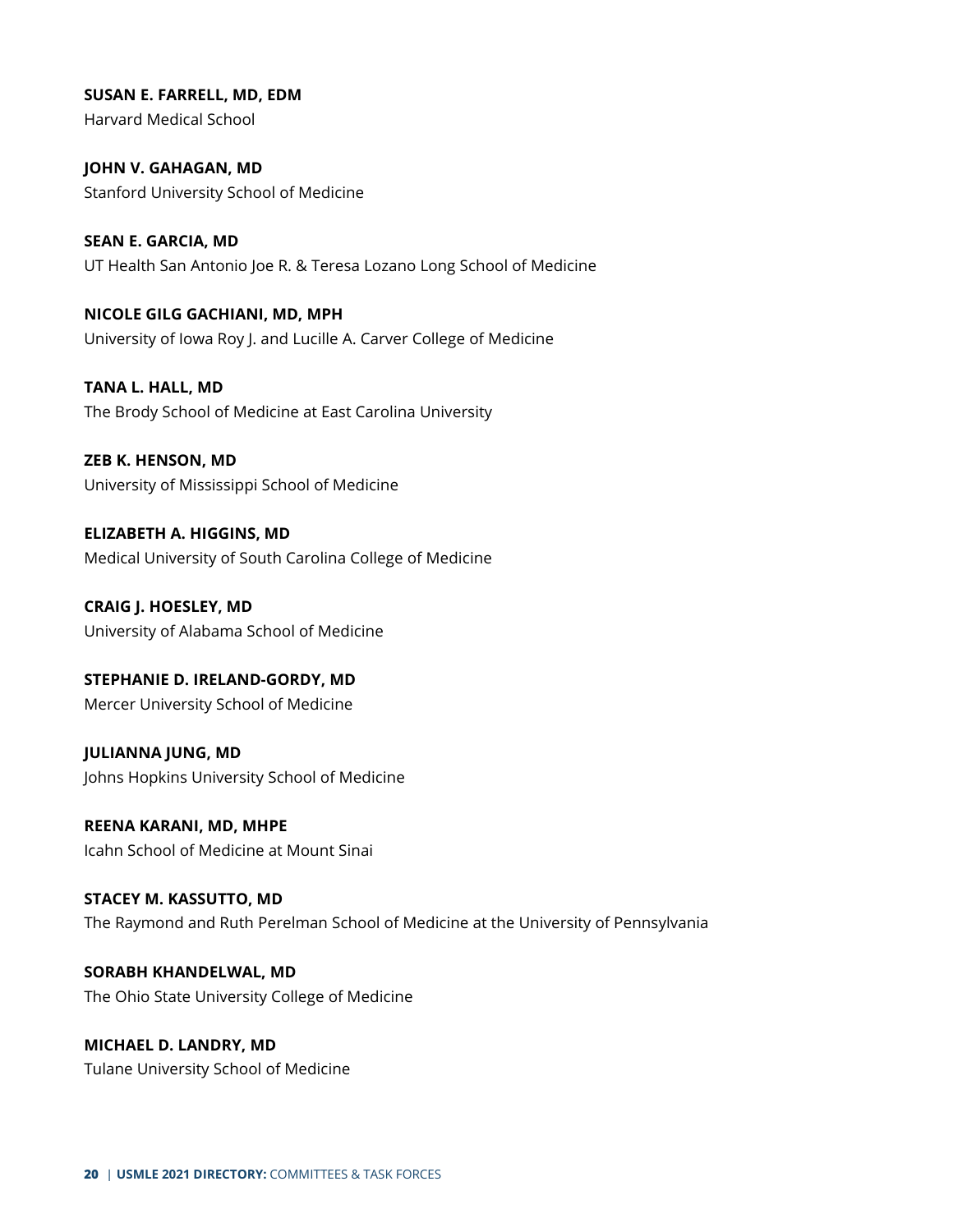**ANTOINETTE L. LASKEY, MD, MBA, MPH** University of Utah School of Medicine

**SONIA G. LAUMBACH, MD** Rutgers, Robert Wood Johnson Medical School

**CARA B. LICHTENSTEIN, MD, MPH** The George Washington University School of Medicine and Health Sciences

**PETER S. MARCUS, MD** Indiana University School of Medicine

**CORRIGAN L. MCBRIDE, MD** University of Nebraska College of Medicine

**ANDREW W. MENZIN, MD, MBA** Donald and Barbara Zucker School of Medicine at Hofstra/Northwell

**REGINA S. OFFODILE, MD, MHPE, MMHC, MSPH** Meharry Medical College School of Medicine

**NEIL PATEL, MD** David Geffen School of Medicine at UCLA

**SARA PETRUSKA, MD** University of Louisville School of Medicine

**JOHN RAGSDALE, MD, MS** University of Kentucky College of Medicine

**SUSAN ROWELL, MD, MCR** University of Chicago Division of the Biological Sciences, The Pritzker School of Medicine

**DAN SEPDHAM, MD** The University of Texas Southwestern Medical School

**SARAH STUMBAR, MD, MPH** Florida International University Herbert Wertheim College of Medicine

**KIMBERLY A. SWAN, MD** Overland Park, Kansas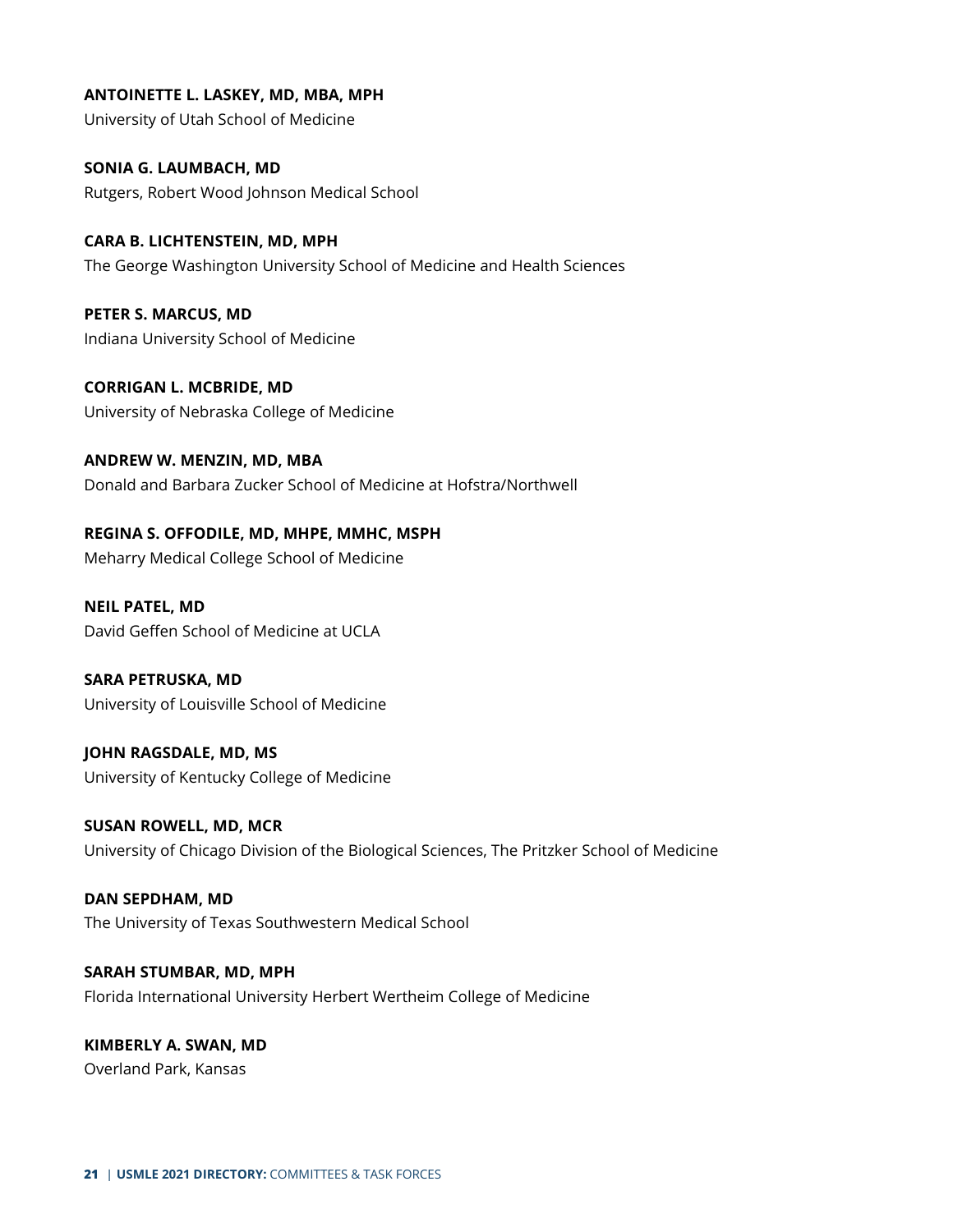#### **PAULA M. TERMUHLEN, MD**

Western Michigan University Homer Stryker M.D. School of Medicine

**STEVEN D. TROCHA, MD** University of South Carolina School of Medicine, Greenville

**TRAVIS P. WEBB, MD, MHPE** Medical College of Wisconsin

**LISA WEISS, MD, MED** Northeast Ohio Medical University College of Medicine

**MICHAEL WILLIAMS, MD** Western Michigan University Homer Stryker M.D. School of Medicine

### <span id="page-21-0"></span>Gross Anatomy and Embryology TMDC

*Chair* **ROBIN MICHAELS, PHD** University of Minnesota Medical School

**ALLAN M. CONWAY, MBCHB** Donald and Barbara Zucker School of Medicine at Hofstra/Northwell

**MARK J. DANNENBAUM, MD** McGovern Medical School at the University of Texas Health Science Center at Houston

**ANNA C. EDMONDSON, PHD** Medical College of Georgia at Augusta University

**JAMES N. LAU, MD, MHPE** Loyola University Chicago Stritch School of Medicine

**MARJORIE D. SHAW, PHD** Howard University College of Medicine

**MATTHEW SILVIS, MD** Penn State College of Medicine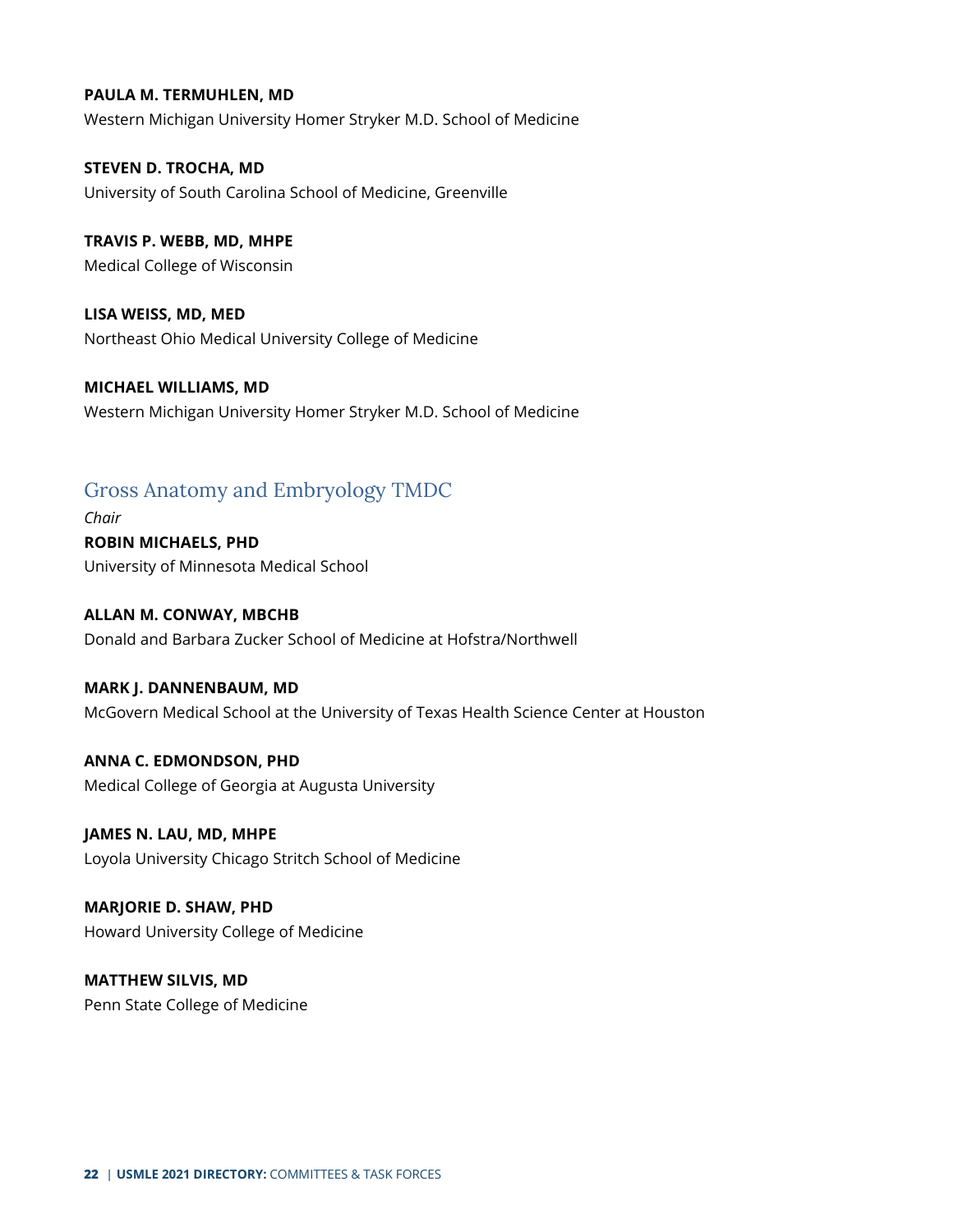**STEFAN TIGGES, MD** Emory University School of Medicine

**DANIEL TOPPING, MD** University of Florida College of Medicine

## <span id="page-22-0"></span>Introduction to Clinical Medicine, Physical Diagnosis, and Communication TMDC

*Co-chair* **MICHELLE M. HORN, MD**

University of Mississippi School of Medicine

*Co-chair* **ALLISON B. LUDWIG, MD** Albert Einstein College of Medicine

**NELIA M. AFONSO, MD** Oakland University William Beaumont School of Medicine

**ANDREA ANDERSON, MD** The George Washington University School of Medicine and Health Sciences

**BETH BARRON, MD** Columbia University Vagelos College of Physicians and Surgeons

**DAVID ECKER, MD** University of Colorado School of Medicine

**DIANE LEVINE, MD** Wayne State University School of Medicine

**JAMES S. NEWMAN, MD** Mayo Clinic Alix School of Medicine

**ANDREW PARSONS, MD, MPH** University of Virginia School of Medicine

**CRAIG S. ROTH, MD** University of Minnesota Medical School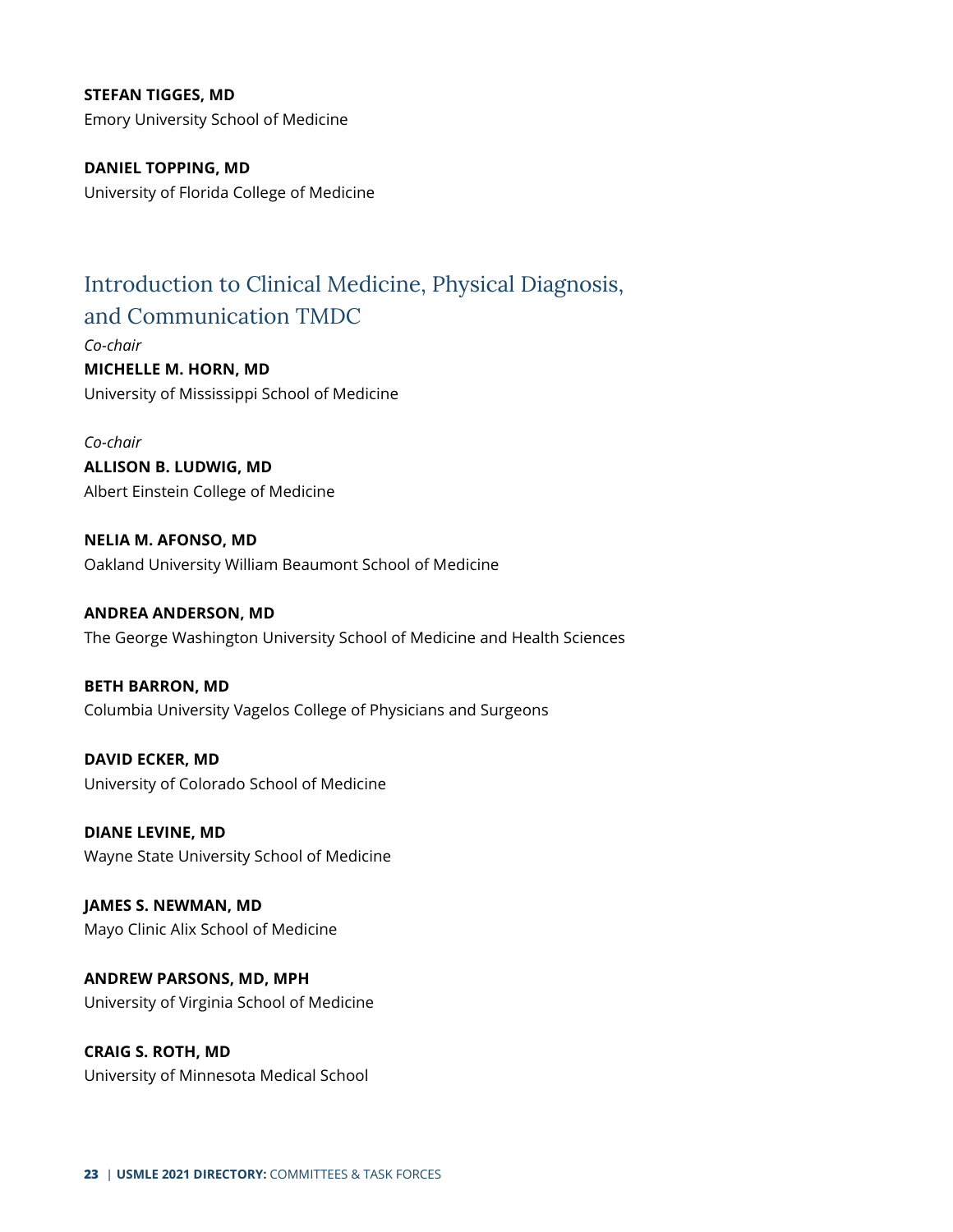#### **ANTOINETTE C. SPOTO-CANNONS, MD**

USF Health Morsani College of Medicine

#### **REED VAN DEUSEN, MD, MS**

University of Pittsburgh School of Medicine

## <span id="page-23-0"></span>Microbiology and Immunology TMDC

*Chair* **JOHN A. DAVIS, MD, PHD** University of California - San Francisco School of Medicine

**AISHA AHMED, MD** Northwestern University Feinberg School of Medicine

**ERIN BONURA, MD** Oregon Health & Science University School of Medicine

**RANA E. EL FEGHALY, MD, MSCI** University of Missouri-Kansas City School of Medicine & Children's Mercy Kansas City

**JENNIFER L. HSU, MD** University of South Dakota Sanford School of Medicine

**PRIYA NORI, MD** Albert Einstein College of Medicine

**MICHAEL ROBINSON, PHD** University of Kansas School of Medicine

**GAIL F. SHUST, MD** New York University Grossman School of Medicine

**ZELALEM TEMESGEN, MD** Mayo Clinic Alix School of Medicine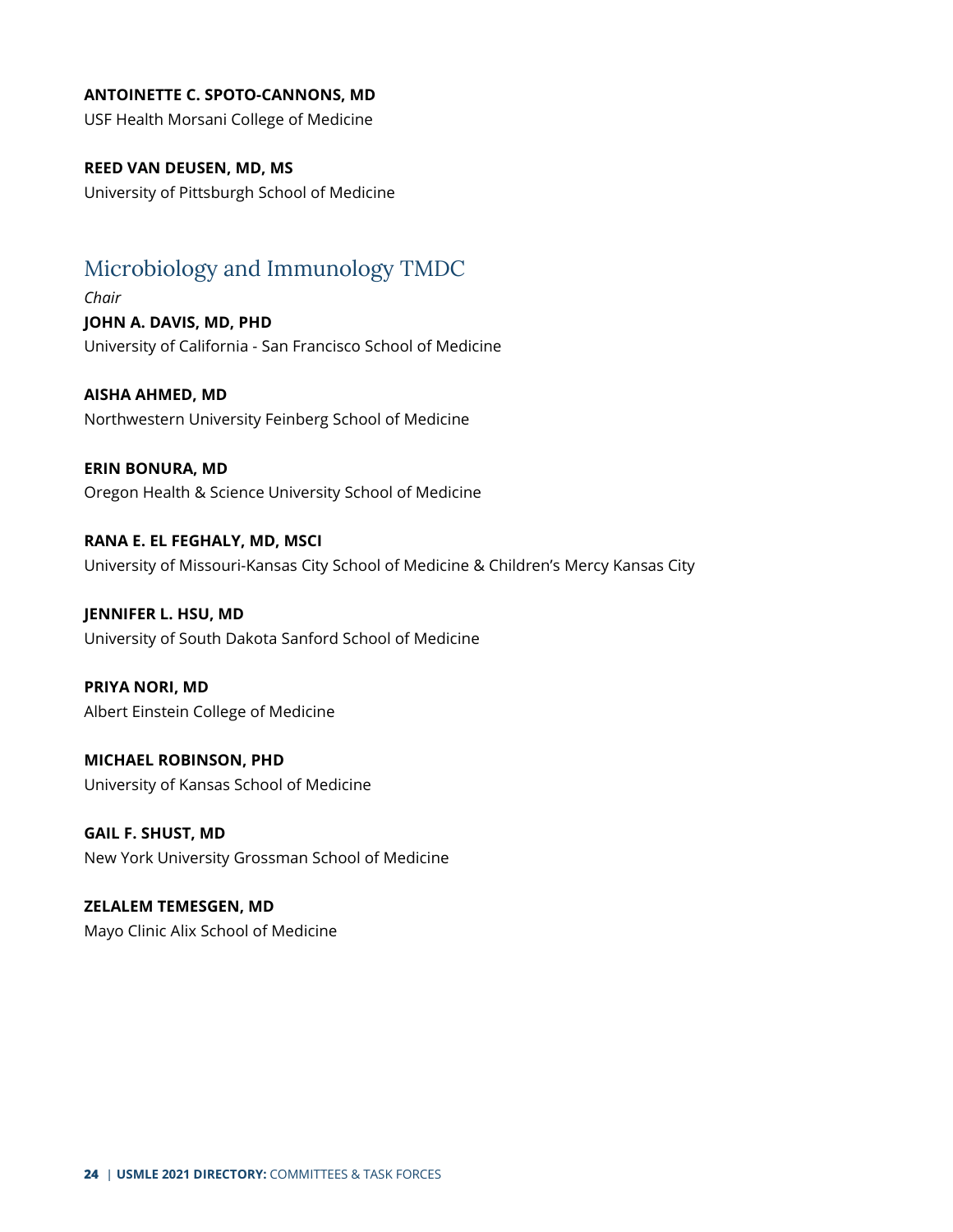## <span id="page-24-0"></span>Pathology and Genetics TMDC

*Co-chair* **JOHN S. FRANCIS, MD, PHD** Yale School of Medicine

*Co-chair* **MARY FURLONG, MD** Georgetown University School of Medicine

**DUSICA BABOVIC-VUKSANOVIC, MD** Mayo Clinic Alix School of Medicine

**MELINA B. FLANAGAN, MD, MSPH** West Virginia University School of Medicine

**ALEJANDRO D. IGLESIAS, MD** Columbia University Vagelos College of Physicians and Surgeons

**JASON NAPOLITANO, MD** David Geffen School of Medicine at UCLA

**KRISTIN A. OLSON, MD** University of California - Davis School of Medicine

**CARMEN D. SARITA-REYES, MD** Boston University School of Medicine

**HARRY W. SCHROEDER, JR., MD, PHD** University of Alabama School of Medicine

**LEKI TADDESSE-HEATH, MD** Howard University College of Medicine

**GEOFFREY A. TALMON, MD, MED** University of Nebraska College of Medicine

**BRADLEY M. TURNER, MD, MPH, MHA** University of Rochester School of Medicine and Dentistry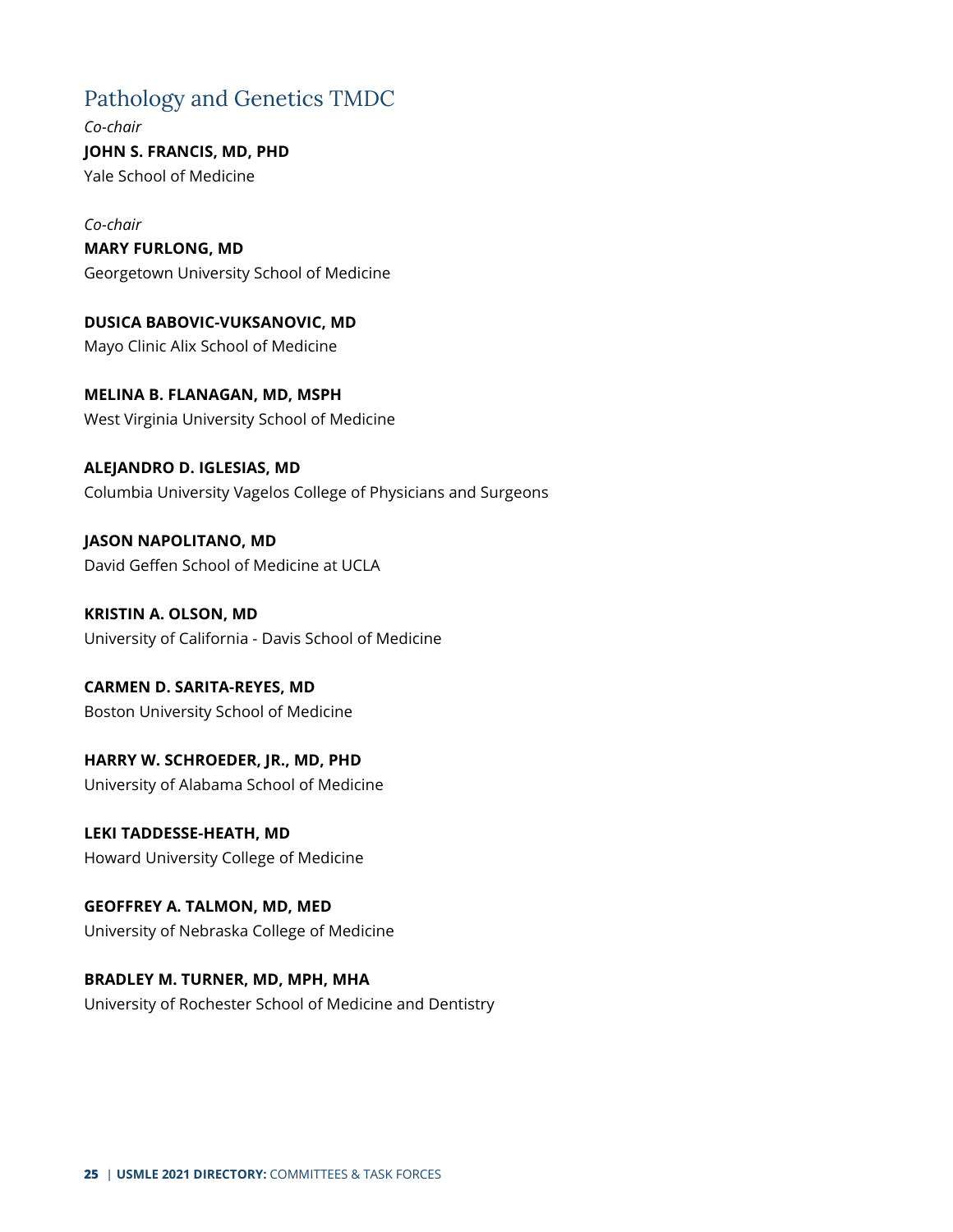## <span id="page-25-0"></span>Patient Safety TMDC

*Co-chair* **AMY BLATT, MD** University of Rochester School of Medicine and Dentistry

*Co-chair*

**GREGORY M. BUMP, MD** University of Pittsburgh School of Medicine

**KAREN J. BRASEL, MD, MPH** Oregon Health & Science University School of Medicine

**ALEXANDER R. CARBO, MD** Harvard Medical School

**G. WALDON GARRISS, III, MD, MS** Vanderbilt University School of Medicine

**AMANDA GREEN, DNP, RN** University of Kentucky College of Medicine

**KAMAL GURSAHANI, MD, MBA** Washington University in St. Louis School of Medicine

**RANDALL B. LAMFERS, MD** University of South Dakota Sanford School of Medicine

**MICHAEL S. LEONARD, MD, MS** University of Rochester School of Medicine and Dentistry

**TAMMY L. MCGEE, MBA** Dunwoody College of Technology

**ERIC I. ROSENBERG, MD, MSPH** University of Florida College of Medicine

**TODD D. SHAFFER, MD, MBA** University of Missouri-Kansas City School of Medicine

**DEANNA R. WILLIS, MD, MBA** Indiana University School of Medicine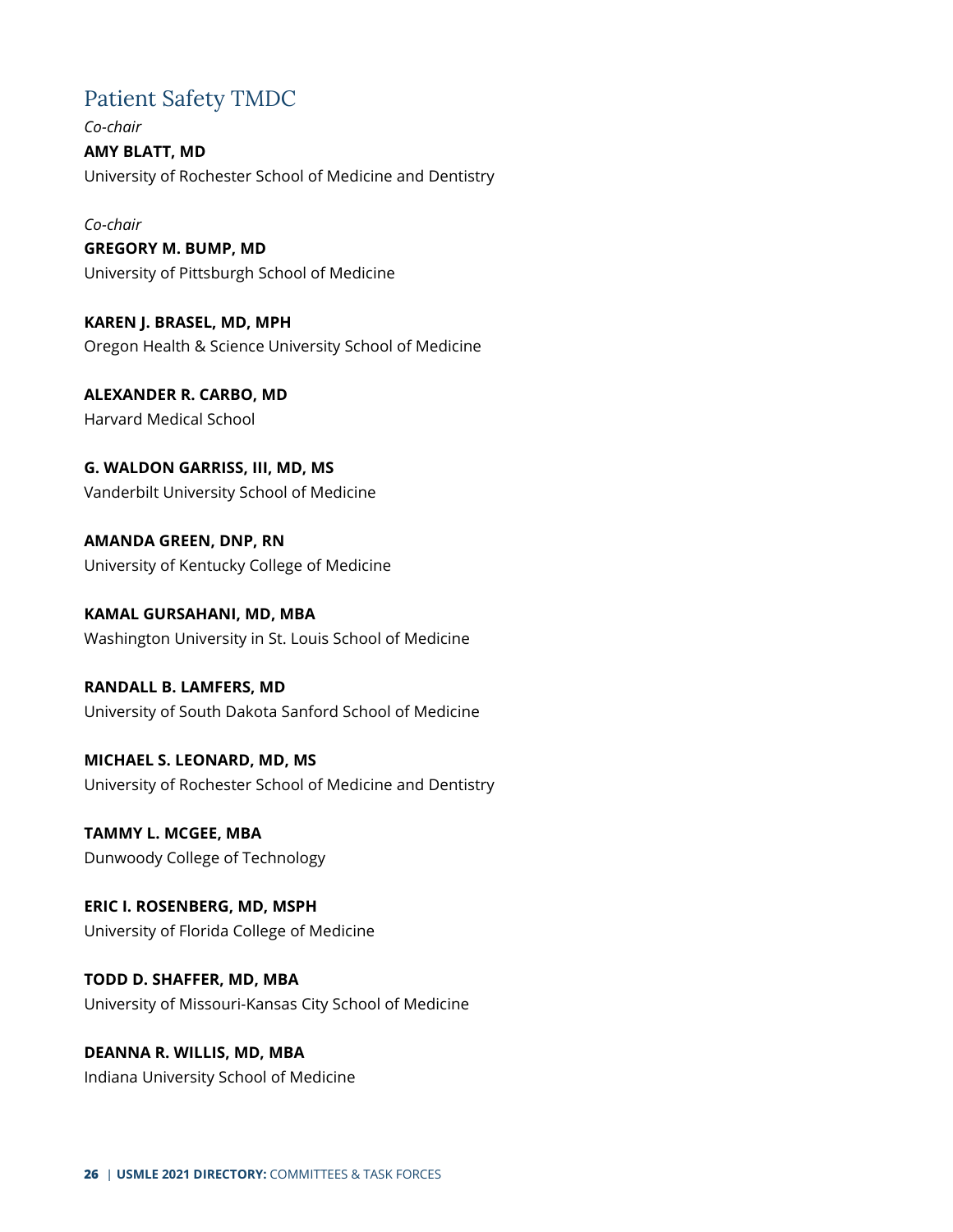## <span id="page-26-0"></span>Pharmaceutical Advertisements TMDC

*Chair* **DENISE M. DUPRAS, MD, PHD** Mayo Clinic Alix School of Medicine

**FRED R. BUCKHOLD, III, MD** Saint Louis University School of Medicine

**CHAYAN CHAKRABORTI, MD** Tulane University School of Medicine

**LEE A. KRAL, PHARMD** University of Iowa Roy J. and Lucille A. Carver College of Medicine

**GWENEVERE C. MCINTOSH, MD, MPH** University of Wisconsin School of Medicine and Public Health

**ROBERT J. MEYER, MD** University of Virginia School of Medicine

**JOSHUA D. NOSANCHUK, MD** Albert Einstein College of Medicine

**TANYA J. URITSKY, PHARMD** University of Pennsylvania School of Nursing

## <span id="page-26-1"></span>Pharmacology and Biochemistry TMDC

*Chair* **PAUL C. BRANDT, PHD** Texas A&M Health Science Center College of Medicine

**OMAR ABDUL-RAHMAN, MD** University of Nebraska College of Medicine

**ABU-BAKR AL-MEHDI, MD, PHD** University of South Alabama College of Medicine

#### **HEATHER MUSTER, MD, MS**

University of Minnesota Medical School & College of Pharmacy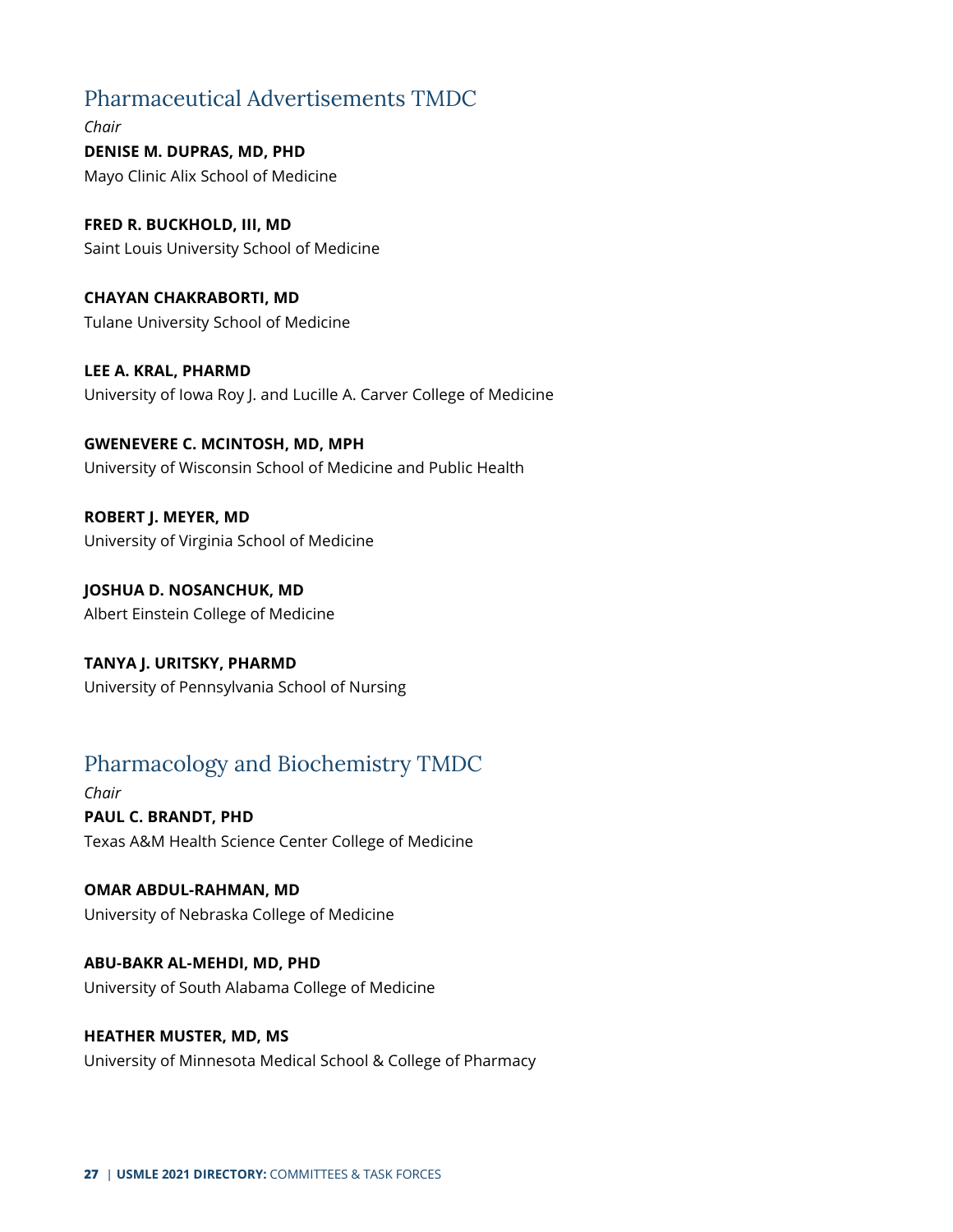#### **SATORU K. NISHIMOTO, PHD**

University of Tennessee Health Science Center College of Medicine

**PARVATHI PERUMAREDDI, DO** Charles E. Schmidt College of Medicine at Florida Atlantic University

**SCOTT A. WALDMAN, MD, PHD**

Sidney Kimmel Medical College at Thomas Jefferson University

#### **TERESA W. WILBORN, PHARMD, PHD**

University of Alabama School of Medicine

## <span id="page-27-0"></span>Physiology and Cell Biology TMDC

*Co-chair* **GAURI AGARWAL, MD** University of Miami Leonard M. Miller School of Medicine

*Co-chair* **KRISTY S. DEEP, MD, MA** University of Kentucky College of Medicine

*Co-chair* **CHRISTINE A. KAUFFMAN, MD** University of Central Florida College of Medicine

**ALISON L. BAILEY, MD** University of Tennessee Health Science Center College of Medicine

**SUSAN DIGIOVANNI, MD** Virginia Commonwealth University School of Medicine

**LAURA FRASER, PHD** University of Alabama School of Medicine

**CHRISTINE Y. HACHEM, MD** Saint Louis University School of Medicine

**HERBERT F. JANSSEN, MED, PHD** Texas Tech University Health Sciences Center School of Medicine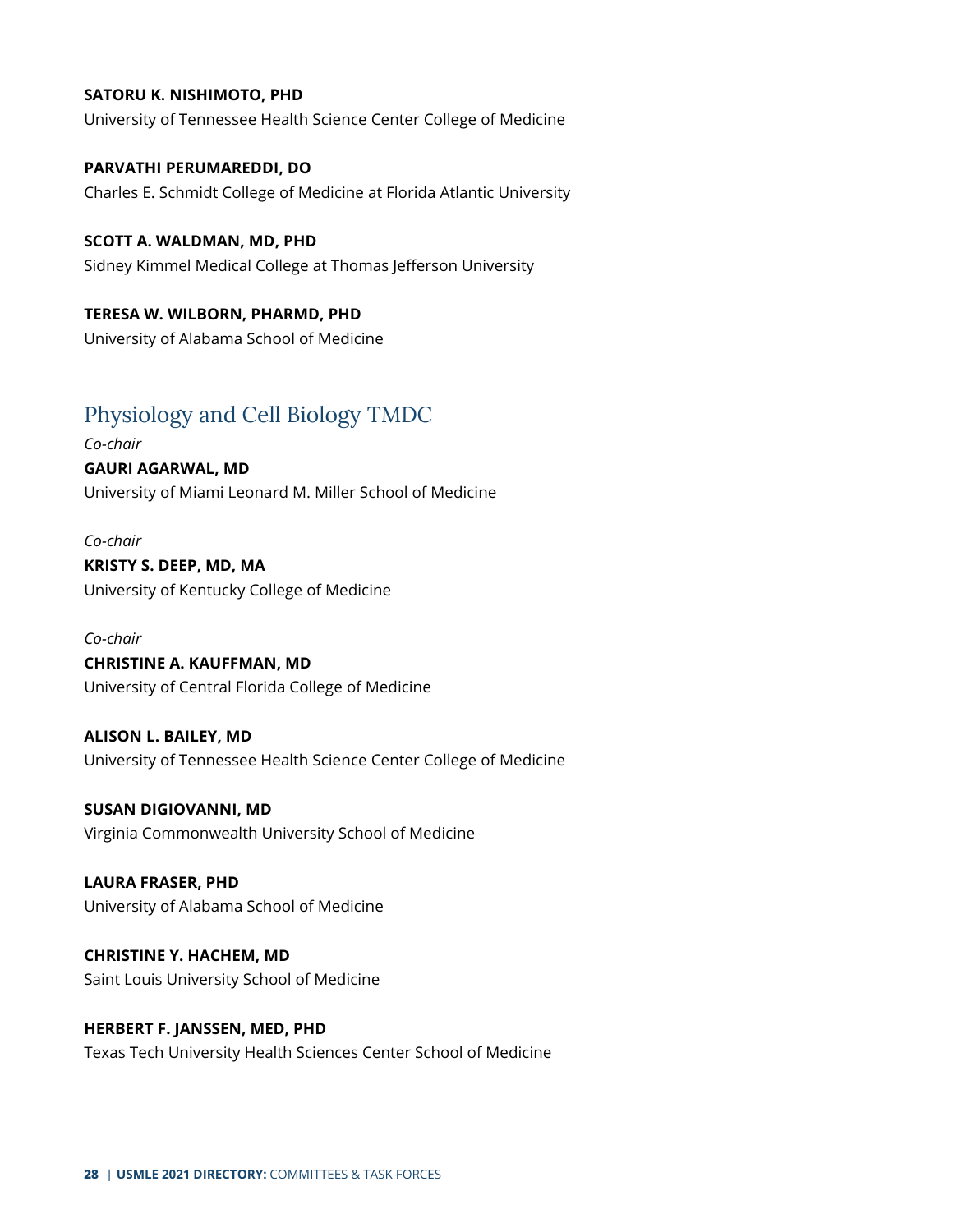#### **KURT A. KENNEL, MD**

Mayo Clinic Alix School of Medicine

**M. KERRY O'BANION, MD, PHD** University of Rochester School of Medicine and Dentistry

#### **JEFFREY S. RUBENSTEIN, MD, MBA**

University of Rochester School of Medicine and Dentistry

## <span id="page-28-0"></span>Scientific Abstracts TMDC

*Chair* **JOSEPH A. ZENEL, JR., MD** University of South Dakota Sanford School of Medicine

#### **KOKO AUNG, MD, MPH**

Paul L. Foster School of Medicine Texas Tech University Health Sciences Center

**DAVID FELDSTEIN, MD, MS** University of Wisconsin School of Medicine and Public Health

**RANI S. GEREIGE, MD, MPH** Nicklaus Children's Hospital

**RACHEL J. GIVELBER, MD** University of Pittsburgh School of Medicine

**BARBARA A. GOFF, MD** University of Washington School of Medicine

**ERIC H. GREEN, MD, MSC** Drexel University College of Medicine

**ALLYSON R. ZAZULIA, MD** Washington University in St. Louis School of Medicine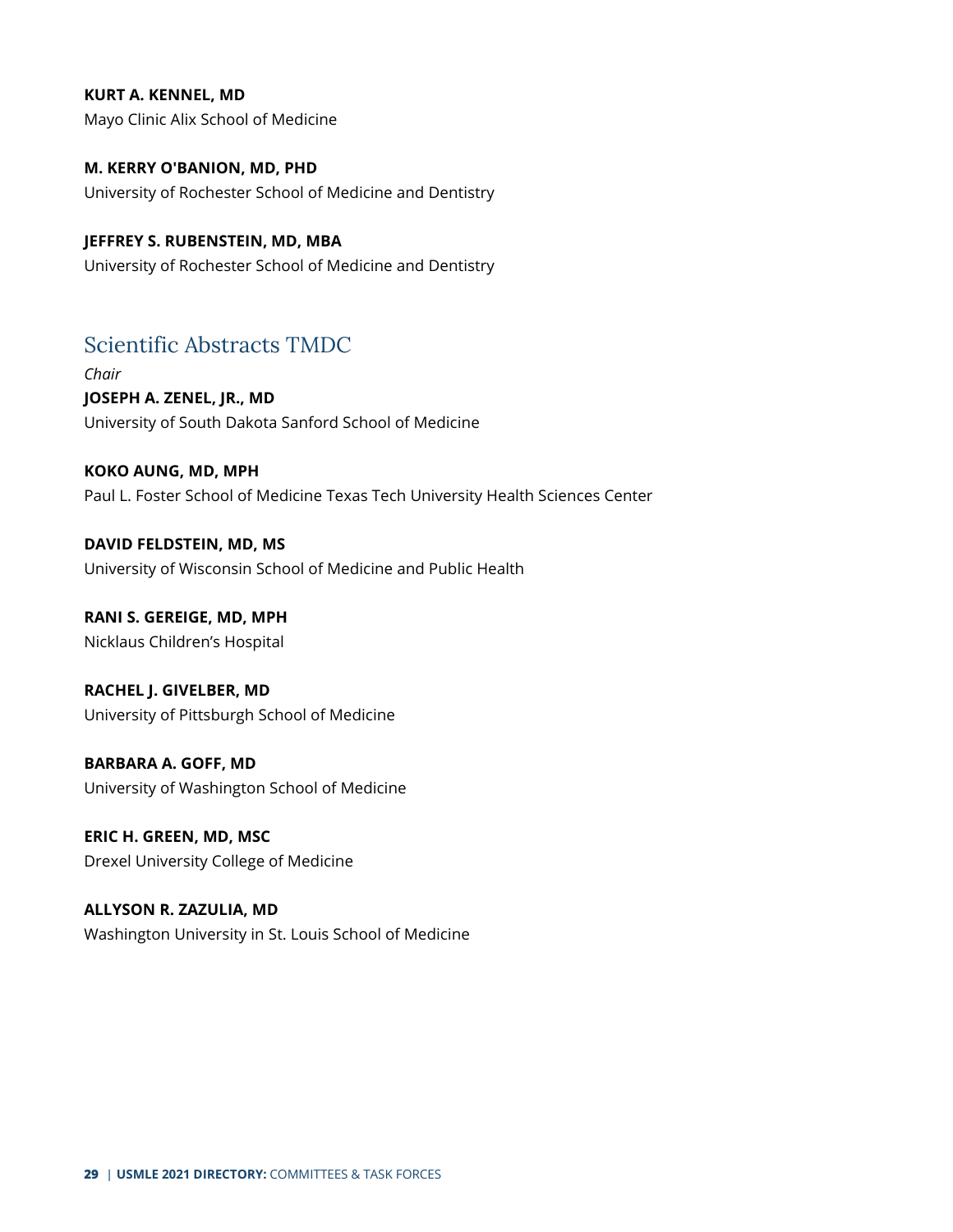## <span id="page-29-0"></span>Women's Health TMDC

*Co-chair* **STACY M. HIGGINS, MD** Emory University School of Medicine

*Co-chair* **GARY SUTKIN, MD, MBA** University of Missouri-Kansas City School of Medicine

**RACHEL BONNEMA, MD, MS** The University of Texas Southwestern Medical School

**ALISSA CARVER, MD** University of Michigan Medical School

**J. STUART FERRISS, MD** Johns Hopkins University School of Medicine

**SUZANNE L. HARRISON, MD** The Florida State University College of Medicine

**SABRINA HOLMQUIST, MD, MPH** University of Colorado School of Medicine

**LISA M. LANDRUM, MD, PHD** Indiana University School of Medicine

**ERIN A. MORRIS, MD** The Robert Larner, M.D. College of Medicine at the University of Vermont

**ALYSSA STEPHENSON-FAMY, MD** University of Washington School of Medicine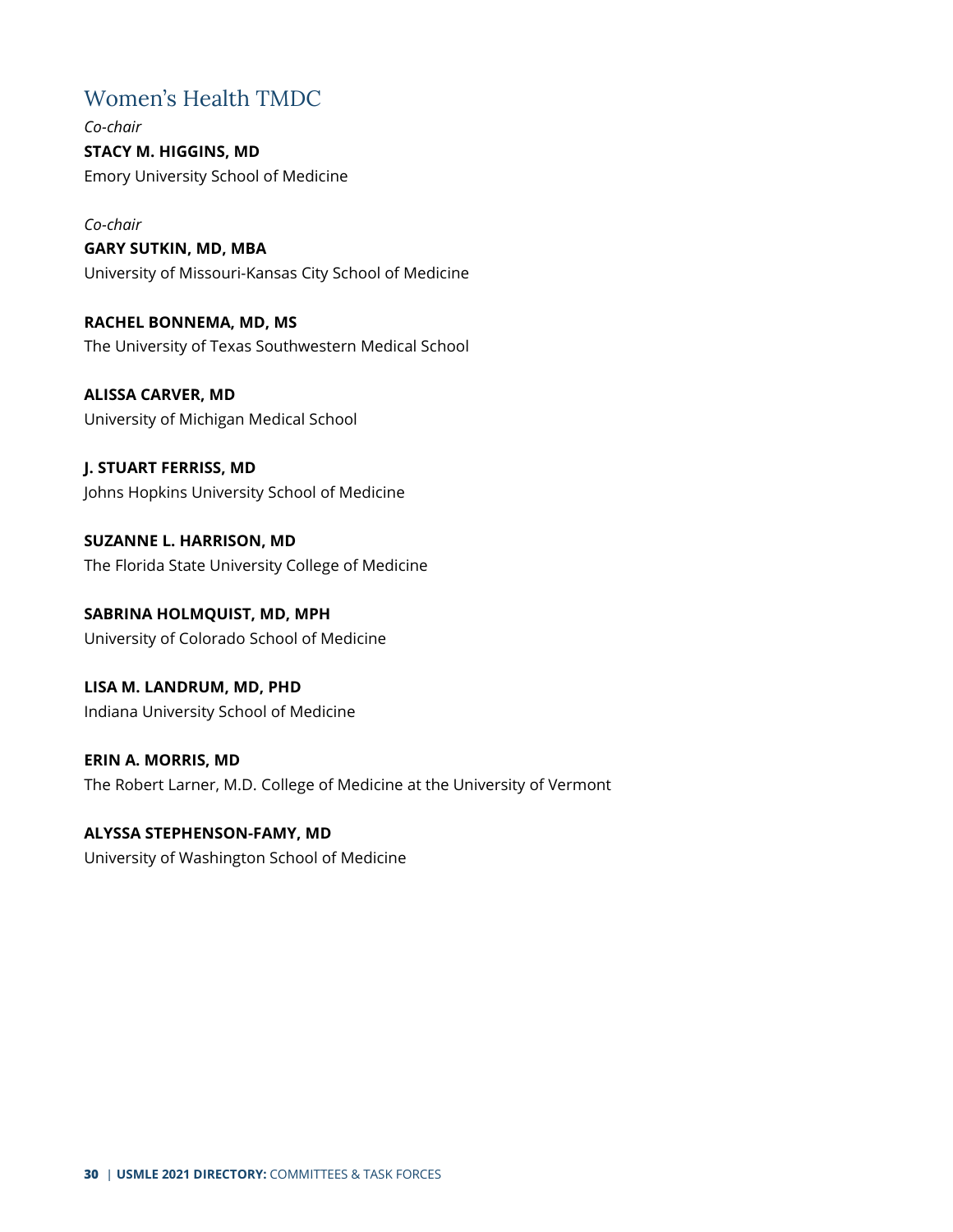## <span id="page-30-0"></span>Interdisciplinary Review Committees

Interdisciplinary Review Committee (IRC) members are responsible for the review and approval of all items in the test item library; they ensure the accuracy and currency of items included in the examinations. IRC members are current and former members of Test Material Development Committees and are chosen on the basis of outstanding performance as test item writers and reviewers.

## <span id="page-30-1"></span>Cross-Step Interdisciplinary Review Committee

**EVA M. AAGAARD, MD** Washington University in St. Louis School of Medicine

**JAMES B. ALEXANDER, MD** Sidney Kimmel Medical College at Thomas Jefferson University

**DIANE M. BISKOBING, MD** Virginia Commonwealth University School of Medicine

**EDWARD R. BOLLARD, MD, DDS** Penn State College of Medicine

**KAREN J. BRASEL, MD, MPH** Oregon Health & Science University School of Medicine

**JOSEPH CONIGLIARO, MD, MPH** Donald and Barbara Zucker School of Medicine at Hofstra/Northwell

**ROSALYN P. FERGUSON, MD, MSHA** Charles R. Drew University of Medicine & Science

**JOSEPH P. GRANDE, MD, PHD** Mayo Clinic Alix School of Medicine

**KATHLEEN A. JONES, MD** University of Houston College of Medicine

**MICHELLE W. KRAUSE, MD, MPH** University of Arkansas for Medical Sciences College of Medicine

**KEVIN J. LEON, MD** University of Alabama School of Medicine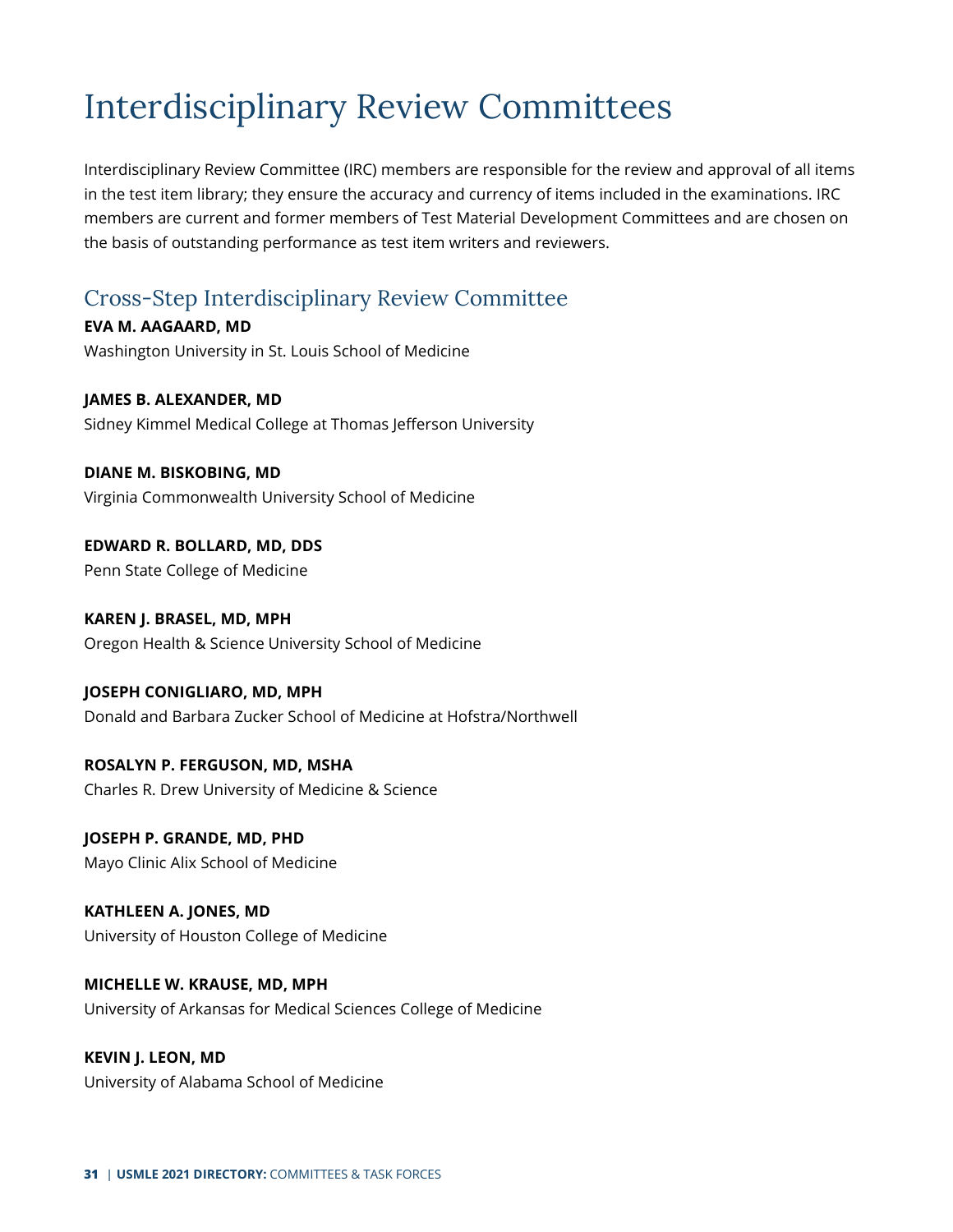#### **WILLIAM V. RASZKA, MD**

The Robert Larner, M.D. College of Medicine at the University of Vermont

**JUAN SANCHEZ, MD, MPA** Johns Hopkins University School of Medicine

**ELIZA L. SUTTON, MD, MA** University of Washington School of Medicine

**KIMBERLY M. TARTAGLIA, MD** The Ohio State University College of Medicine

**JOHN Q. YOUNG, MD, MPP, PHD** Donald and Barbara Zucker School of Medicine at Hofstra/Northwell

## <span id="page-31-0"></span>Evidence-Based Medicine (EBM) Interdisciplinary Review Committee

#### **IRENE ALEXANDRAKI, MD, MPH**

Paul L. Foster School of Medicine Texas Tech University Health Sciences Center

**MICHAEL S. BRONZE, MD** University of Oklahoma College of Medicine

#### **THOMAS M. DEFER, MD**

Washington University in St. Louis School of Medicine

**DENISE M. DUPRAS, MD, PHD** Mayo Clinic Alix School of Medicine

**RACHEL J. GIVELBER, MD** University of Pittsburgh School of Medicine

**JOSEPH GOLDFARB, PHD** Icahn School of Medicine at Mount Sinai

REBECCA A. JACKSON, MD **University of California - San Francisco School of Medicine**

#### **DAVID R. LAMBERT, MD** University of Rochester School of Medicine and Dentistry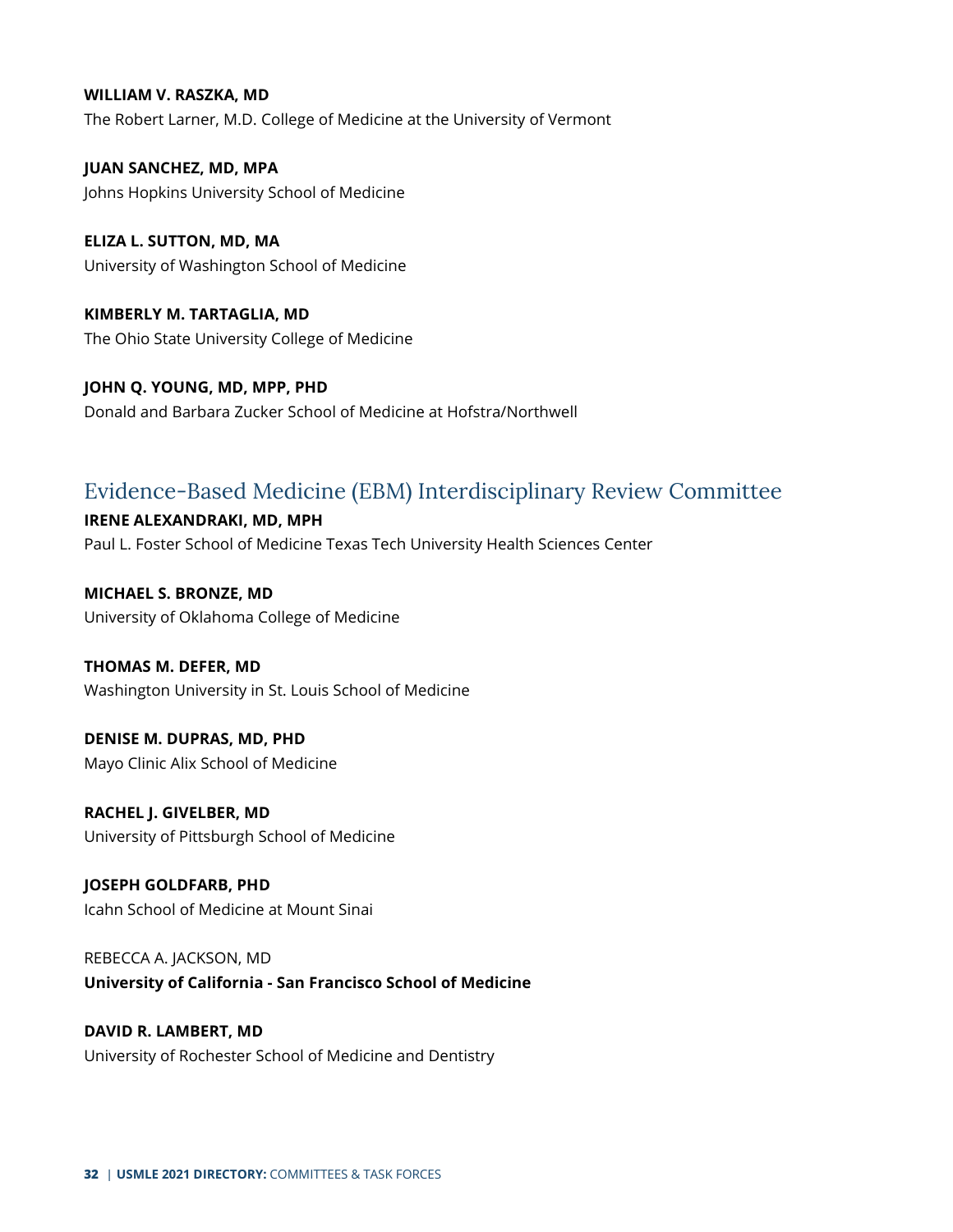**LEE A. LEARMAN, MD, PHD** Virginia Tech Carilion School of Medicine

**CHRISTOPHER J. MARTIN, MD, MSC** West Virginia University School of Medicine

**LYNDA C. MISRA, DO, MA** Oakland University William Beaumont School of Medicine

**COLIN P. WEST, MD, PHD** Mayo Clinic Alix School of Medicine

**JOSEPH A. ZENEL, JR., MD** University of South Dakota Sanford School of Medicine

## <span id="page-32-0"></span>Step 1 Interdisciplinary Review Committee

**GAURI AGARWAL, MD** University of Miami Leonard M. Miller School of Medicine

**PETER G. ANDERSON, DVM, PHD** University of Alabama School of Medicine

**DIANE M. BISKOBING, MD** Virginia Commonwealth University School of Medicine

**EDWARD R. BOLLARD, MD, DDS** Penn State College of Medicine

**PAUL C. BRANDT, PHD** Texas A&M Health Science Center College of Medicine

**JENNIFER K. BRUECKNER, PHD** University of Louisville School of Medicine

**JOHN A. DAVIS, MD, PHD** University of California - San Francisco School of Medicine

**KRISTY S. DEEP, MD, MA** University of Kentucky College of Medicine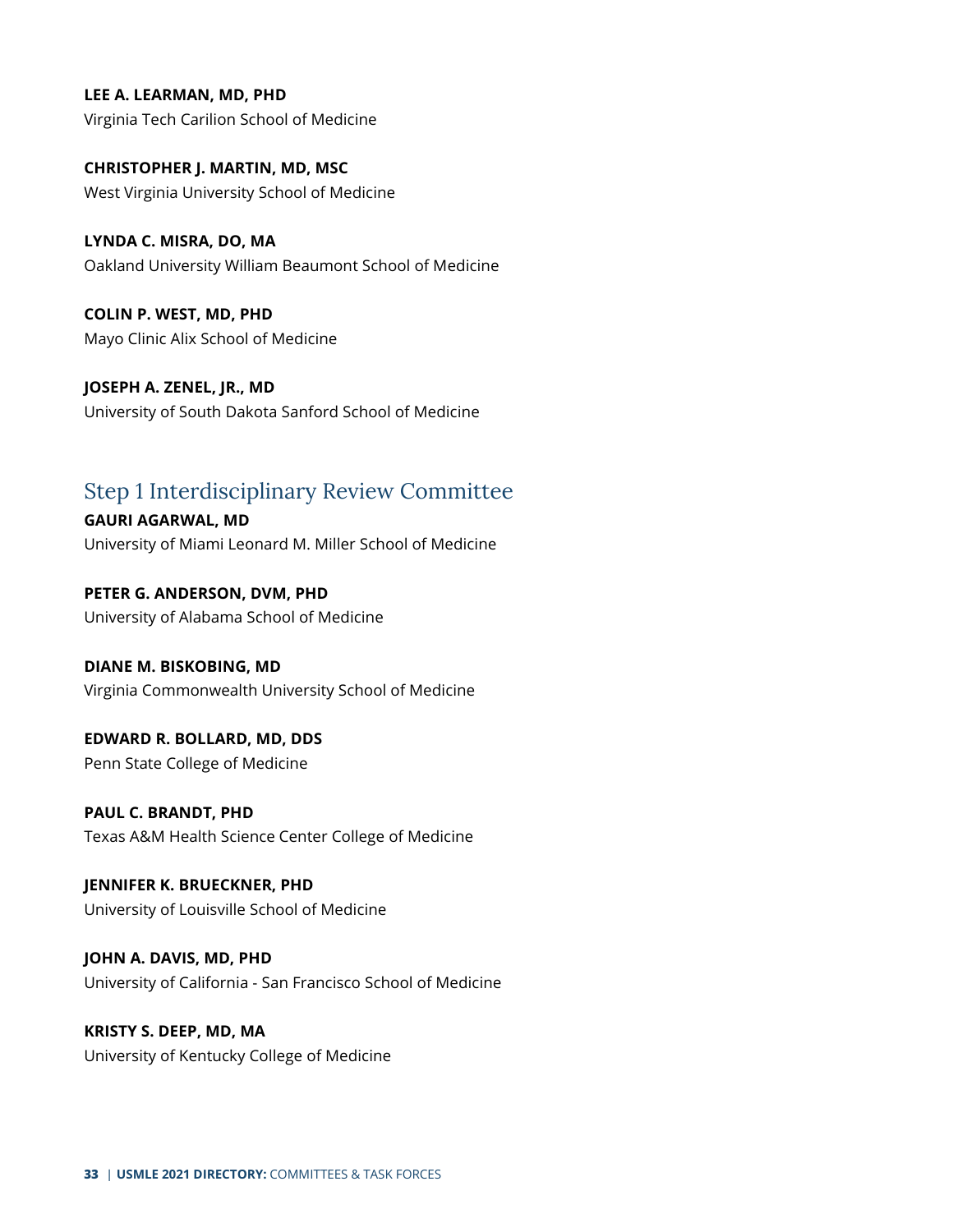**DONALD B. DEFRANCO, PHD** University of Pittsburgh School of Medicine

**CYNTHIA J. FOREHAND, PHD** The Robert Larner, M.D. College of Medicine at the University of Vermont

**JOHN S. FRANCIS, MD, PHD** Yale School of Medicine

**TRACY FULTON, PHD** University of California - San Francisco School of Medicine

**RAJA R. GOPALDAS, MD** University of Michigan Medical School

**RACHEL J. GORDON, MD, MPH** Columbia University Vagelos College of Physicians and Surgeons

**LOUIS B. JUSTEMENT, PHD** University of Alabama School of Medicine

**BARBARA E. KNOLLMANN-RITSCHEL, MD** Uniformed Services University of the Health Sciences, F. Edward Hébert School of Medicine

**PAUL G. KOLES, MD** Boonshoft School of Medicine Wright State University

**TIMOTHY LAHEY, MD, MMSC** The Robert Larner, M.D. College of Medicine at the University of Vermont

**KEVIN J. LEARY, MD** Uniformed Services University of the Health Sciences, F. Edward Hébert School of Medicine

**ROBIN LEGALLO, MD** University of Virginia School of Medicine

**LIONEL D. LEWIS, MA, MBBCH, MD, FRCP (LONDON)** Geisel School of Medicine at Dartmouth

**STEVEN A. LIEBERMAN, MD**

The University of Arizona College of Medicine - Phoenix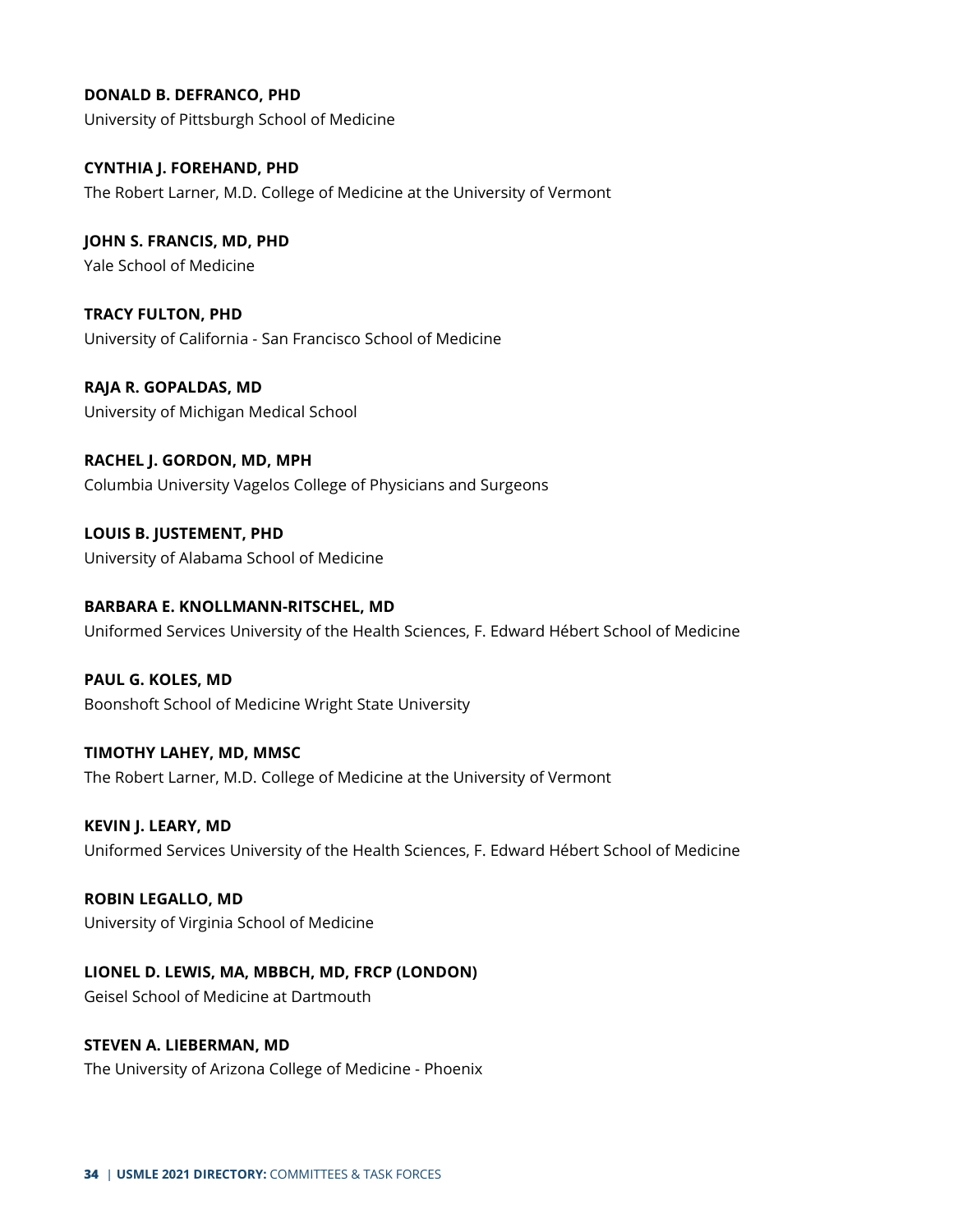**THOMAS M. MANGER, MD, PHD** University of Connecticut School of Medicine

**ROBIN MICHAELS, PHD** University of Minnesota Medical School

**TRACEY A. MILLIGAN, MD, MS** New York Medical College

**ROY NEELEY, MD** Vanderbilt University School of Medicine

**ERIC C. NIEDERHOFFER, PHD** Southern Illinois University School of Medicine

**DAVID R. NORRIS, JR., MD** University of Mississippi School of Medicine

**JOSHUA D. NOSANCHUK, MD** Albert Einstein College of Medicine

**DOUGLAS S. PAAUW, MD** University of Washington School of Medicine

**STEVEN RICANATI, MD** Case Western Reserve University School of Medicine

**JUDITH L. ROWEN, MD** Galveston, Texas

**ERIKA RYST, MD** University of Nevada, Reno School of Medicine

**CAMILLE SABELLA, MD** Case Western Reserve University School of Medicine

**CAREN M. STALBURG, MD, MA** University of Michigan Medical School

**LEKI TADDESSE-HEATH, MD** Howard University College of Medicine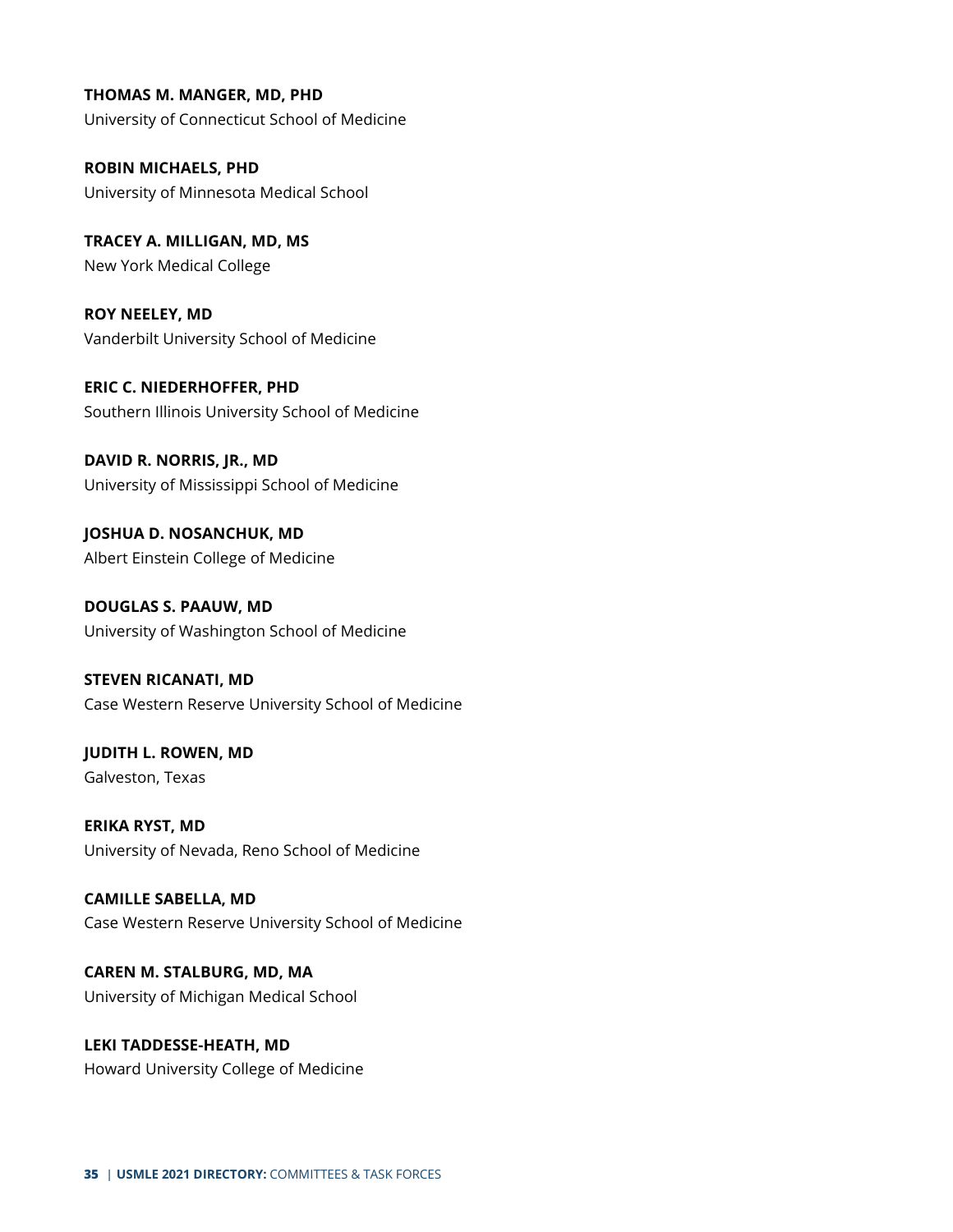**TINA L. THOMPSON, PHD** Central Michigan University College of Medicine

**ANNA N. WALKER, MD** Mercer University School of Medicine

**LAURIE L. WELLMAN, PHD** Eastern Virginia Medical School

**JUDITH A. WESTMAN, MD** The Ohio State University College of Medicine

**SEAN WHELTON, MD** Georgetown University School of Medicine

**LESLIE H. ZIMMERMAN, MD** University of California - San Francisco School of Medicine

## <span id="page-35-0"></span>Step 2 CK Interdisciplinary Review Committee

**JONATHAN S. APPELBAUM, MD** The Florida State University College of Medicine

**MARK W. ARNOLD, MD** The Ohio State University College of Medicine

**ROBERT G. ATNIP, MD** Penn State College of Medicine

**RACHEL BONNEMA, MD, MS** The University of Texas Southwestern Medical School

**LAVJAY BUTANI, MD** University of California - Davis School of Medicine

**ANGELA CHERRY, MD, MBA** West Virginia University School of Medicine

**SEINE CHIANG, MD** University of Washington School of Medicine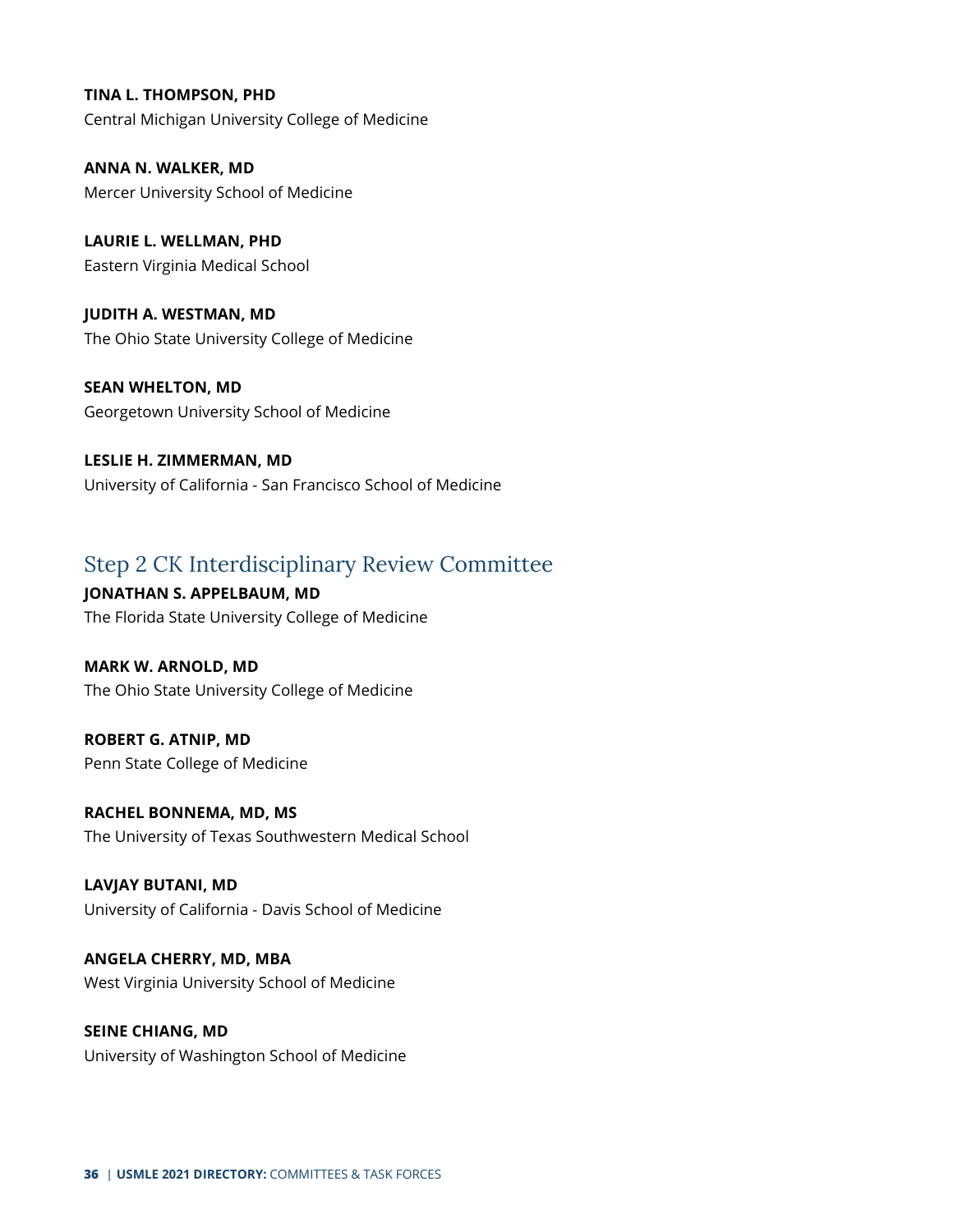#### **JANIS L. CUTLER, MD**

Columbia University Vagelos College of Physicians and Surgeons

**THOMAS M. DEFER, MD** Washington University in St. Louis School of Medicine

**KONSTANTINOS DELIGIANNIDIS, MD, MPH** Donald and Barbara Zucker School of Medicine at Hofstra/Northwell

**LINDA R. DUSKA, MD, MPH** University of Virginia School of Medicine

**RANI S. GEREIGE, MD, MPH** Nicklaus Children's Hospital

**CHARLES H. GRIFFITH, III, MD, MSPH** University of Kentucky College of Medicine

**STACY M. HIGGINS, MD** Emory University School of Medicine

**ANDREW R. HOELLEIN, MD, MS** University of Kentucky College of Medicine

**MICHELLE M. HORN, MD** University of Mississippi School of Medicine

**RALPH F. JOZEFOWICZ, MD** University of Rochester School of Medicine and Dentistry

**DAVID C. JUDE, MD** Marshall University Joan C. Edwards School of Medicine

**G. MATTHEW LONGO, MD** University of Nebraska College of Medicine

**ALLISON B. LUDWIG, MD** Albert Einstein College of Medicine

**CARLA S. LUPI, MD** Kaiser Permanente School of Medicine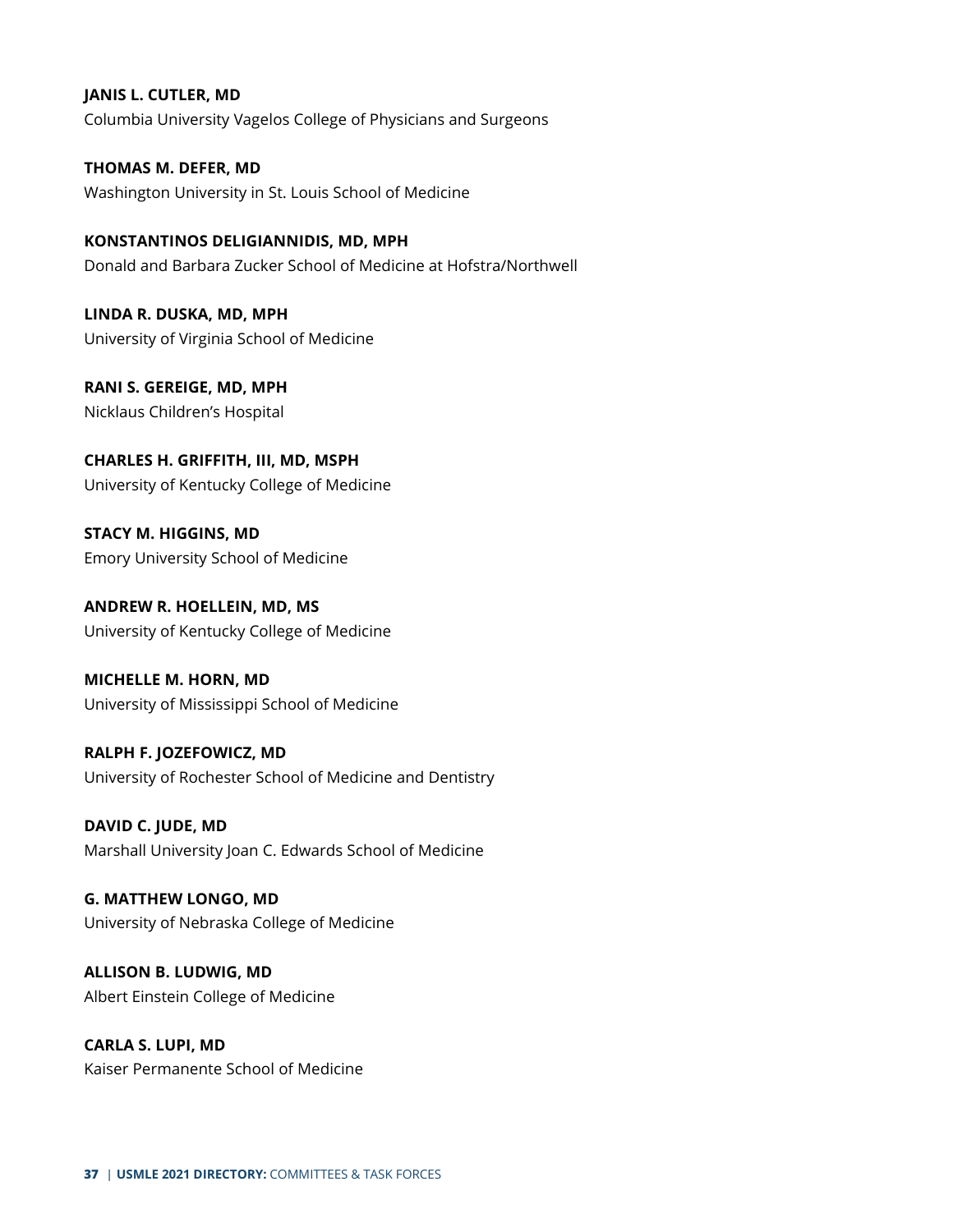**J. MARC MAJURE, MD** University of Mississippi School of Medicine

**GLEN A. MEDELLIN, MD** UT Health San Antonio Joe R. & Teresa Lozano Long School of Medicine

**KEMUEL L. PHILBRICK, MD** Mayo Clinic Alix School of Medicine

**RINI B. RATAN, MD** Columbia University Vagelos College of Physicians and Surgeons

**BRENDA J. ROMAN, MD** Boonshoft School of Medicine Wright State University

**STACY RUDNICKI, MD** University of Arkansas for Medical Sciences College of Medicine

**GARY M. RULL, MD** Southern Illinois University School of Medicine

**CHRISTINE S. SEIBERT, MD** University of Wisconsin School of Medicine and Public Health

**MARK E. SERVIS, MD** University of California - Davis School of Medicine

**DANNY M. TAKANISHI, JR., MD** John A. Burns School of Medicine University of Hawaii at Manoa

**JUNJI TAKESHITA, MD** John A. Burns School of Medicine University of Hawaii at Manoa

**PAULA M. TERMUHLEN, MD** Western Michigan University Homer Stryker M.D. School of Medicine

**LOWELL D. TONG, MD** University of California - San Francisco School of Medicine

**DIEGO R. TORRES-RUSSOTTO, MD** University of Nebraska College of Medicine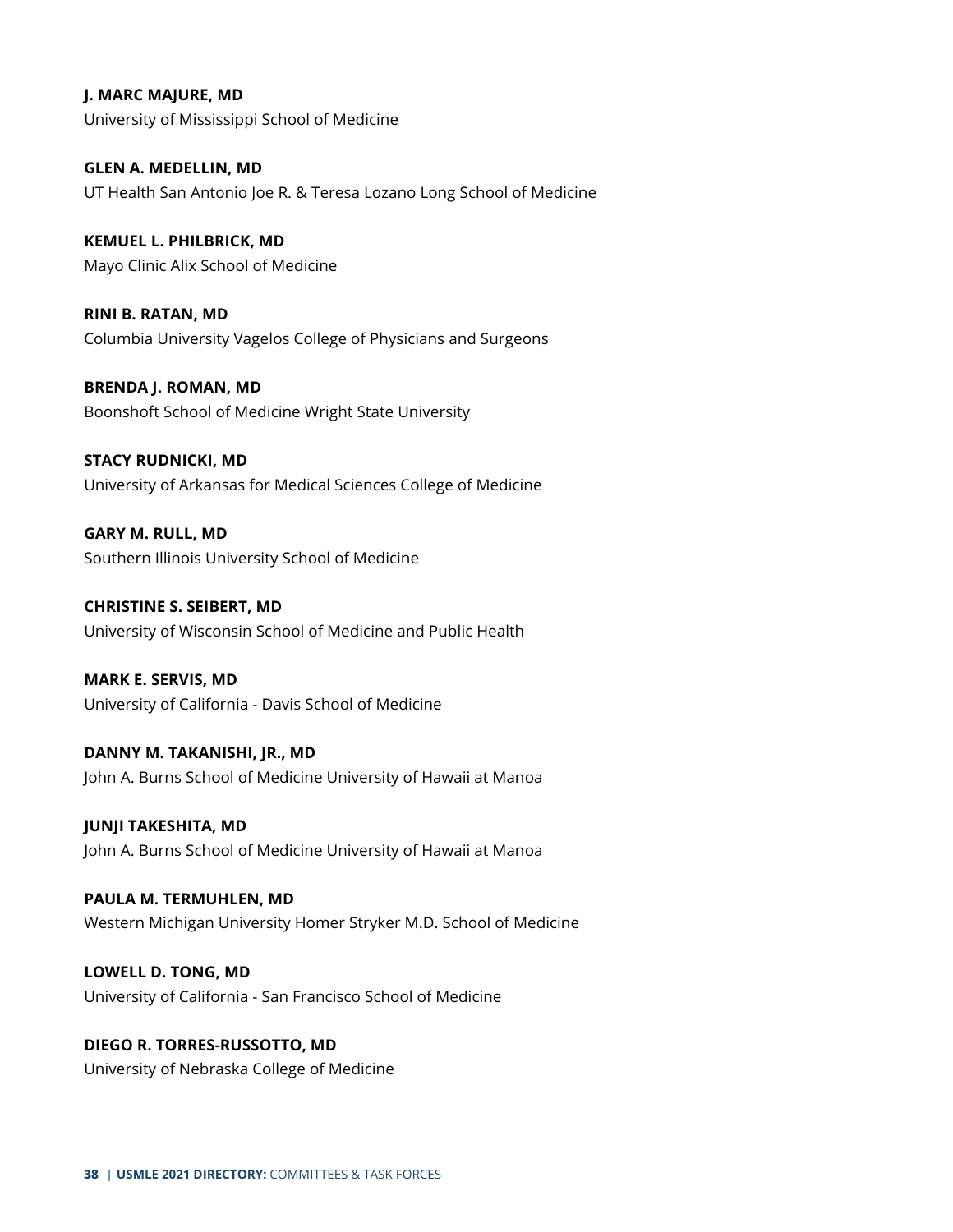**TRAVIS P. WEBB, MD, MHPE** Medical College of Wisconsin

**ROBERT R. WITTLER, MD** University of Kansas School of Medicine, Wichita

**ALLYSON R. ZAZULIA, MD** Washington University in St. Louis School of Medicine

**JOSEPH A. ZENEL, JR., MD** University of South Dakota Sanford School of Medicine

## <span id="page-38-0"></span>Step 3 CCS Interdisciplinary Review Committee

CCS IRC members review cases that count toward the examinee's score to ensure the clinical currency and accuracy and approve them for continued use on the Step 3 examination. Individuals selected to participate in this activity are seasoned committee members with previous item writing or case authoring experience.

**ANDREA ANDERSON, MD** The George Washington University School of Medicine and Health Sciences

**ROBERT P. DRUCKER, MD** Duke University School of Medicine

**SEAN E. GARCIA, MD** UT Health San Antonio Joe R. & Teresa Lozano Long School of Medicine

**DAVID C. GORDON, MD** Duke University School of Medicine

**HEIDI L.D. GULLETT, MD, MPH** Case Western Reserve University School of Medicine

**TANA L. HALL, MD** The Brody School of Medicine at East Carolina University

**REENA KARANI, MD, MHPE** Icahn School of Medicine at Mount Sinai

**SORABH KHANDELWAL, MD** The Ohio State University College of Medicine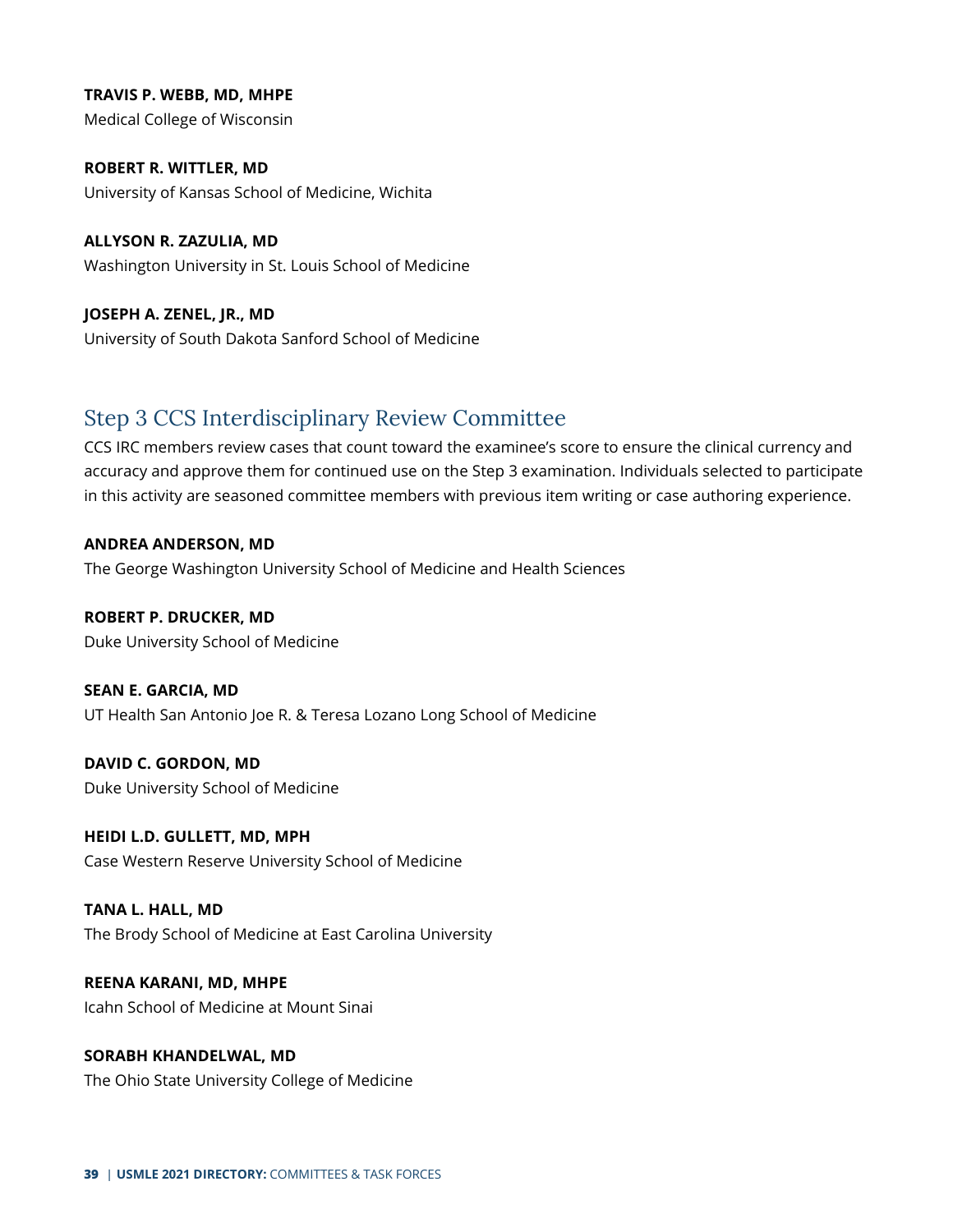**SARA PETRUSKA, MD** University of Louisville School of Medicine

**RONALD A. SQUIRES, MD** University of Oklahoma College of Medicine

**STEVEN D. TROCHA, MD** University of South Carolina School of Medicine, Greenville

**LISA WEISS, MD, MED** Northeast Ohio Medical University College of Medicine

## <span id="page-39-0"></span>Step 3 Interdisciplinary Review Committee

**EVA M. AAGAARD, MD** Washington University in St. Louis School of Medicine

**JAMES B. ALEXANDER, MD** Sidney Kimmel Medical College at Thomas Jefferson University

**MURTUZA J. ALI, MD** LSU Health Sciences Center School of Medicine in New Orleans

**JAMES G. ARBOGAST, MD** West Virginia University School of Medicine

**KIM L. ASKEW, MD** Wake Forest School of Medicine of Wake Forest Baptist Medical Center

**JOEL M. BARTFIELD, MD** Albany Medical College

**KAREN J. BRASEL, MD, MPH** Oregon Health & Science University School of Medicine

**MICHAEL S. BRONZE, MD** University of Oklahoma College of Medicine

**DEBRA L. BYNUM, MD** University of North Carolina School of Medicine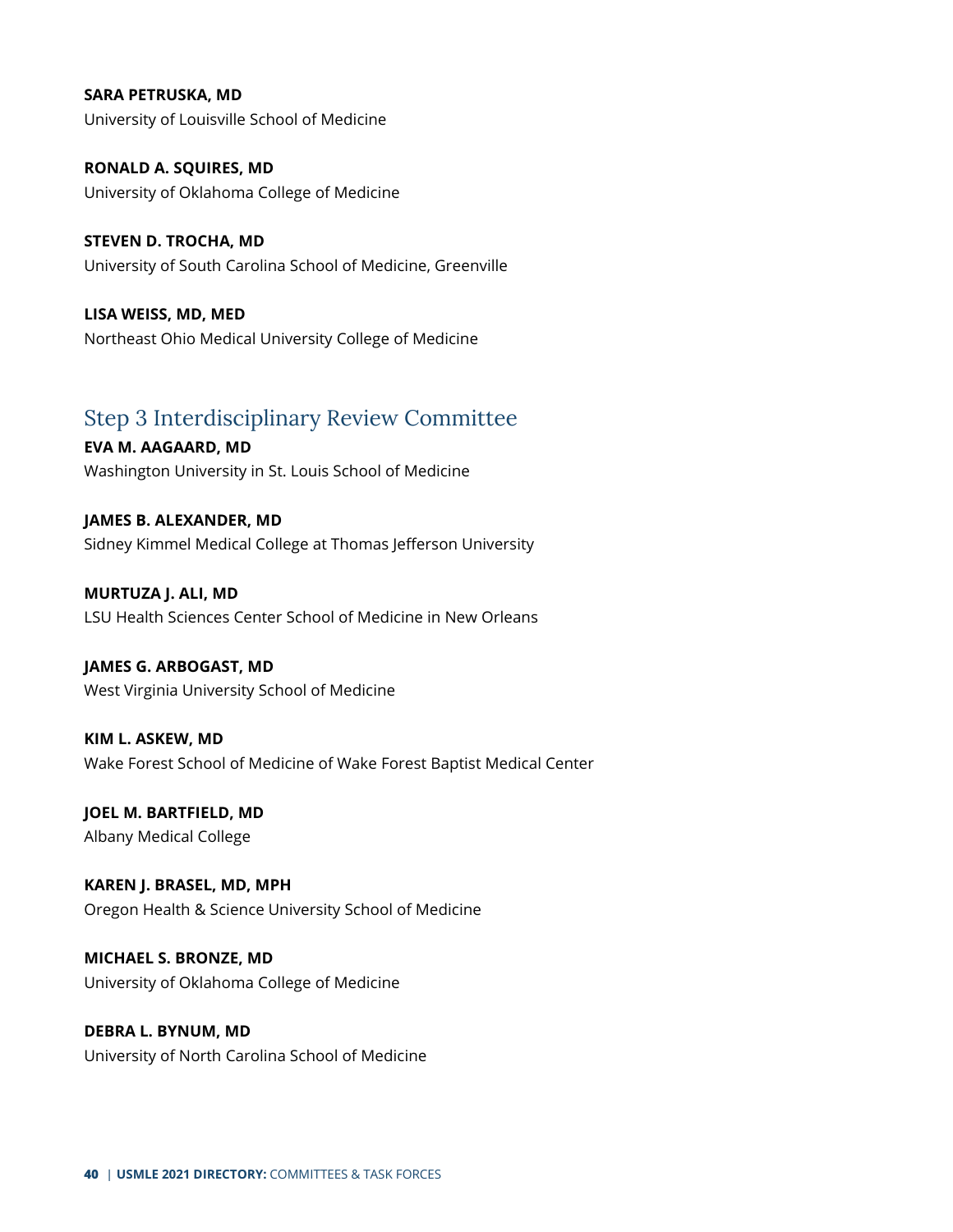**RANDOLPH J. CANTERBURY, II, MD**

University of Virginia School of Medicine

**BEATRIZ M. CUNILL-DE SAUTU, MD** Florida International University Herbert Wertheim College of Medicine

**MICHAEL J. CZARNECKI, DO** The George Washington University School of Medicine and Health Sciences

**MICHAEL J. DONNELLY, MD** Georgetown University School of Medicine

**SEAN J. EVANS, MD** University of California - San Diego School of Medicine

**ROSALYN P. FERGUSON, MD, MSHA** Charles R. Drew University of Medicine & Science

**MARIAN FIREMAN, MD** Oregon Health & Science University School of Medicine

**MARY ANN FORCIEA, MD** The Raymond and Ruth Perelman School of Medicine at the University of Pennsylvania

**DEVIN J. FOX, MD** Creighton University School of Medicine

**STEVEN GO, MD** University of Missouri-Kansas City School of Medicine

**CRAIG J. HOESLEY, MD** University of Alabama School of Medicine

**ROBERT IRWIN, MD** University of Miami Leonard M. Miller School of Medicine

**MICHELLE W. KRAUSE, MD, MPH** University of Arkansas for Medical Sciences College of Medicine

**JEFFREY LAROCHELLE, MD, MPH** University of Central Florida College of Medicine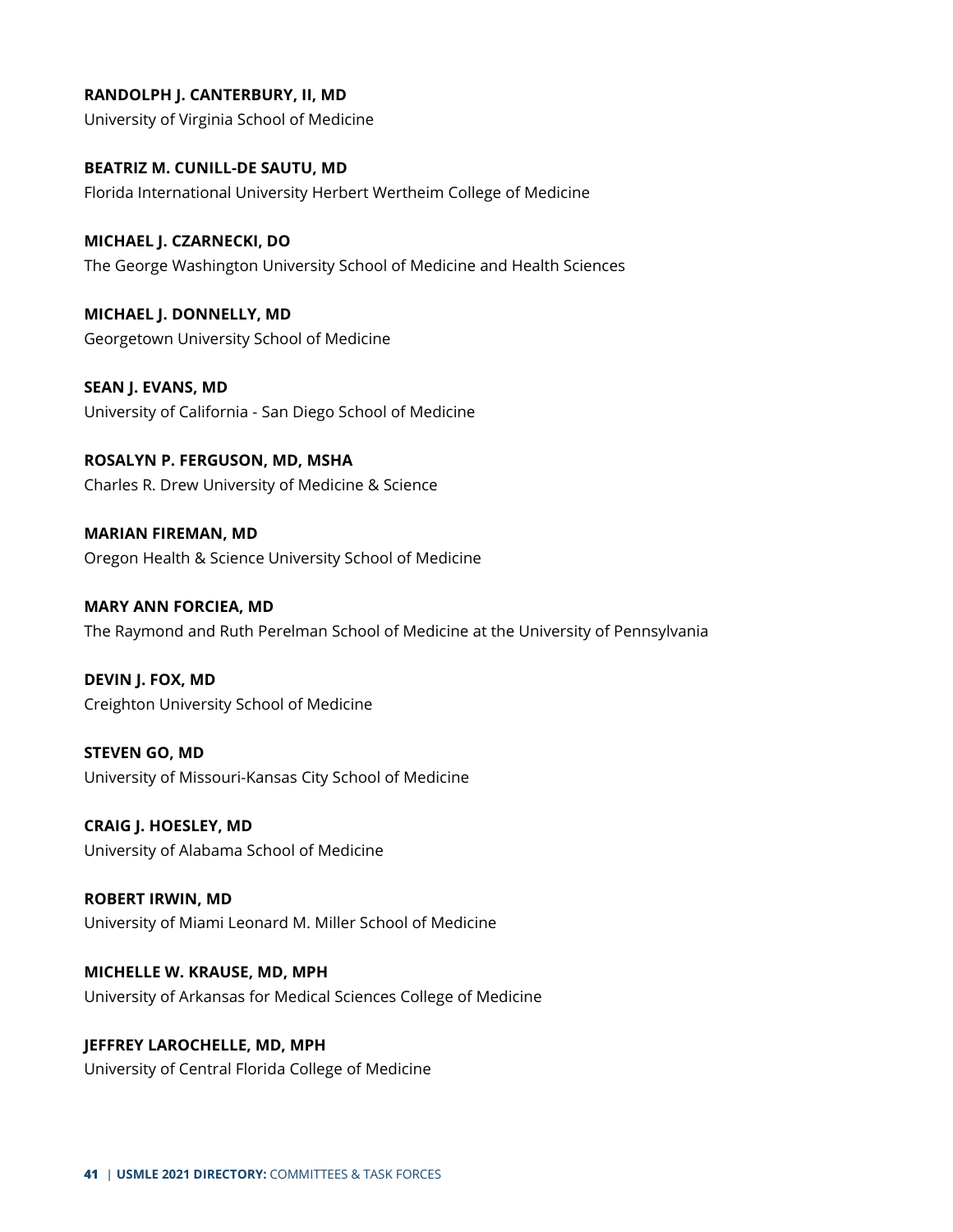**YASYN LEE, MD** The Medical Associates Clinic, PC

**KEVIN J. LEON, MD** University of Alabama School of Medicine

**JAMES B. LEWIS, JR., MD** University of Tennessee Health Science Center College of Medicine

**SCOTT MANAKER, MD, PHD** The Raymond and Ruth Perelman School of Medicine at the University of Pennsylvania

**CAROLINE K. MILNE, MD** University of Utah School of Medicine

**SHANA N. MISKOVSKY, MD** Case Western Reserve University School of Medicine

**SARAH MOERSCHEL, MD** West Virginia University School of Medicine

**BARBARA J. PETTITT, MD** Emory University School of Medicine

**EVA K. PRESSMAN, MD** University of Rochester School of Medicine and Dentistry

**JEREMY B. RICHARDS, MD, MA** Harvard Medical School

**HENRY A. SAKOWSKI, II, MD** Creighton University School of Medicine

**MARK SAKS, MD, MPH** Drexel University College of Medicine

**RONALD A. SQUIRES, MD** University of Oklahoma College of Medicine

**JIMMY L. STEWART, JR., MD** University of Mississippi School of Medicine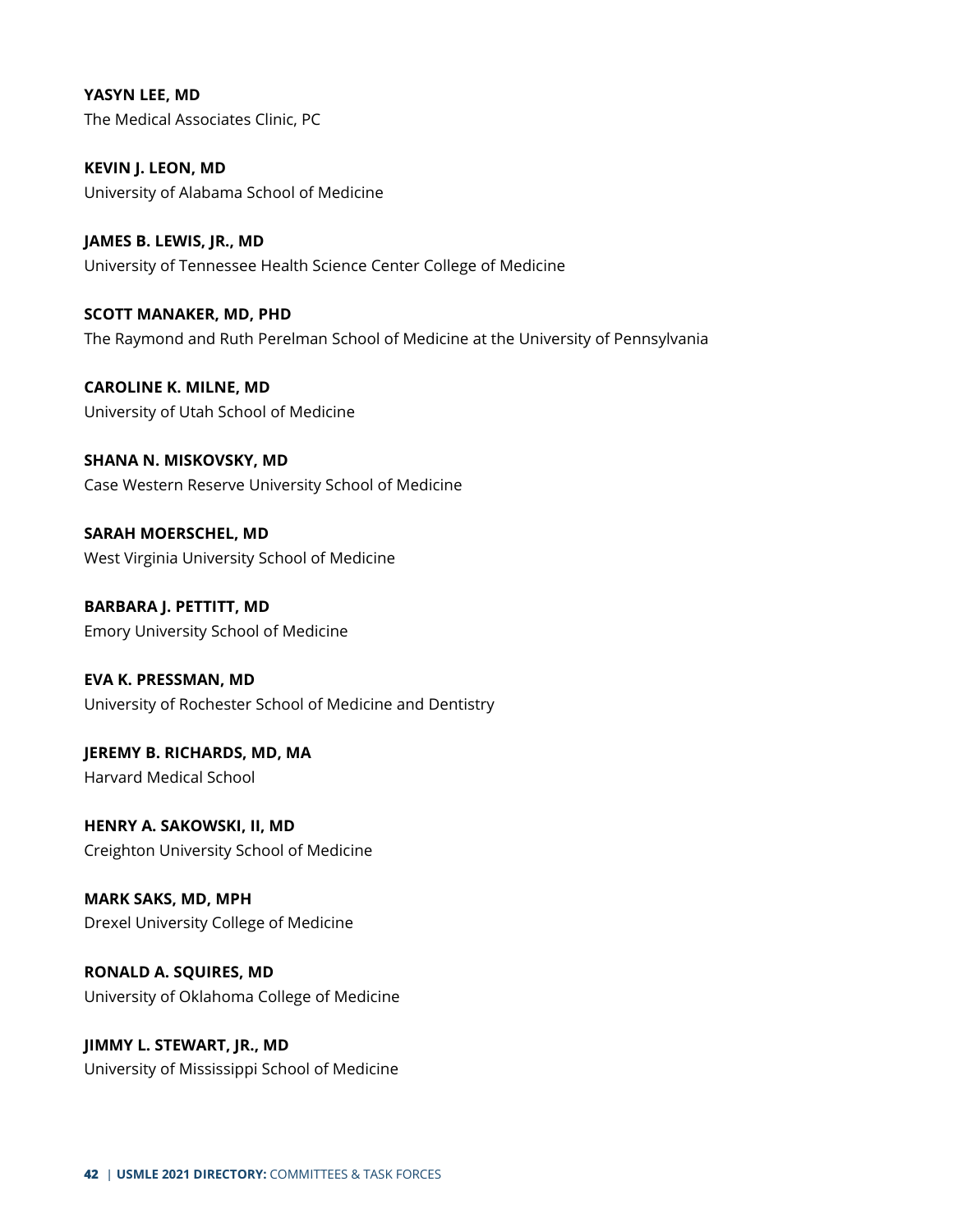**NIKKI STEWART, MD, MPH, MBA** Howard University College of Medicine

**COLLEEN K. STOCKDALE, MD, MS** University of Iowa Roy J. and Lucille A. Carver College of Medicine

**ELIZA L. SUTTON, MD, MA** University of Washington School of Medicine

**HAROLD M. SZERLIP, MD, MS** Texas A&M Health Science Center College of Medicine

**GREGG M. TALENTE, MD, MS** University of South Carolina School of Medicine, Columbia

**AMY L. WAER, MD** Texas A&M Health Science Center College of Medicine

**TAMMY O. WICHMAN, MD** University of Nebraska College of Medicine

**ERIC R. WILLIAMS, MD** University of South Carolina School of Medicine, Columbia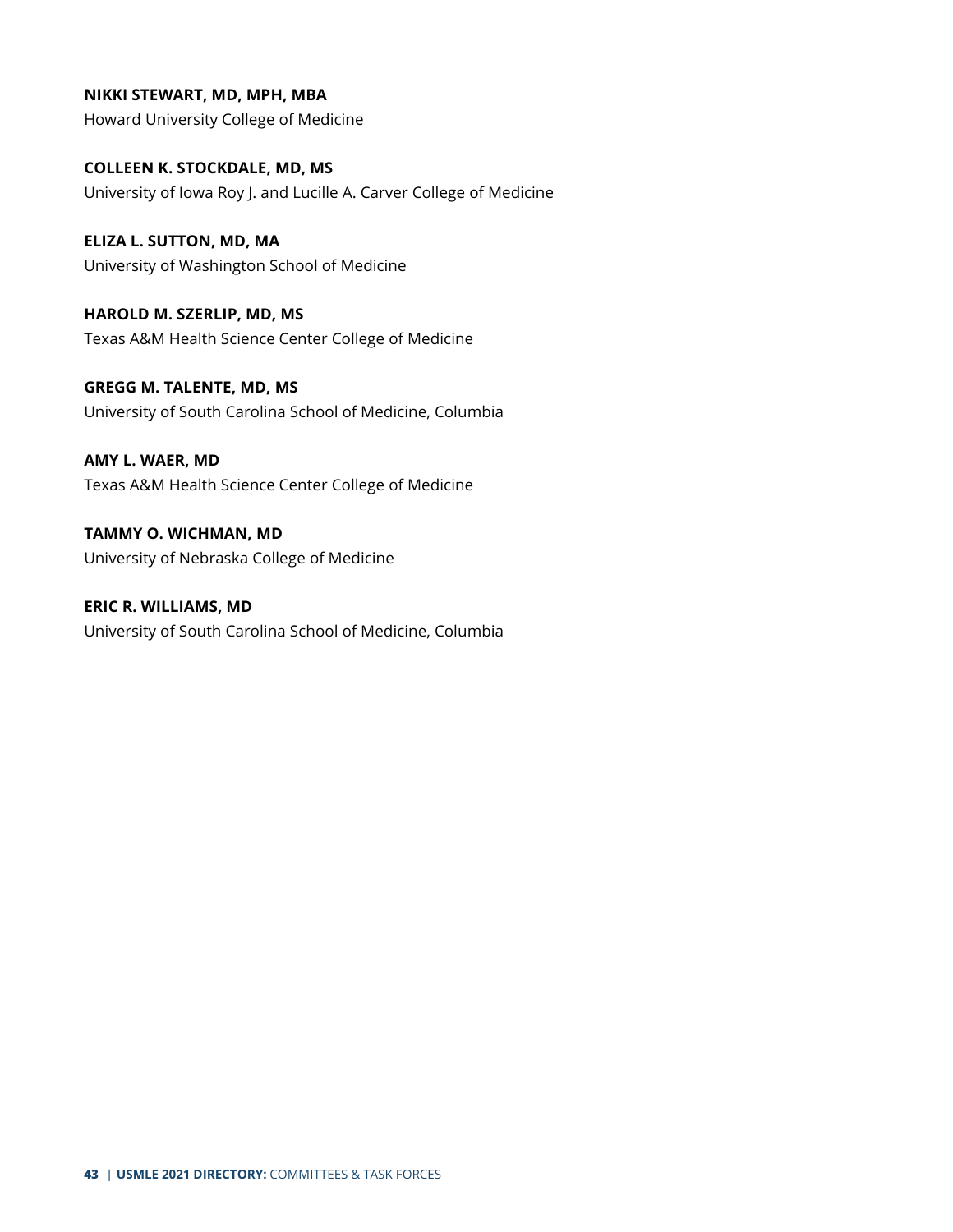## <span id="page-43-0"></span>Forms Review

Forms Review group members review examination forms (multiple-choice questions and cases) to ensure that each form is balanced in terms of content, and also demonstrates breadth across content. Individuals selected to participate in this activity are veteran committee members with previous item writing or case authoring experience.

## <span id="page-43-1"></span>Step 1 Forms Review

**ANDREA ANDERSON, MD** The George Washington University School of Medicine and Health Sciences

**PETER G. ANDERSON, DVM, PHD** University of Alabama School of Medicine

**EDWARD R. BOLLARD, MD, DDS** Penn State College of Medicine

**KAREN J. BRASEL, MD, MPH** Oregon Health & Science University School of Medicine

**STEVEN GO, MD** University of Missouri-Kansas City School of Medicine

**KATHLEEN A. JONES, MD** University of Houston College of Medicine

**REENA KARANI, MD, MHPE** Icahn School of Medicine at Mount Sinai

**SORABH KHANDELWAL, MD** The Ohio State University College of Medicine

**JOSHUA D. NOSANCHUK, MD** Albert Einstein College of Medicine

**WILLIAM V. RASZKA, MD** The Robert Larner, M.D. College of Medicine at the University of Vermont

**DAVID R. RENNER, MD, MSCI, DTMH** University of Utah School of Medicine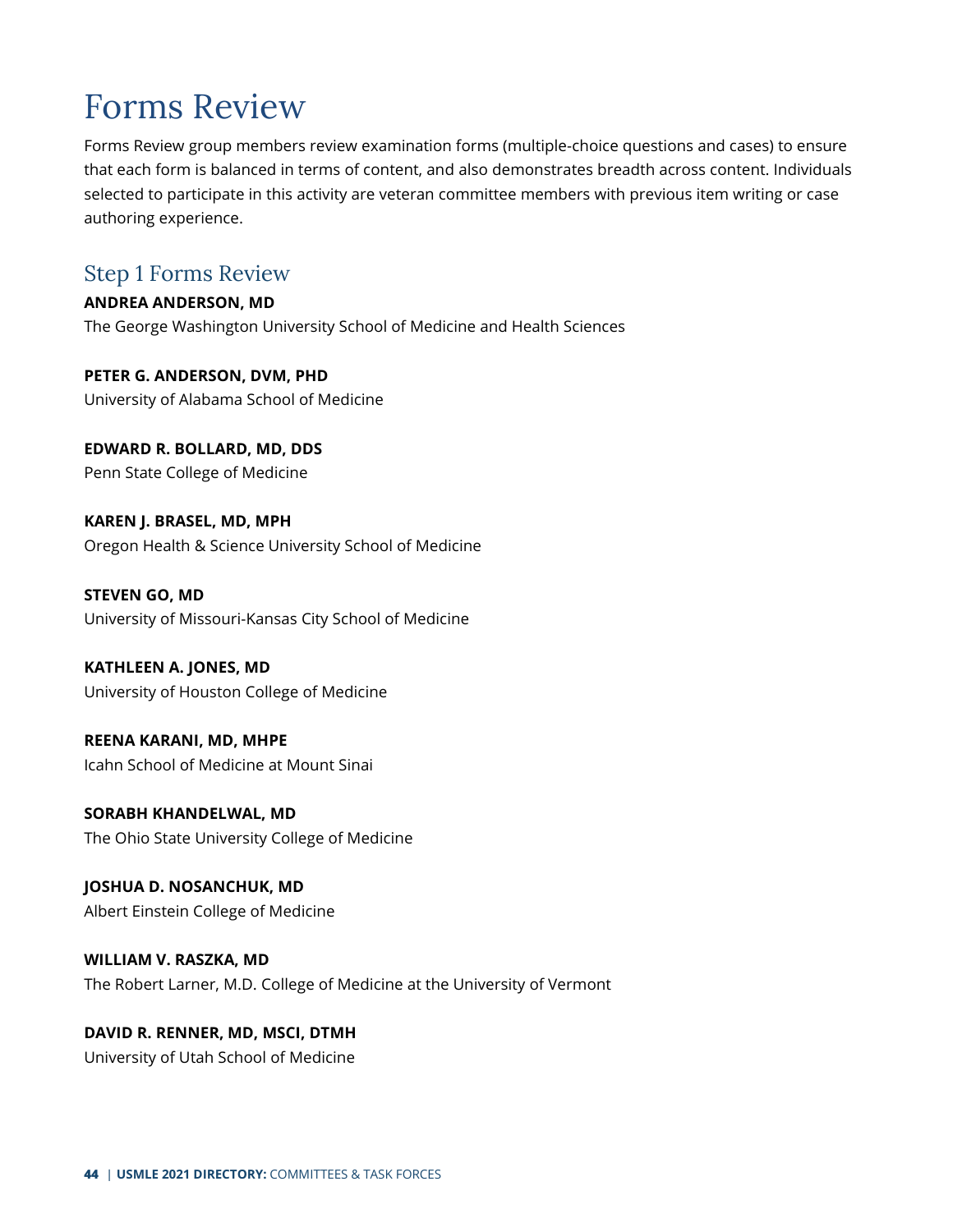**BRENDA J. ROMAN, MD** Boonshoft School of Medicine Wright State University

**JUDITH L. ROWEN, MD** Galveston, Texas

**CAREN M. STALBURG, MD, MA** University of Michigan Medical School

**PAULA M. TERMUHLEN, MD** Western Michigan University Homer Stryker M.D. School of Medicine

**JUDITH A. WESTMAN, MD** The Ohio State University College of Medicine

## <span id="page-44-0"></span>Step 2 CK Forms Review

**ANDREA ANDERSON, MD** The George Washington University School of Medicine and Health Sciences

**SUSAN M. COX, MD** The University of Texas at Austin Dell Medical School

### **JANIS L. CUTLER, MD**

Columbia University Vagelos College of Physicians and Surgeons

### **KONSTANTINOS DELIGIANNIDIS, MD, MPH**

Donald and Barbara Zucker School of Medicine at Hofstra/Northwell

**STEVEN GO, MD** University of Missouri-Kansas City School of Medicine

**CHARLES H. GRIFFITH, III, MD, MSPH** University of Kentucky College of Medicine

**KAREN E. HAUER, MD, PHD** University of California - San Francisco School of Medicine

**DAVID C. JUDE, MD** Marshall University Joan C. Edwards School of Medicine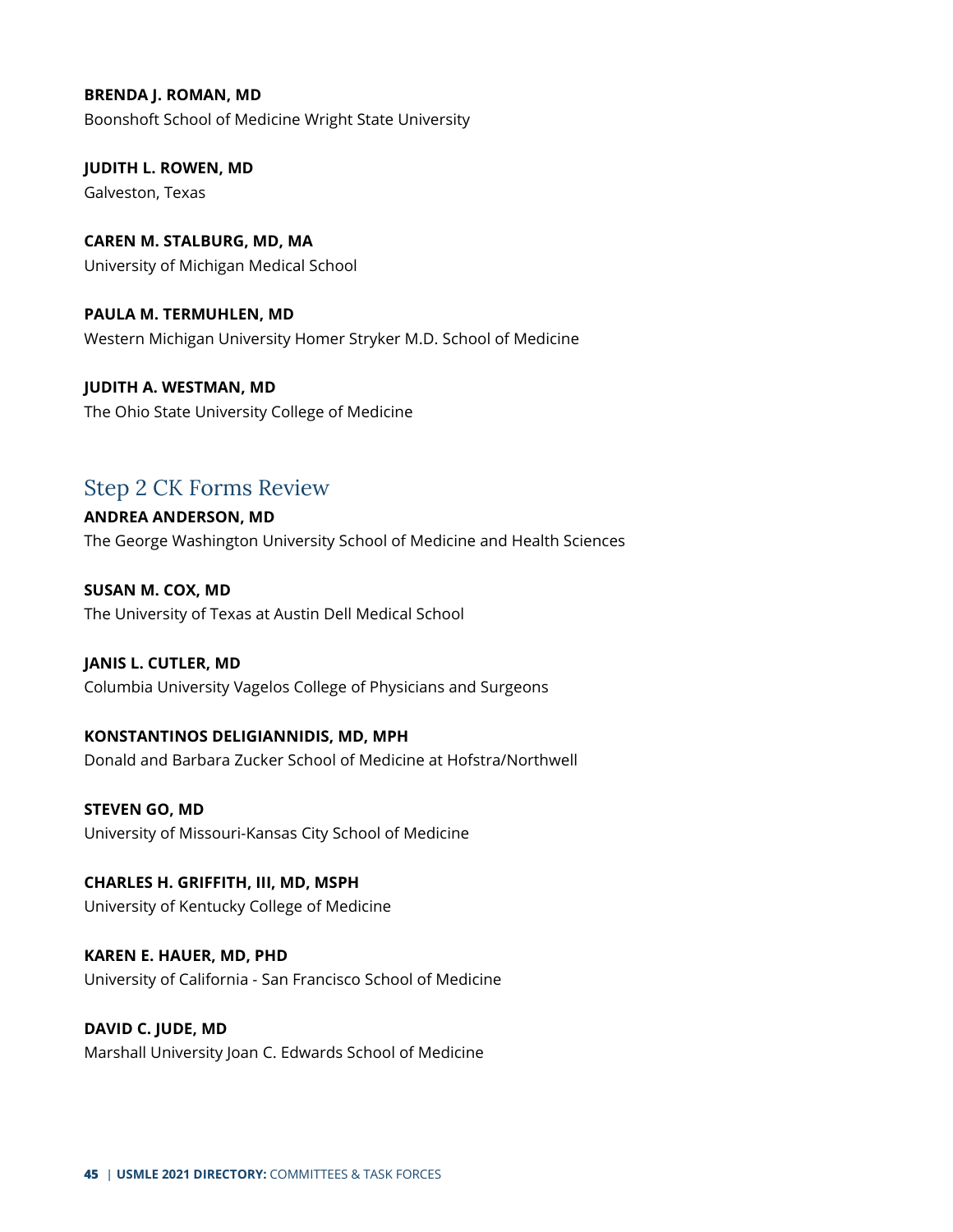**REENA KARANI, MD, MHPE**

Icahn School of Medicine at Mount Sinai

**GLEN A. MEDELLIN, MD** UT Health San Antonio Joe R. & Teresa Lozano Long School of Medicine

**BRENDA J. ROMAN, MD** Boonshoft School of Medicine Wright State University

**STACY RUDNICKI, MD** University of Arkansas for Medical Sciences College of Medicine

**PAULA M. TERMUHLEN, MD** Western Michigan University Homer Stryker M.D. School of Medicine

**TRAVIS P. WEBB, MD, MHPE** Medical College of Wisconsin

**JUDITH A. WESTMAN, MD** The Ohio State University College of Medicine

**ROBERT R. WITTLER, MD** University of Kansas School of Medicine, Wichita

**JOSEPH A. ZENEL, JR., MD** University of South Dakota Sanford School of Medicine

## <span id="page-45-0"></span>Step 3 Forms Review

**JAMES G. ARBOGAST, MD** West Virginia University School of Medicine

**KIM L. ASKEW, MD** Wake Forest School of Medicine of Wake Forest Baptist Medical Center

**KAREN J. BRASEL, MD, MPH** Oregon Health & Science University School of Medicine

**MICHAEL S. BRONZE, MD** University of Oklahoma College of Medicine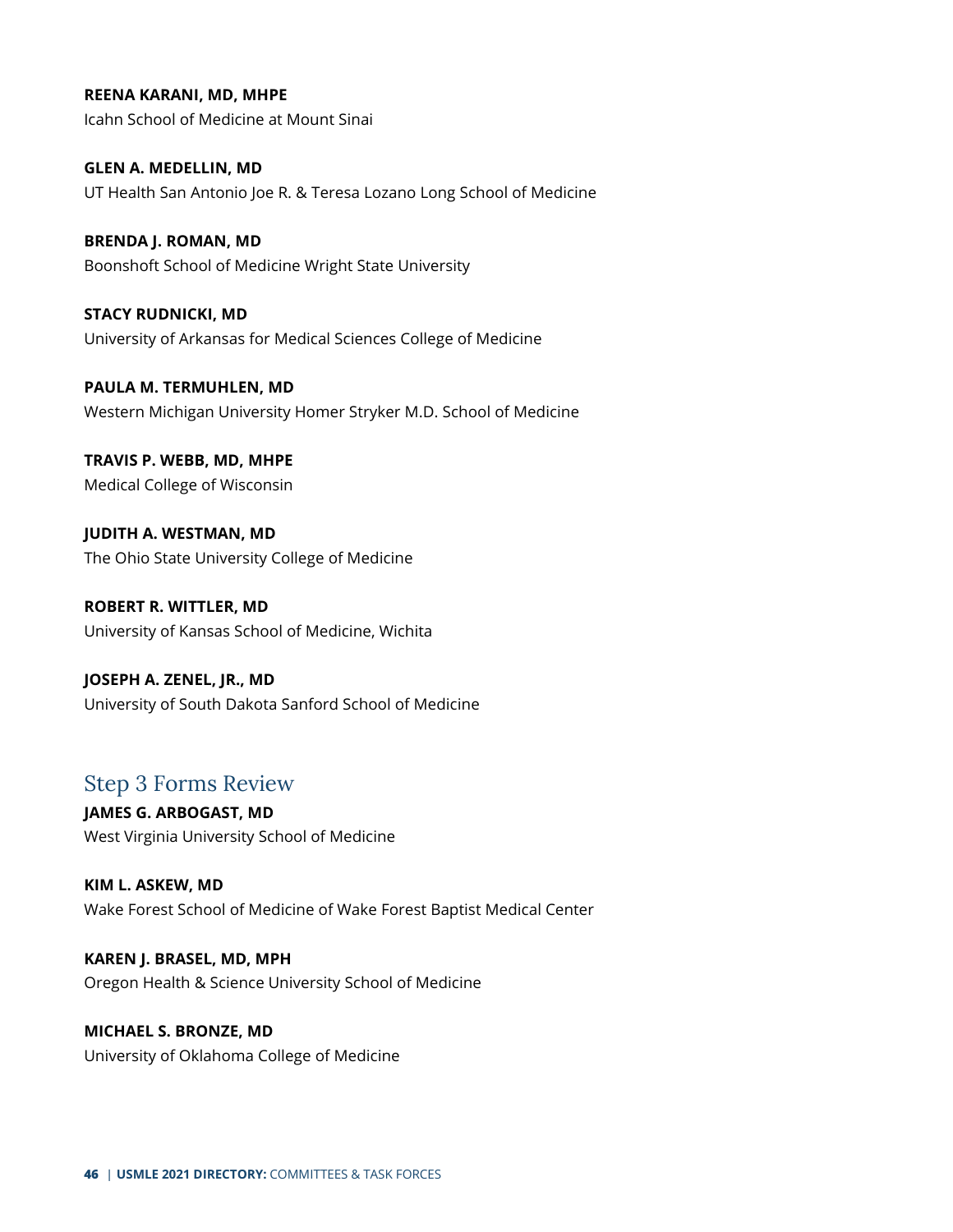**RANDOLPH J. CANTERBURY, II, MD** University of Virginia School of Medicine

**SUSAN M. COX, MD** The University of Texas at Austin Dell Medical School

**MICHAEL J. CZARNECKI, DO** The George Washington University School of Medicine and Health Sciences

**MICHAEL J. DONNELLY, MD** Georgetown University School of Medicine

**ROBERT P. DRUCKER, MD** Duke University School of Medicine

**SUSAN E. FARRELL, MD, EDM** Harvard Medical School

**JOHN S. FRANCIS, MD, PHD** Yale School of Medicine

**NICOLE GILG GACHIANI, MD, MPH** University of Iowa Roy J. and Lucille A. Carver College of Medicine

**STEVEN GO, MD** University of Missouri-Kansas City School of Medicine

**CRAIG J. HOESLEY, MD** University of Alabama School of Medicine

**KATHLEEN A. JONES, MD** University of Houston College of Medicine

**REENA KARANI, MD, MHPE** Icahn School of Medicine at Mount Sinai

**SORABH KHANDELWAL, MD** The Ohio State University College of Medicine

**LOIS E. KRAHN, MD** Mayo Clinic Alix School of Medicine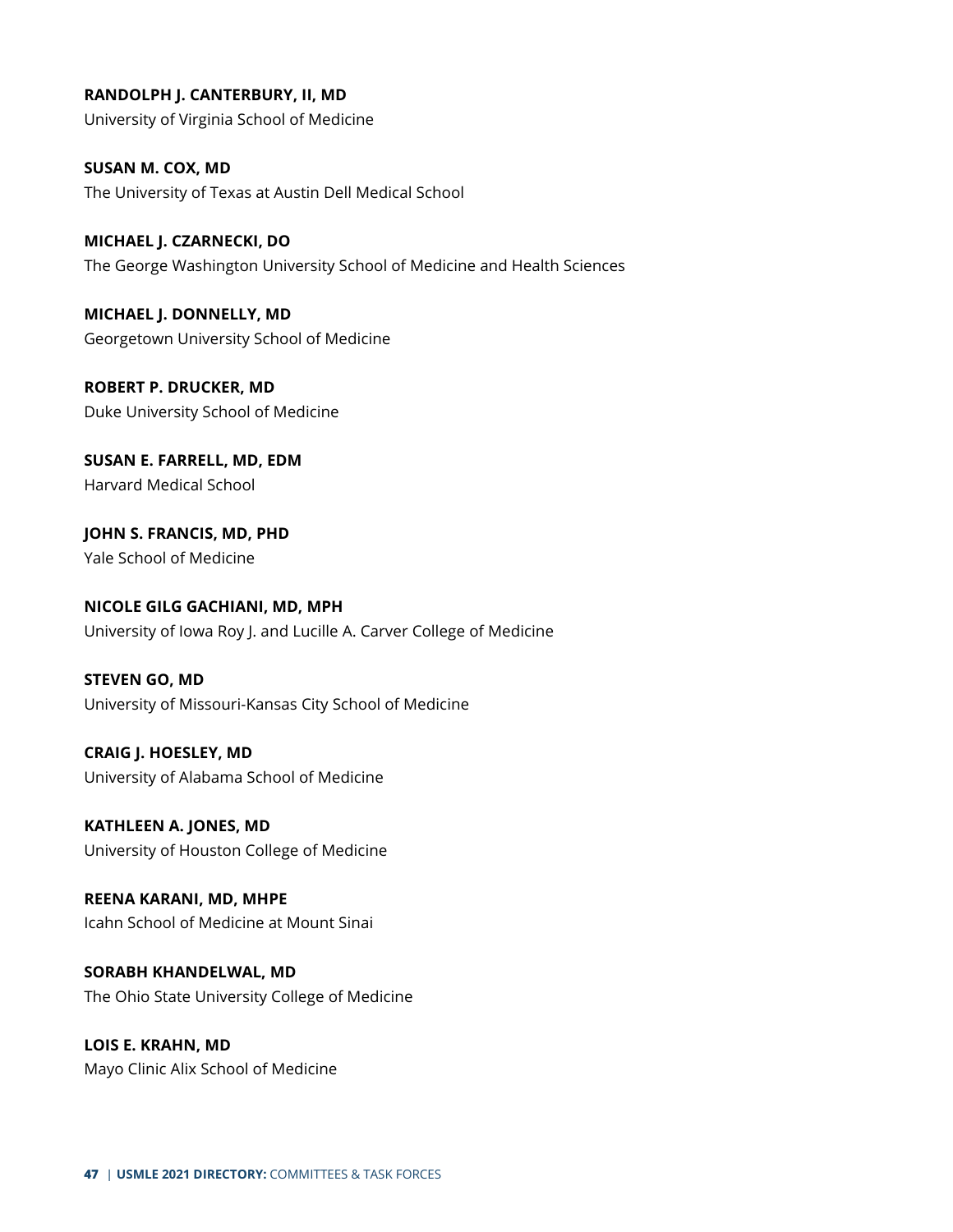## **MICHAEL D. LANDRY, MD**

Tulane University School of Medicine

**KEVIN J. LEON, MD** University of Alabama School of Medicine

**PETER S. MARCUS, MD** Indiana University School of Medicine

**SARA PETRUSKA, MD** University of Louisville School of Medicine

**RONALD A. SQUIRES, MD** University of Oklahoma College of Medicine

**JIMMY L. STEWART, JR., MD** University of Mississippi School of Medicine

**COLIN P. WEST, MD, PHD** Mayo Clinic Alix School of Medicine

**JUDITH A. WESTMAN, MD** The Ohio State University College of Medicine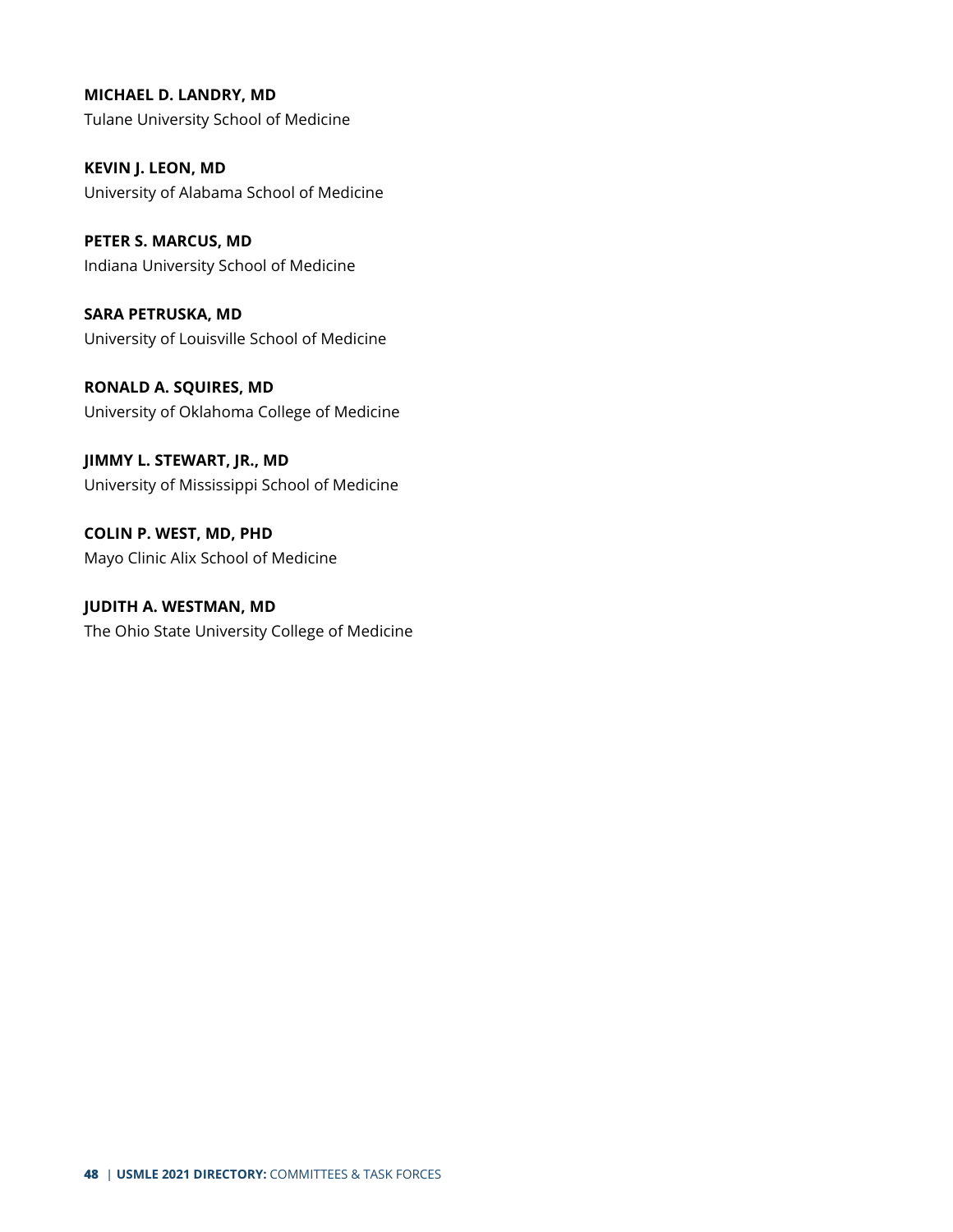## <span id="page-48-0"></span>USMLE Task Forces

### <span id="page-48-1"></span>Step 3 CCS Task Force

The Step 3 CCS Task Force was convened in 2021 to author and review new case content for the CCS section of the Step 3 examination.

**FRANCIS B. BACCAY, MD** Albert Einstein College of Medicine

**INIS J. BARDELLA, MD** University of Arkansas for Medical Sciences College of Medicine

**MICHAEL A. BOHRN, MD** Drexel University College of Medicine

**CYNTHIA A. BURNS, MD** Wake Forest School of Medicine of Wake Forest Baptist Medical Center

**SAUMIL M. CHUDGAR, MD, MS** Duke University School of Medicine

**DOMINIQUE COSCO, MD** Washington University in St. Louis School of Medicine

**ANNE L. DONNELLY, MD** Drexel University College of Medicine

**ROBERT P. DRUCKER, MD** Duke University School of Medicine

**RITA DUBOYCE, MD, MS** Uniformed Services University of the Health Sciences, F. Edward Hébert School of Medicine

**SUSAN E. FARRELL, MD, EDM** Harvard Medical School

**SEAN E. GARCIA, MD** UT Health San Antonio Joe R. & Teresa Lozano Long School of Medicine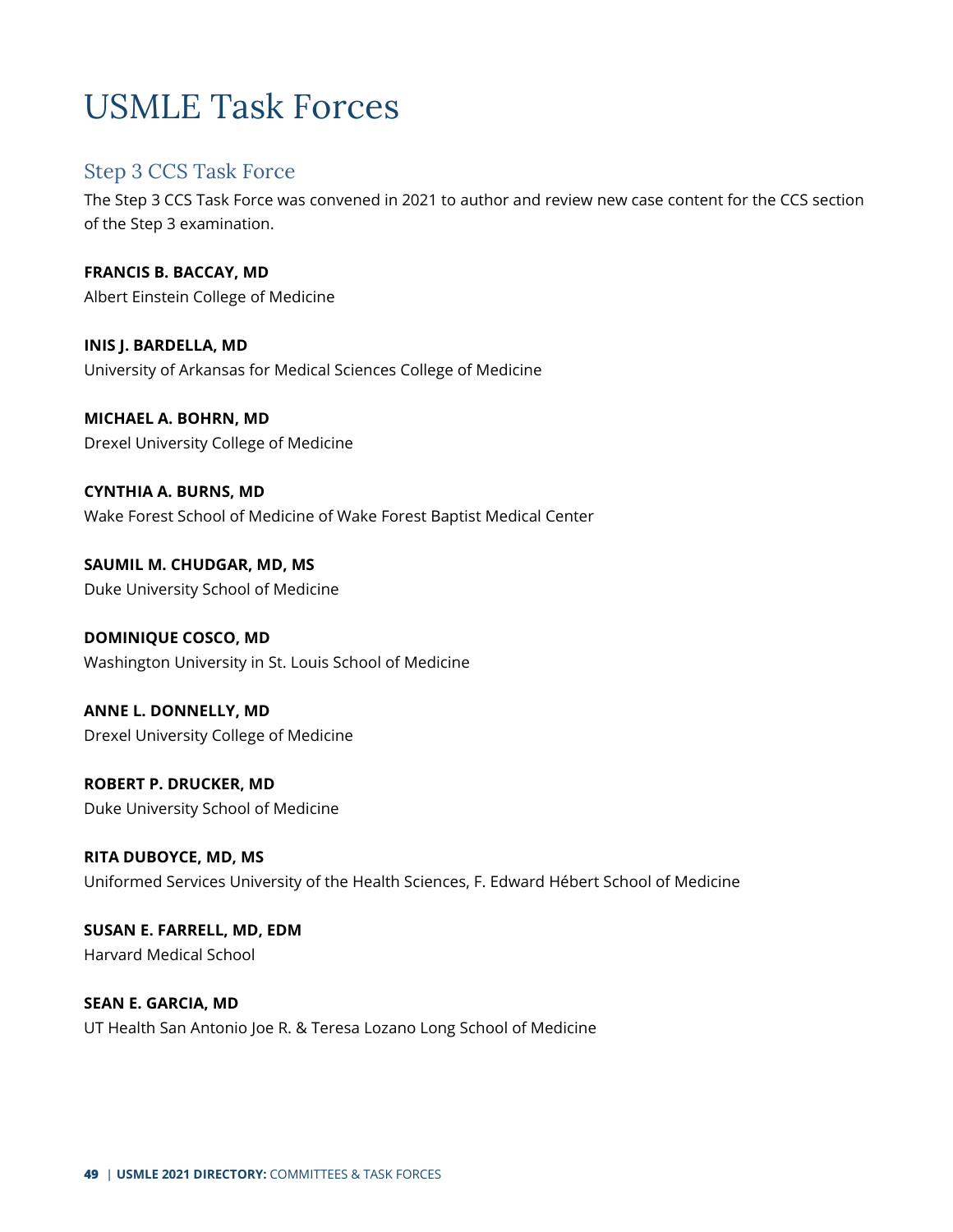#### **NICOLE GILG GACHIANI, MD, MPH**

University of Iowa Roy J. and Lucille A. Carver College of Medicine

**DAVID C. GORDON, MD** Duke University School of Medicine

**JENNIFER K. GREEN, MD, MPH** Vanderbilt University School of Medicine

**HEIDI L.D. GULLETT, MD, MPH** Case Western Reserve University School of Medicine

**TRAVIS GULLETT, MD, MATS** Case Western Reserve University School of Medicine

**TANA L. HALL, MD** The Brody School of Medicine at East Carolina University

**CRAIG J. HOESLEY, MD** University of Alabama School of Medicine

**JULIANNA JUNG, MD** Johns Hopkins University School of Medicine

**REENA KARANI, MD, MHPE** Icahn School of Medicine at Mount Sinai

**STACEY M. KASSUTTO, MD** The Raymond and Ruth Perelman School of Medicine at the University of Pennsylvania

**SORABH KHANDELWAL, MD** The Ohio State University College of Medicine

**CHRISTOPHER KNIGHT, MD** University of Washington School of Medicine

**MICHAEL D. LANDRY, MD** Tulane University School of Medicine

**CARA B. LICHTENSTEIN, MD, MPH** The George Washington University School of Medicine and Health Sciences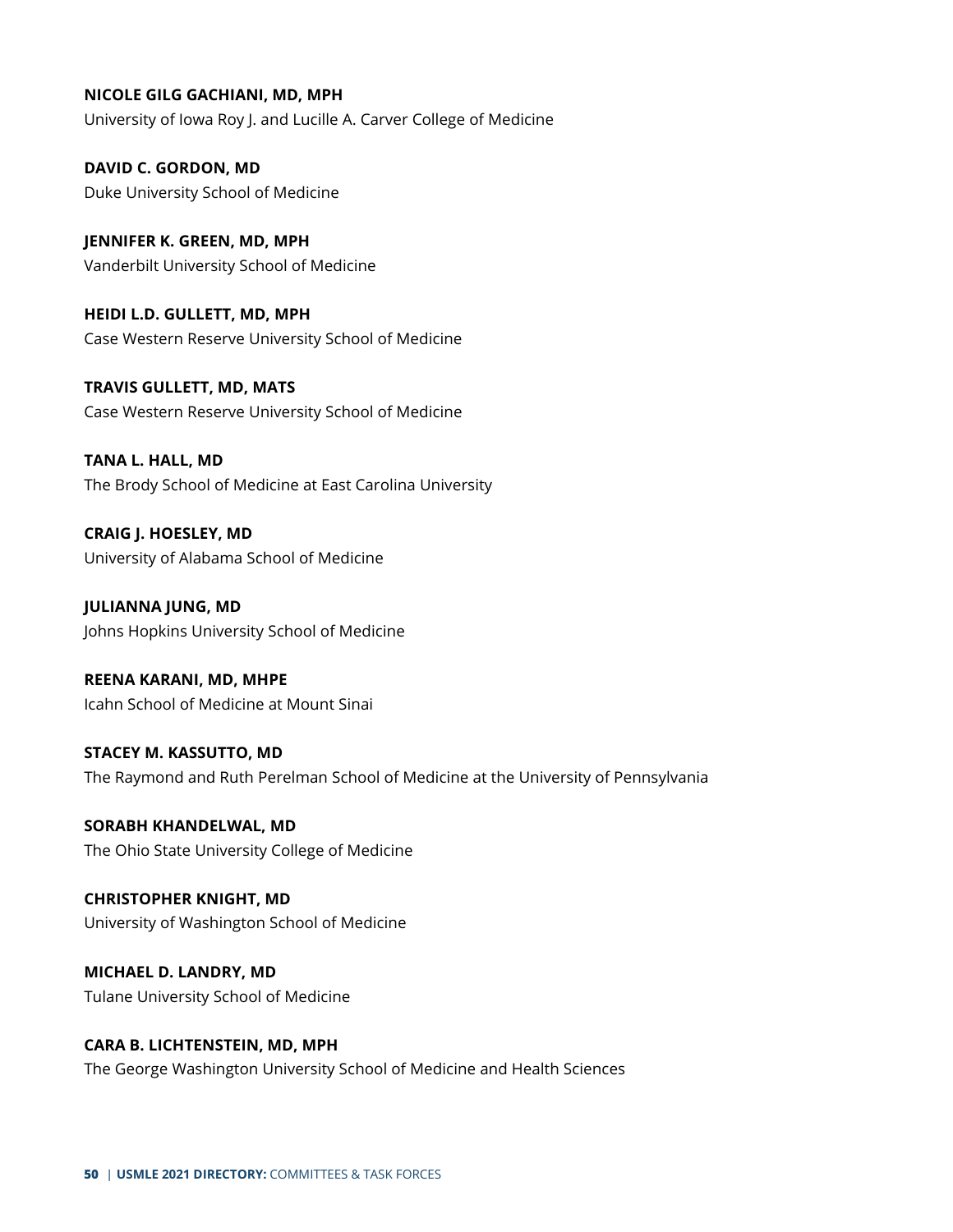#### **EHAB MOLOKHIA, MD, MPH**

University of South Alabama College of Medicine

**ANNE C. NOFZIGER, MD** University of Rochester School of Medicine and Dentistry

**REGINA S. OFFODILE, MD, MHPE, MMHC, MSPH** Meharry Medical College School of Medicine

**SARA PETRUSKA, MD** University of Louisville School of Medicine

**JOHN RAGSDALE, MD, MS** University of Kentucky College of Medicine

**SALLY A. SANTEN, MD, PHD** Virginia Commonwealth University School of Medicine & University of Cincinnati College of Medicine

**RONALD A. SQUIRES, MD** University of Oklahoma College of Medicine

**SARAH STUMBAR, MD, MPH** Florida International University Herbert Wertheim College of Medicine

**KIMBERLY A. SWAN, MD** Overland Park, Kansas

**T. ROBERT VU, MD** Indiana University School of Medicine

**TRAVIS P. WEBB, MD, MHPE** Medical College of Wisconsin

**LISA WEISS, MD, MED** Northeast Ohio Medical University College of Medicine

**MICHAEL WILLIAMS, MD** Western Michigan University Homer Stryker M.D. School of Medicine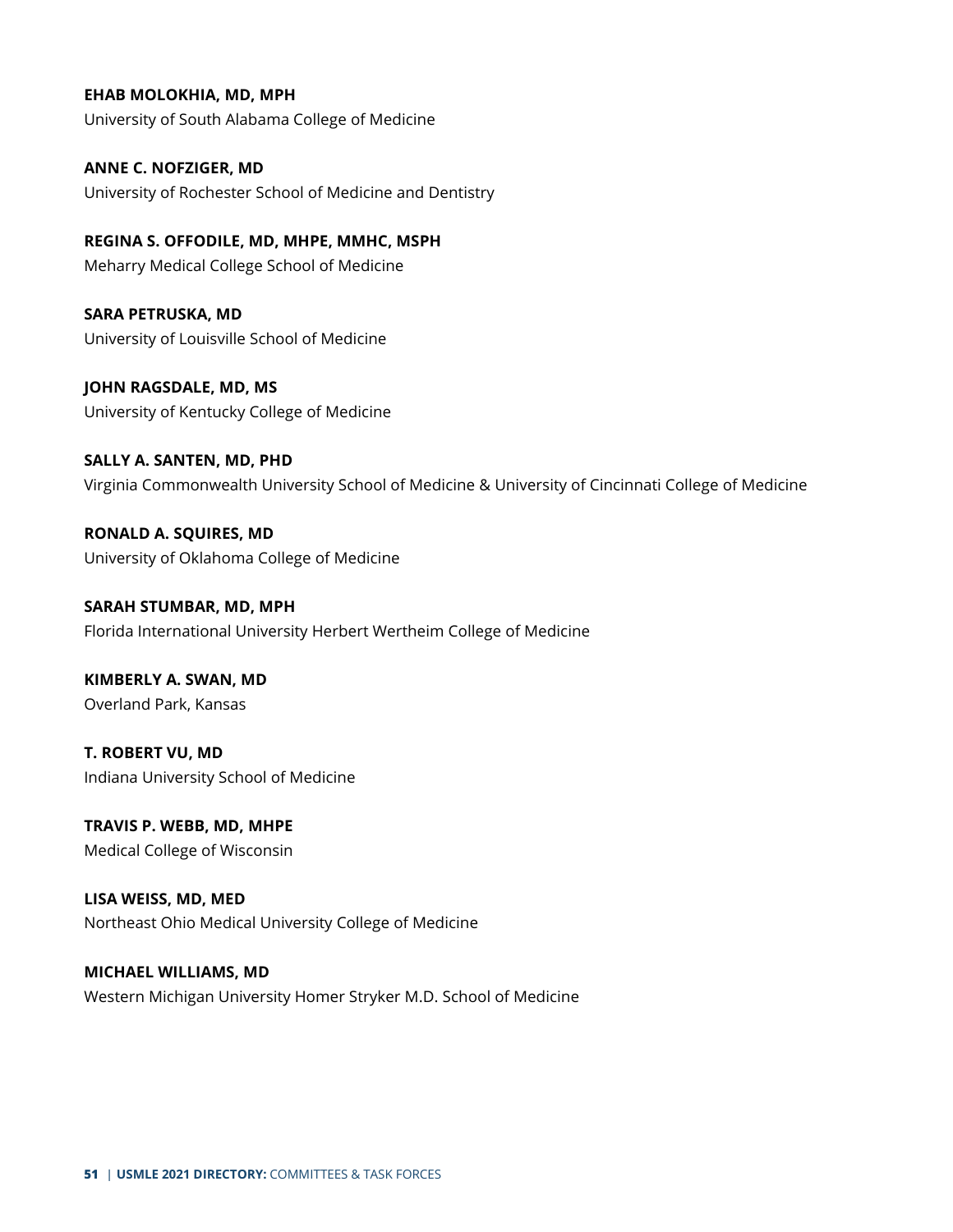## <span id="page-51-0"></span>Standard Setting Panels

Standard Setting Panel Members evaluate the pass/fail standard used for USMLE Step exams. Data from the standard setting panels are used by the USMLE Management Committee when they review the minimum passing performance levels for USMLE exams. Panelists include faculty from medical schools across the United States, members of state medical boards, and practicing physicians. They contribute subject matter expertise as well as knowledge of the examinee populations and the skills and competencies necessary for the safe and effective practice of medicine.

## <span id="page-51-1"></span>Step 1 Standard Setting

**SUSAN BASERGA, MD, PHD** Yale School of Medicine

**B. GISELLA CARRANZA LEON, MD** Vanderbilt University School of Medicine

**JAMES W. DENHAM, MD, MBA** East Tennessee State University James H. Quillen College of Medicine

**ANDREA T. DEYRUP, MD, PHD** Duke University School of Medicine

#### **CHERYL A. DICKSON, MD, MPH**

Western Michigan University Homer Stryker M.D. School of Medicine

#### **BARBARA S. DUCATMAN, MD**

Oakland University William Beaumont School of Medicine

#### **PETER L. ELKIN, MD**

Jacobs School of Medicine and Biomedical Sciences at the University at Buffalo

#### **DANIELLE FORTUNA, MD**

The Raymond and Ruth Perelman School of Medicine at the University of Pennsylvania

**NASSER M. GAYED, MD, MPH** University of Illinois College of Medicine at Urbana

#### **ELISABETH GUTHRIE, MD**

Columbia University Vagelos College of Physicians and Surgeons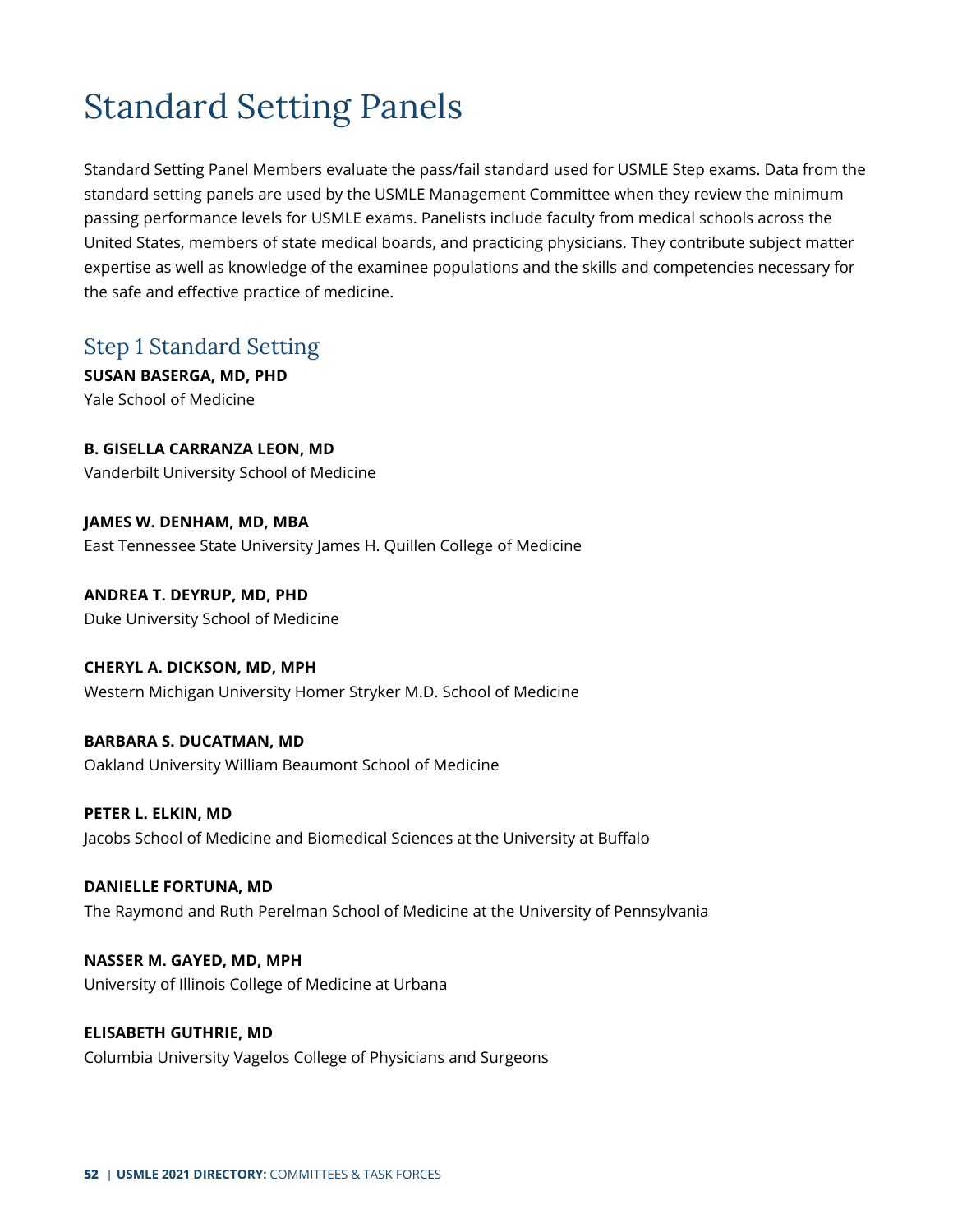**NEIL HAYCOCKS, MD, PHD**

Kirk Kerkorian School of Medicine at UNLV

**ARIEL E. HIRSCH, MD** Boston University School of Medicine

**TAMARA B. KAPLAN, MD** Harvard Medical School

**IOANNIS KOUTROULIS, MD, PHD, MBA** The George Washington University School of Medicine and Health Sciences

**JEFF KRAAKEVIK, MD** Oregon Health & Science University School of Medicine

**BRENDAN C. LANPHER, MD** Mayo Clinic Alix School of Medicine

**KAREN LAW, MD** Emory University School of Medicine

**CARL T. MCGARY, MD, PHD** University of Minnesota Medical School, Duluth

**ALBERTO E. MUSTO, MD, PHD** Eastern Virginia Medical School

**LAWRENCE C. NICHOLS, MD, MA** Mercer University School of Medicine

**DON W. PENNEY, MD, MSC** Philadelphia College of Osteopathic Medicine - Georgia Campus

**LETICIA ROLON, MD** University of California - San Francisco School of Medicine

**ANTHONY C. SPEIGHTS, MD** The Florida State University College of Medicine

**JOSHUA L. STRAUS, MD** University of Chicago Division of the Biological Sciences, The Pritzker School of Medicine